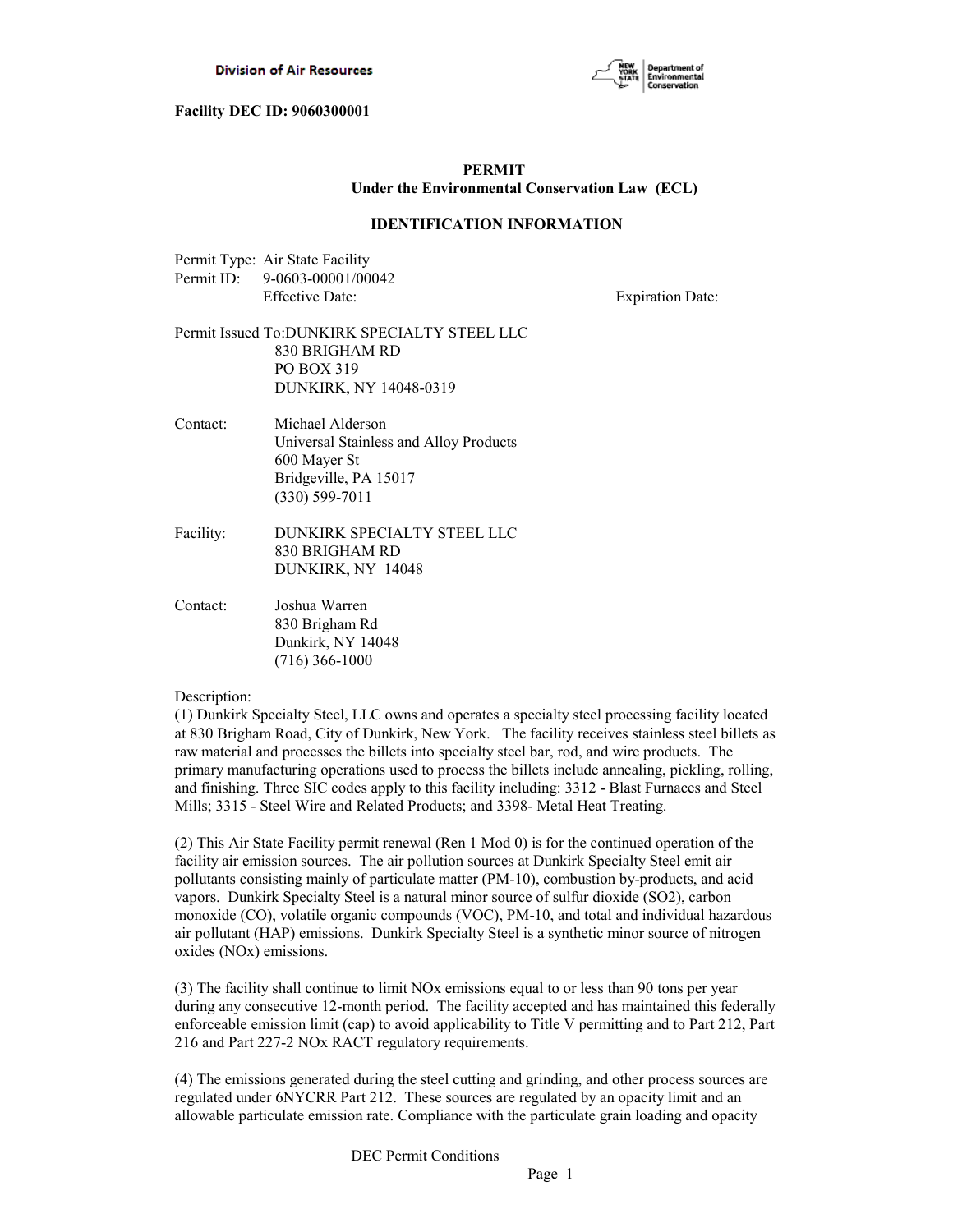

requirements are completed by an inspection and maintenance program of the particulate control equipment.

(5) Acid gas emissions from the pickling process are regulated under 6NYCRR Part 212. Hydrogen fluoride emissions are controlled using a caustic packed tower scrubbing system. An alkaline addition system is used to maintain the proper pH of the system. The hydrogen fluoride pickling process is limited to an annual total pickling time of 5,840 hours. The packed tower shall be stack tested once every ten years to demonstrate compliance with Part 212 and demonstrate a 100% capture rate.

(6) The particulate emissions generated from the process furnaces, including annealing furnaces and reheating furnaces, are regulated under 6NYCRR Part 216. These sources are regulated by an opacity limit and an allowable particulate emission rate.

(7) The individual solvent cleaning devices are subject to the requirements of 6 NYCRR Part 226-1.

(8) Two (2)-300 hp spark ignition emergency generators built in 1960 are subject to the requirements of 40CFR Part 63 Subpart ZZZZ—National Emissions Standards for Hazardous Air Pollutants for Stationary Reciprocating Internal Combustion Engines.

(9) The renewal application for this Air State Facility Permit must be submitted to the department at least 180 days, but not more than 18 months, prior to the date of permit expiration. While the renewal application is being processed by the department, the owner or operator of the facility may continue to operate under the terms and conditions of the existing permit, provided the application is submitted in accordance with 6NYCRR Part 201-5.2(c).

By acceptance of this permit, the permittee agrees that the permit is contingent upon strict compliance with the ECL, all applicable regulations, the General Conditions specified and any Special Conditions included as part of this permit.

| DAVID S DENK                      |
|-----------------------------------|
| DIVISION OF ENVIRONMENTAL PERMITS |
| 270 MICHIGAN AVE                  |
| BUFFALO, NY 14203-2915            |
|                                   |

| Authorized<br>Signature: |  |  |  |
|--------------------------|--|--|--|
|                          |  |  |  |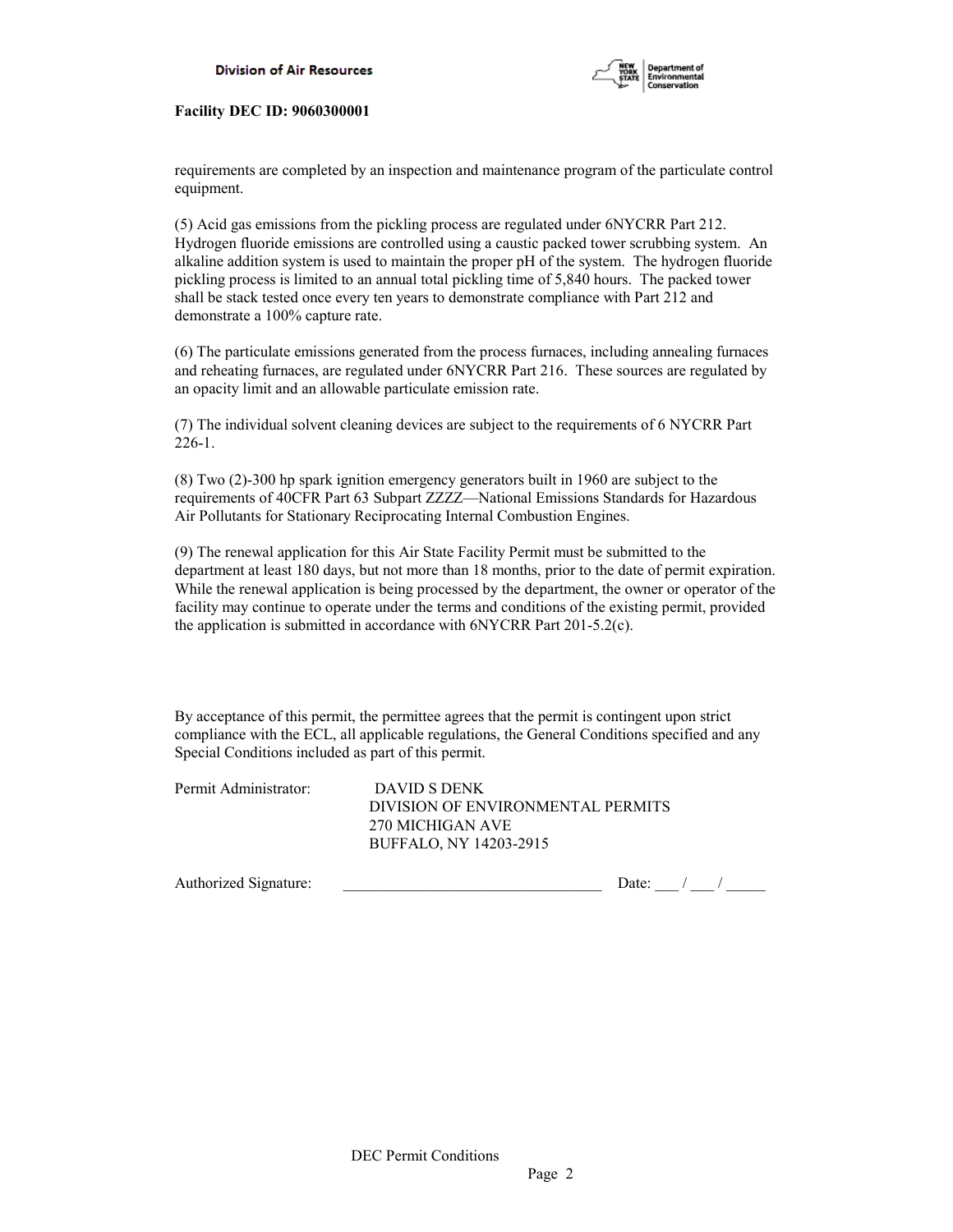

# **Notification of Other State Permittee Obligations**

Item A: Permittee Accepts Legal Responsibility and Agrees to Indemnification

 The permittee expressly agrees to indemnify and hold harmless the Department of Environmental Conservation of the State of New York, its representatives, employees and agents ("DEC") for all claims, suits, actions, and damages, to the extent attributable to the permittee's acts or omissions in connection with the compliance permittee's undertaking of activities in connection with, or operation and maintenance of, the facility or facilities authorized by the permit whether in compliance or not in any compliance with the terms and conditions of the permit. This indemnification does not extend to any claims, suits, actions, or damages to the extent attributable to DEC's own negligent or intentional acts or omissions, or to any claims, suits, or actions naming the DEC and arising under article 78 of the New York Civil Practice Laws and Rules or any citizen suit or civil rights provision under federal or state laws.

Item B: Permittee's Contractors to Comply with Permit

 The permittee is responsible for informing its independent contractors, employees, agents and assigns of their responsibility to comply with this permit, including all special conditions while acting as the permittee's agent with respect to the permitted activities, and such persons shall be subject to the same sanctions for violations of the Environmental Conservation Law as those prescribed for the permittee.

Item C: Permittee Responsible for Obtaining Other Required Permits

 The permittee is responsible for obtaining any other permits, approvals, lands, easements and rights-of-way that may be required to carry out the activities that are authorized by this permit.

Item D: No Right to Trespass or Interfere with Riparian Rights

 This permit does not convey to the permittee any right to trespass upon the lands or interfere with the riparian rights of others in order to perform the permitted work nor does it authorize the impairment of any rights, title, or interest in real or personal property held or vested in a person not a party to the permit.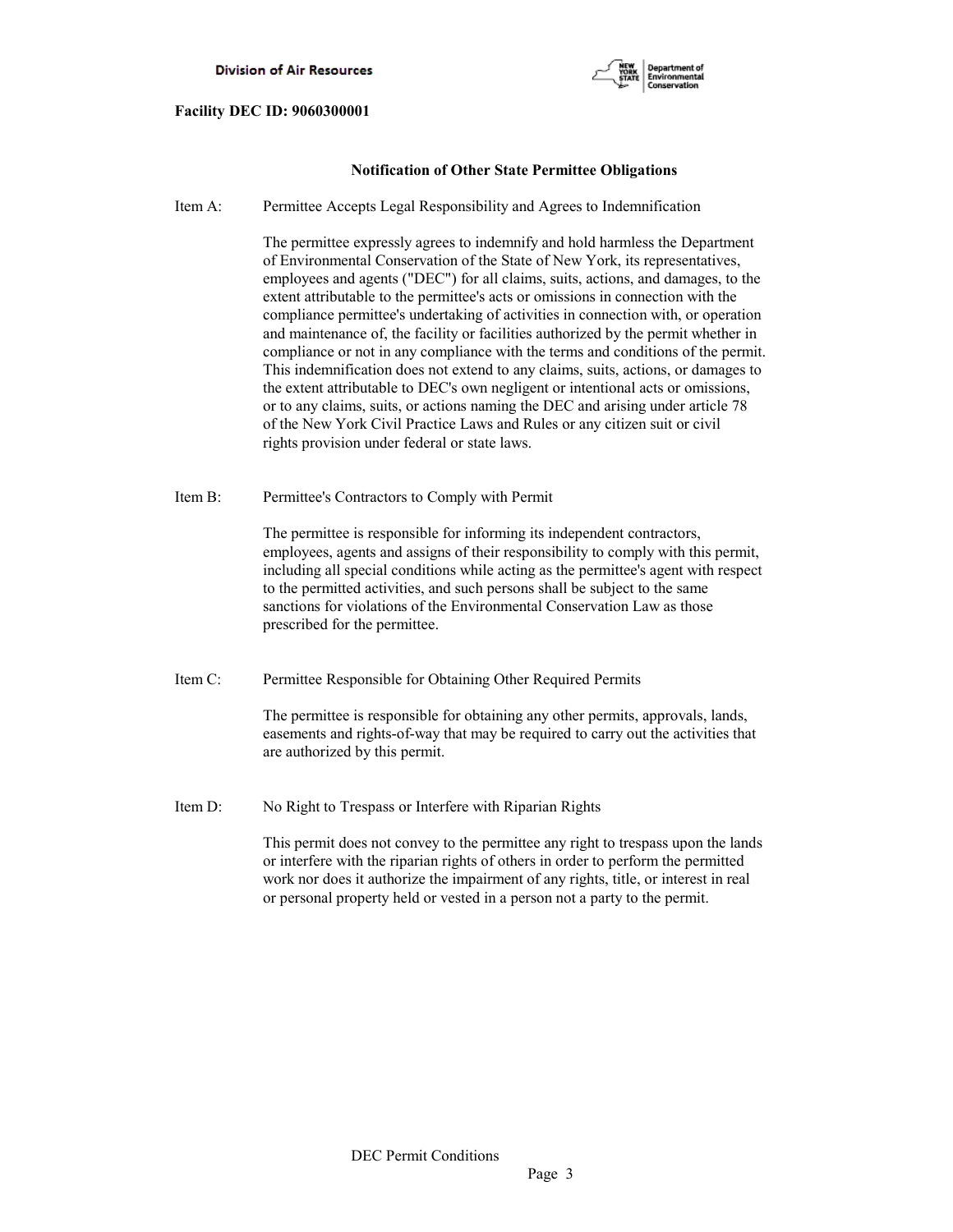

# **PAGE LOCATION OF CONDITIONS**

# **PAGE**

# **DEC GENERAL CONDITIONS General Provisions**

- 5 1 Facility Inspection by the Department
- 5 2 Relationship of this Permit to Other Department Orders and Determinations
- 5 3 Applications for permit renewals, modifications and transfers
- 6 4 Permit modifications, suspensions or revocations by the Department  **Facility Level**
- 6 5 Submission of application for permit modification or renewal-REGION 9 HEADQUARTERS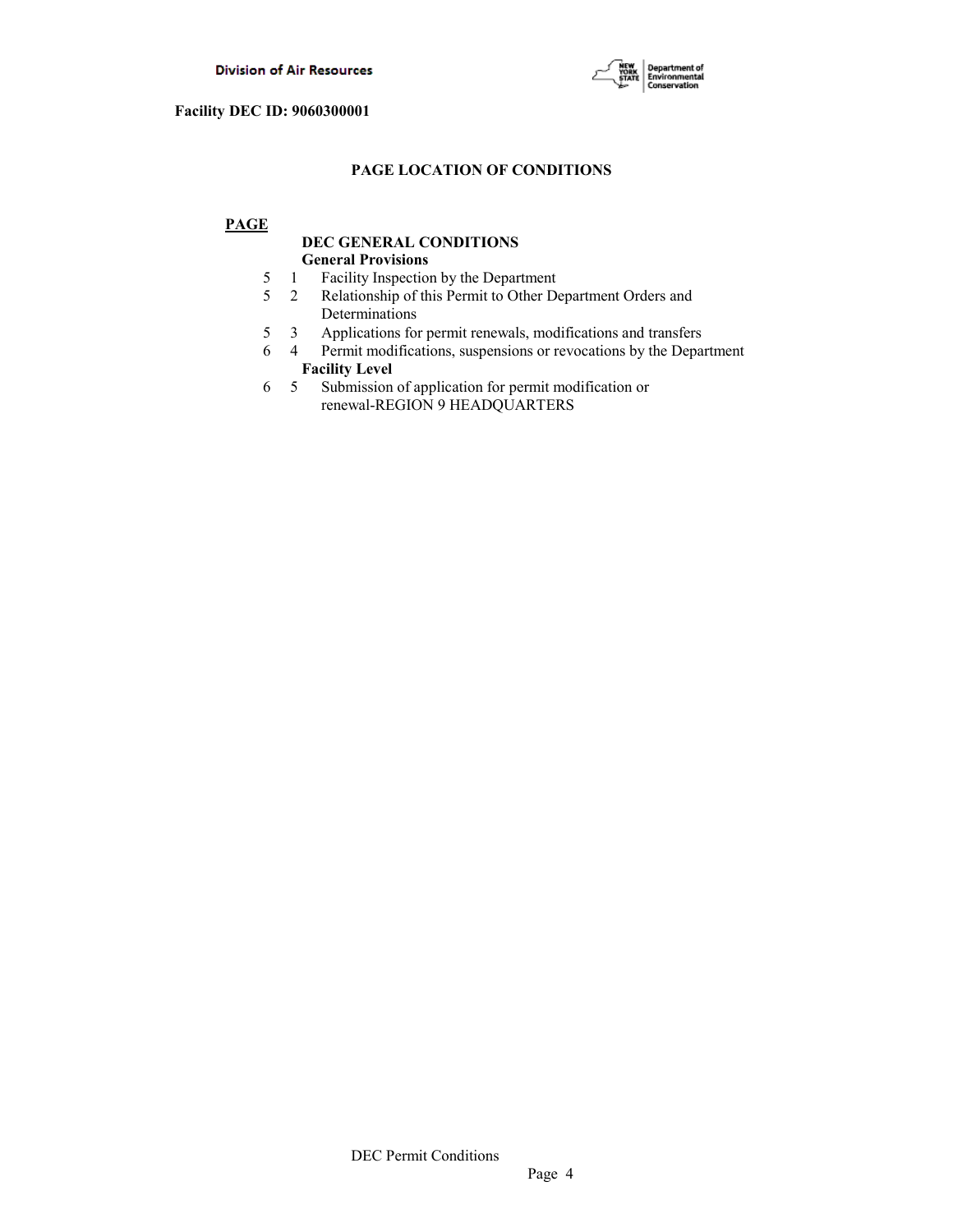

# **DEC GENERAL CONDITIONS \*\*\*\* General Provisions \*\*\*\* GENERAL CONDITIONS - Apply to ALL Authorized Permits.**

# **Condition 1: Facility Inspection by the Department Applicable State Requirement: ECL 19-0305**

### **Item 1.1:**

The permitted site or facility, including relevant records, is subject to inspection at reasonable hours and intervals by an authorized representative of the Department of Environmental Conservation (the Department) to determine whether the permittee is complying with this permit and the ECL. Such representative may order the work suspended pursuant to ECL 71-0301 and SAPA 401(3).

## **Item 1.2:**

The permittee shall provide a person to accompany the Department's representative during an inspection to the permit area when requested by the Department.

### **Item 1.3:**

A copy of this permit, including all referenced maps, drawings and special conditions, must be available for inspection by the Department at all times at the project site or facility. Failure to produce a copy of the permit upon request by a Department representative is a violation of this permit.

# **Condition 2: Relationship of this Permit to Other Department Orders and Determinations Applicable State Requirement: ECL 3-0301 (2) (m)**

## **Item 2.1:**

Unless expressly provided for by the Department, issuance of this permit does not modify, supersede or rescind any order or determination previously issued by the Department or any of the terms, conditions or requirements contained in such order or determination.

## **Condition 3: Applications for permit renewals, modifications and transfers Applicable State Requirement: 6 NYCRR 621.11**

#### **Item 3.1:**

The permittee must submit a separate written application to the Department for renewal, modification or transfer of this permit. Such application must include any forms or supplemental information the Department requires. Any renewal, modification or transfer granted by the Department must be in writing.

## Item3.2:

The permittee must submit a renewal application at least 180 days before the expiration of permits for Title V and State Facility Permits.

#### **Item 3.3**

Permits are transferrable with the approval of the department unless specifically prohibited by the statute, regulation or another permit condition. Applications for permit transfer should be submitted prior to actual transfer of ownership.

## **Condition 4: Permit modifications, suspensions or revocations by the Department**

DEC Permit Conditions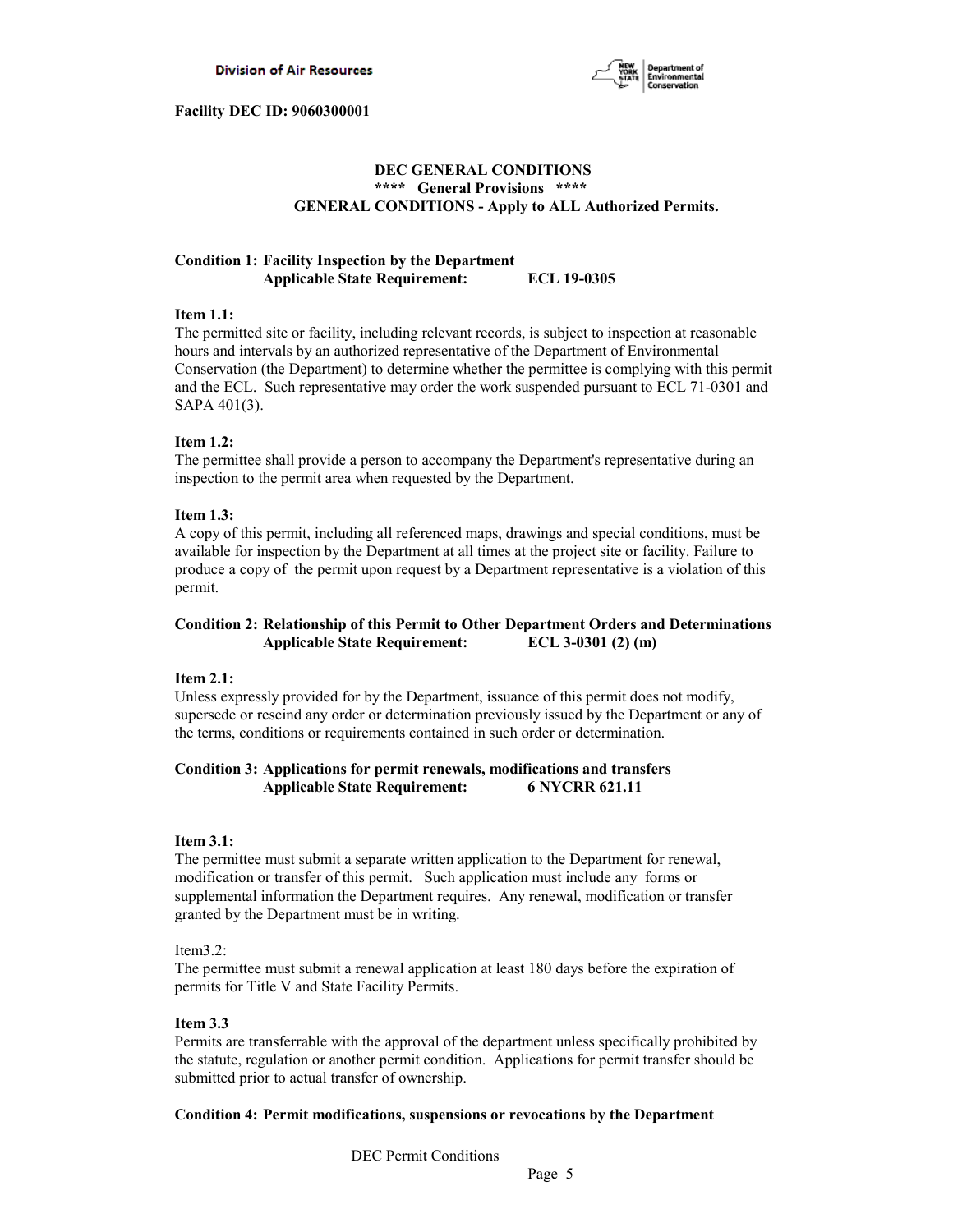

# **Applicable State Requirement: 6 NYCRR 621.13**

# **Item 4.1:**

The Department reserves the right to exercise all available authority to modify, suspend, or revoke this permit in accordance with 6NYCRR Part 621. The grounds for modification, suspension or revocation include:

a) materially false or inaccurate statements in the permit application or supporting papers; b) failure by the permittee to comply with any terms or conditions of the permit;

c) exceeding the scope of the project as described in the permit application;

d) newly discovered material information or a material change in environmental conditions, relevant technology or applicable law or regulations since the issuance of the existing permit; e) noncompliance with previously issued permit conditions, orders of the commissioner, any provisions of the Environmental Conservation Law or regulations of the Department related to the permitted activity.

# **\*\*\*\* Facility Level \*\*\*\***

## **Condition 5: Submission of application for permit modification or renewal-REGION 9 HEADQUARTERS Applicable State Requirement: 6 NYCRR 621.6 (a)**

## **Item 5.1:**

Submission of applications for permit modification or renewal are to be submitted to: NYSDEC Regional Permit Administrator

 Region 9 Headquarters Division of Environmental Permits 270 Michigan Avenue Buffalo, NY 14203-2915 (716) 851-7165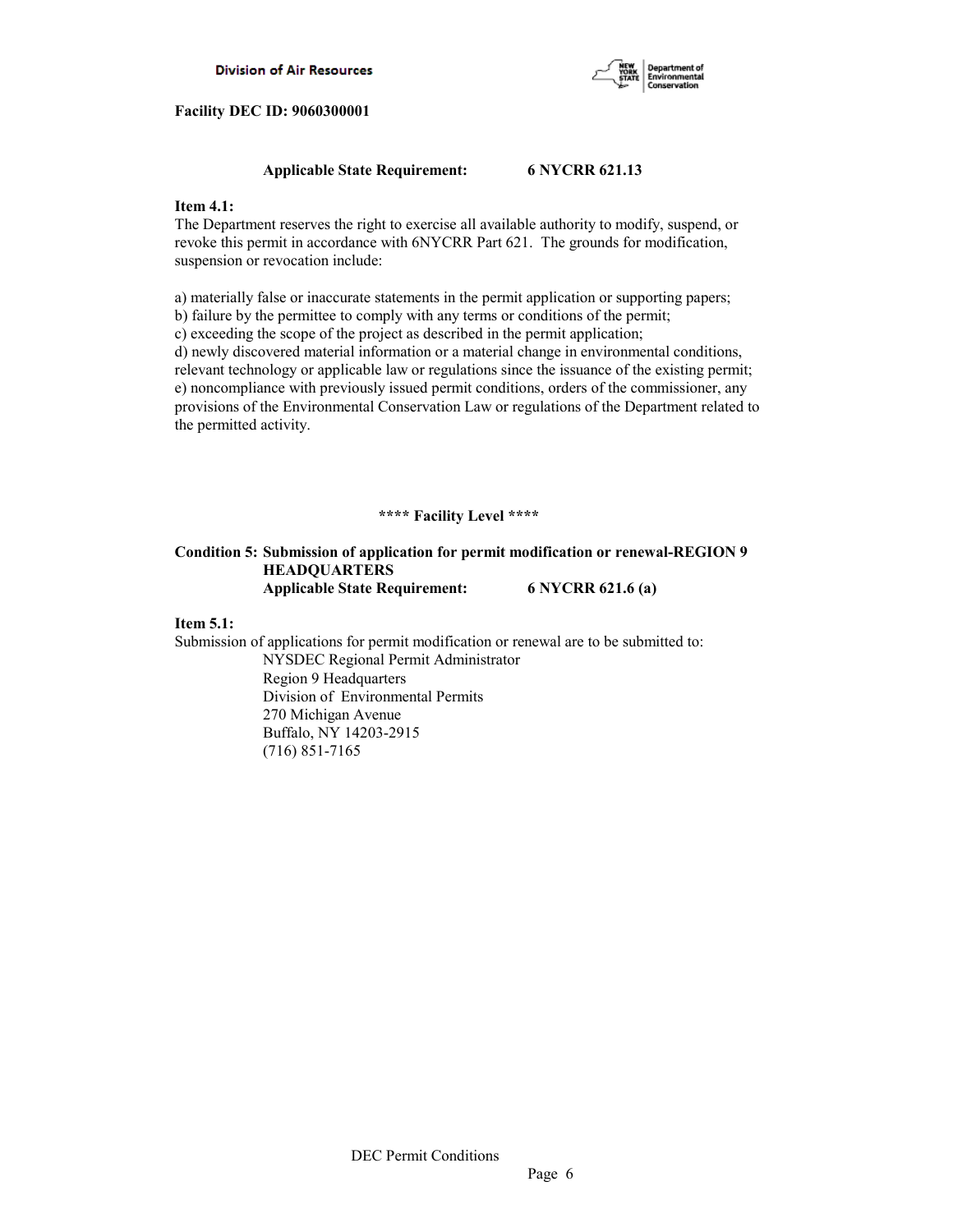

# **Permit Under the Environmental Conservation Law (ECL)**

ARTICLE 19: AIR POLLUTION CONTROL - AIR STATE FACILITY PERMIT

# IDENTIFICATION INFORMATION

Permit Issued To:DUNKIRK SPECIALTY STEEL LLC 830 BRIGHAM RD PO BOX 319 DUNKIRK, NY 14048-0319

Facility: DUNKIRK SPECIALTY STEEL LLC 830 BRIGHAM RD DUNKIRK, NY 14048

Authorized Activity By Standard Industrial Classification Code: 3312 - BLAST FURNACES AND STEEL MILLS 3315 - STEEL WIRE AND RELATED PRODUCTS 3398 - METAL HEAT TREATING

Permit Effective Date: Permit Expiration Date: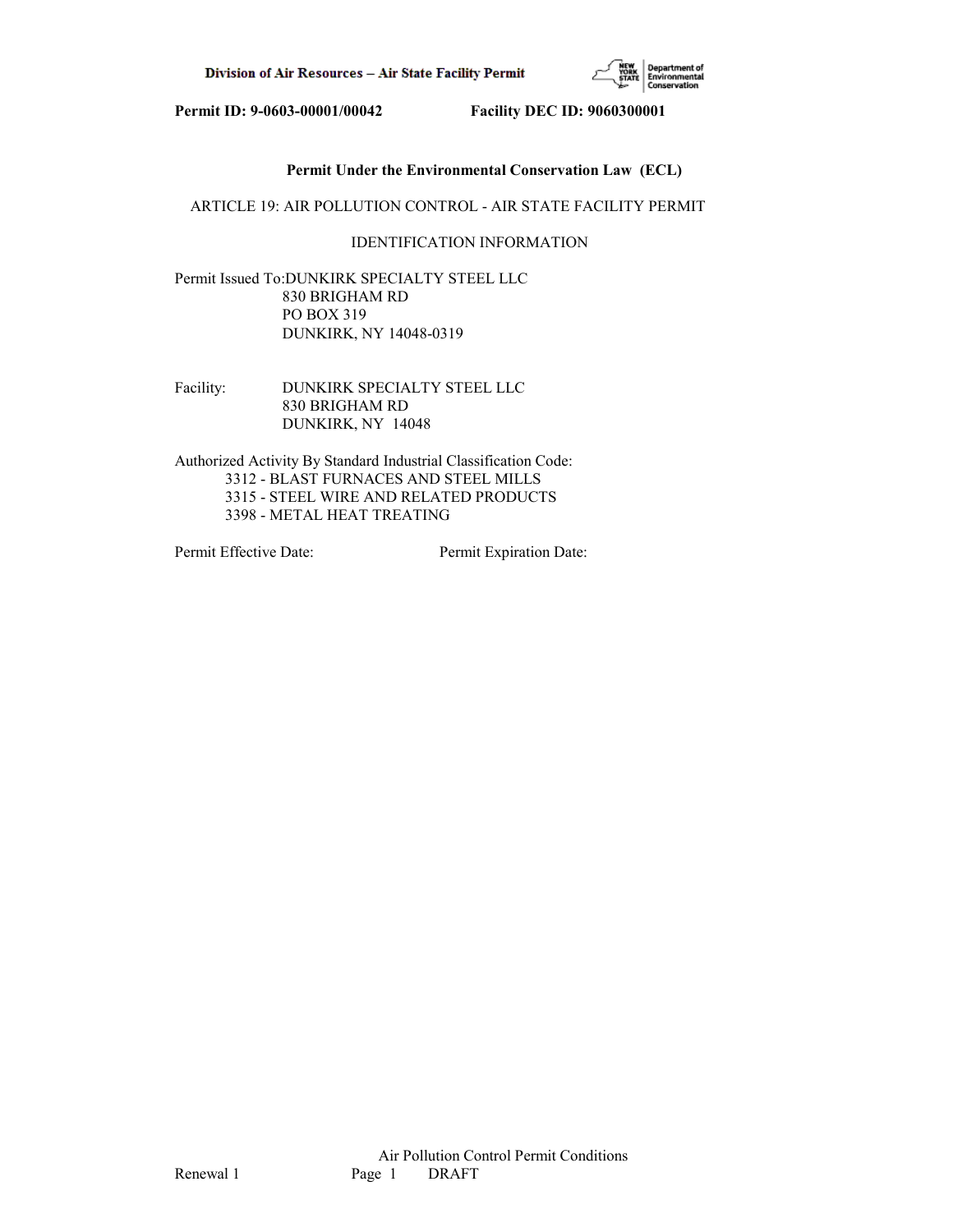

# **PAGE LOCATION OF CONDITIONS**

| <b>PAGE</b> |                                                                      |
|-------------|----------------------------------------------------------------------|
|             | <b>FEDERALLY ENFORCEABLE CONDITIONS</b>                              |
|             | <b>Facility Level</b>                                                |
| 7           | 1 6 NYCRR 201-6.4 (g): Non Applicable requirements                   |
| 7           | 2 6 NYCRR 201-7.1: Facility Permissible Emissions                    |
| 8           | *3 6 NYCRR 201-7.1: Capping Monitoring Condition                     |
| 10          | 4 6 NYCRR 211.2: Visible Emissions Limited                           |
| 10          | 5 6 NYCRR 212-1.6 (a): Compliance Demonstration                      |
| 11          | 6 6 NYCRR 212-2.4 (a): Compliance Demonstration                      |
| 13          | 7 6 NYCRR 212-2.4 (b): Compliance Demonstration                      |
| 14          | 8 6 NYCRR 216.3: Particulate emission limit                          |
|             | <b>Emission Unit Level</b>                                           |
|             | $EU=G-00000$                                                         |
| 14          | 9 40CFR 63, Subpart ZZZZ: Compliance Demonstration                   |
|             | <b>EU=H-00000</b>                                                    |
| 16          | 10 6 NYCRR 216.3: Compliance Demonstration                           |
| 18          | 11 6 NYCRR 216.3: Compliance Demonstration                           |
| 19          | 12 6 NYCRR 216.4: Compliance Demonstration                           |
| 21          | 13 6 NYCRR 216.5: Compliance Demonstration                           |
|             | EU=K-00000                                                           |
| 22          | 14 6 NYCRR Subpart 226-1: Compliance Demonstration                   |
|             | STATE ONLY ENFORCEABLE CONDITIONS                                    |
|             | <b>Facility Level</b>                                                |
| 26          | 15 ECL 19-0301: Contaminant List                                     |
| 27          | 16 6 NYCRR 201-1.4: Malfunctions and Start-up/Shutdown Activities    |
| 27          | 17 6 NYCRR Subpart 201-5: Emission Unit Definition                   |
| 33          | 18 6 NYCRR 201-5.2 (c): Renewal deadlines for state facility permits |
| 33          | 19 6 NYCRR 201-5.3 (c): CLCPA Applicability                          |
| 33          | 20 6 NYCRR 201-5.3 (c): Compliance Demonstration                     |
| 34          | 21 6 NYCRR 211.1: Air pollution prohibited                           |
|             | <b>Emission Unit Level</b>                                           |
| 34          | 22 6 NYCRR Subpart 201-5: Emission Point Definition By Emission Unit |
| 37          | 23 6 NYCRR Subpart 201-5: Process Definition By Emission Unit        |
|             | <b>EU=F-00000</b>                                                    |
| 45          | 24 6 NYCRR 212-2.3 (b): Compliance Demonstration                     |
| 47          | 25 6 NYCRR 212-2.3 (b): Compliance Demonstration                     |
| 48          | 26 6 NYCRR 212-3.1: Compliance Demonstration                         |
|             | EU=F-00000,Proc=FCL                                                  |
| 49          | 27 6 NYCRR 212-2.3 (b): Compliance Demonstration                     |
| 51          | 28 6 NYCRR 212-2.3 (b): Compliance Demonstration                     |
| 52          | 29 6 NYCRR 212-2.3 (b): Compliance Demonstration                     |
| 54          | 30 6 NYCRR 212-2.3 (b): Compliance Demonstration                     |
| 56          | 31 6 NYCRR 212-2.3 (b): Compliance Demonstration                     |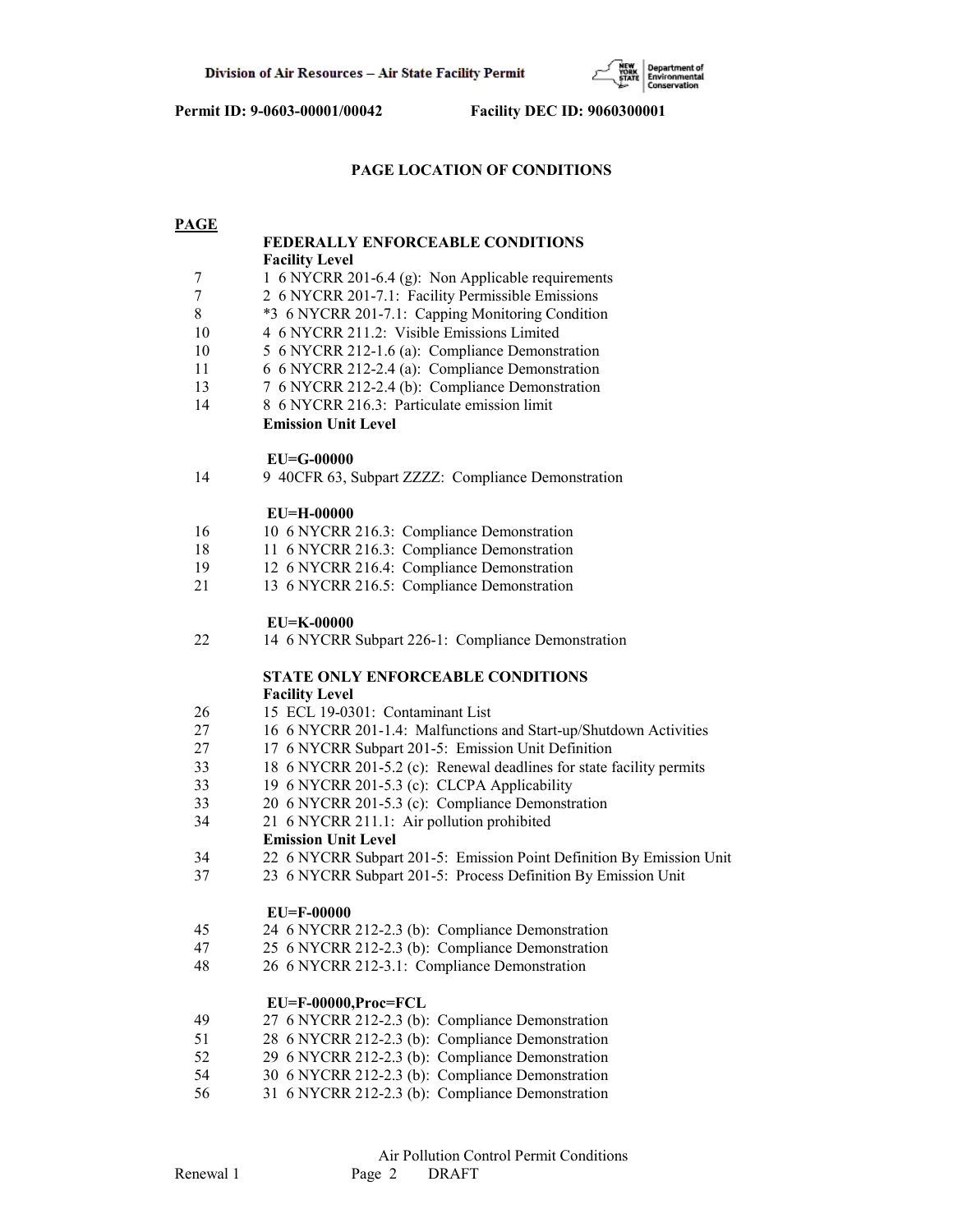

# **EU=F-00000,Proc=FCL,ES=00F03**

57 32 6 NYCRR 212-1.7 (a): Compliance Demonstration

NOTE: \* preceding the condition number indicates capping.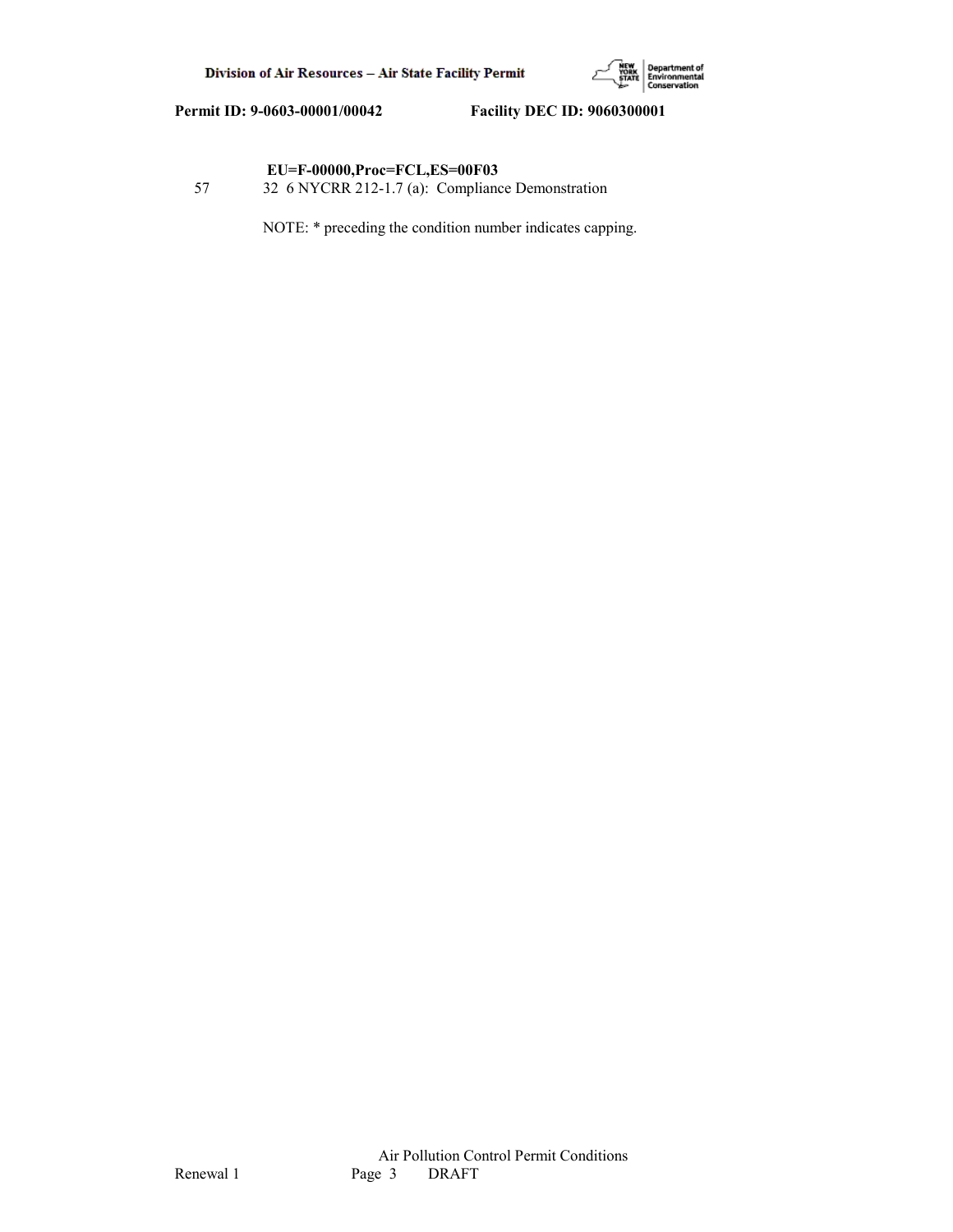

# **FEDERALLY ENFORCEABLE CONDITIONS** Renewal 1/DRAFT **\*\*\*\* Facility Level \*\*\*\***

# **NOTIFICATION OF GENERAL PERMITTEE OBLIGATIONS This section contains terms and conditions which are federally enforceable. Permittees may also have other obligations under regulations of general applicability**

#### **Item A: Sealing - 6 NYCRR 200.5**

 The Commissioner may seal an air contamination source to prevent its operation if compliance with 6 NYCRR Chapter III is not met within the time provided by an order of the Commissioner issued in the case of the violation. Sealing means labeling or tagging a source to notify any person that operation of the source is prohibited, and also includes physical means of preventing the operation of an air contamination source without resulting in destruction of any equipment associated with such source, and includes, but is not limited to, bolting, chaining or wiring shut control panels, apertures or conduits associated with such source.

 No person shall operate any air contamination source sealed by the Commissioner in accordance with this section unless a modification has been made which enables such source to comply with all requirements applicable to such modification.

 Unless authorized by the Commissioner, no person shall remove or alter any seal affixed to any contamination source in accordance with this section.

## **Item B: Acceptable Ambient Air Quality - 6 NYCRR 200.6**

 Notwithstanding the provisions of 6 NYCRR Chapter III, Subchapter A, no person shall allow or permit any air contamination source to emit air contaminants in quantities which alone or in combination with emissions from other air contamination sources would contravene any applicable ambient air quality standard and/or cause air pollution. In such cases where contravention occurs or may occur, the Commissioner shall specify the degree and/or method of emission control required.

#### **Item C: Maintenance of Equipment - 6 NYCRR 200.7**

 Any person who owns or operates an air contamination source which is equipped with an emission control device shall operate such device and keep it in a satisfactory state of maintenance and repair in accordance with ordinary and necessary practices, standards and procedures, inclusive of manufacturer's specifications, required to operate such device effectively.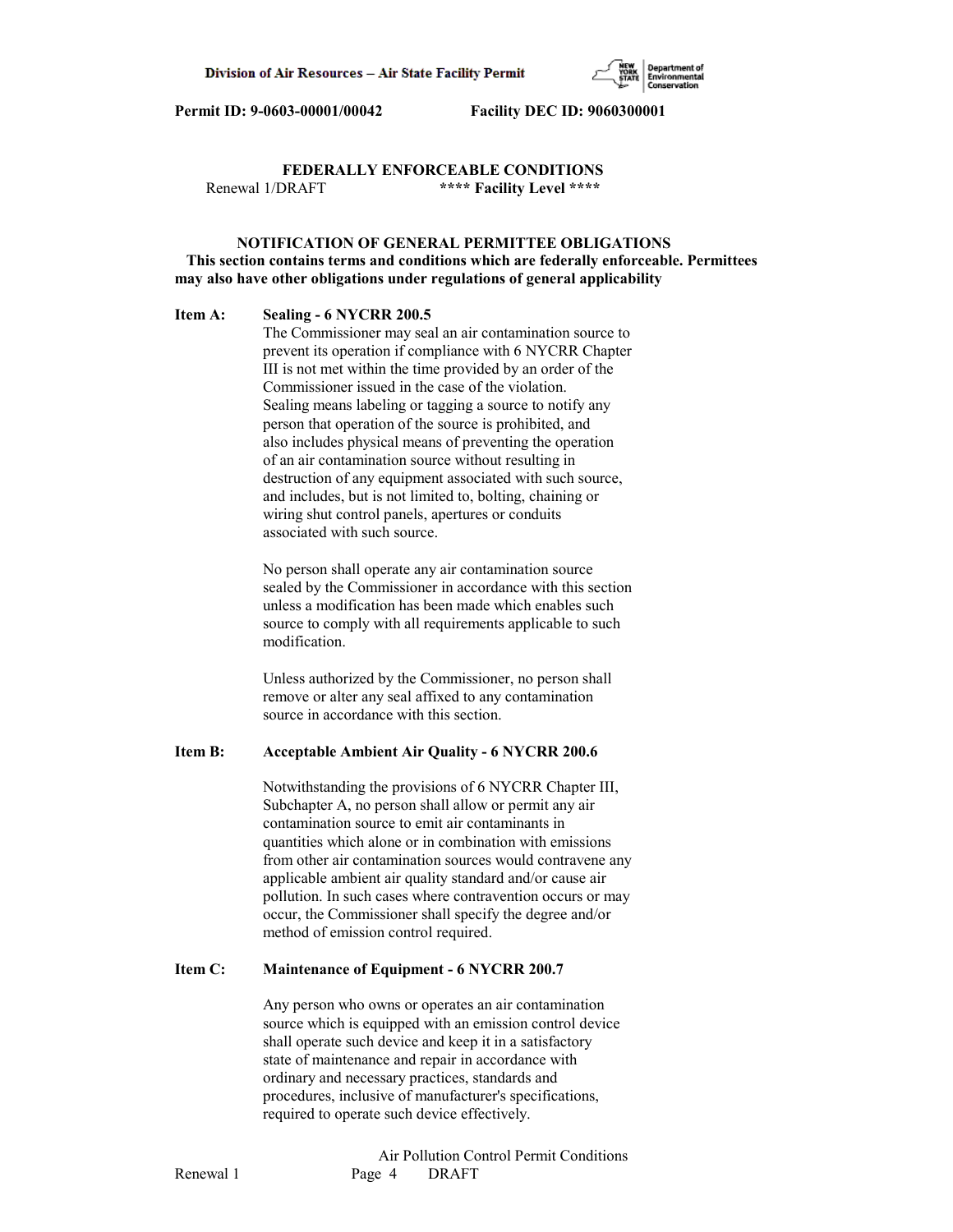

### **Item D: Unpermitted Emission Sources - 6 NYCRR 201-1.2**

 (a) Except as otherwise provided by this Part, construction or operation of a new, modified or existing air contamination source without a registration or permit issued pursuant to this Part is prohibited.

 (b) If an existing facility or emission source was subject to the permitting requirements of this Part at the time of construction or modification, and the owner or operator failed to apply for a permit or registration as described in this Part, the owner or operator must apply for a permit or registration in accordance with the provisions of this Part. The facility or emission source is subject to all regulations that were applicable to it at the time of construction or modification and any subsequent requirements applicable to existing emission sources.

### **Item E: Recycling and Salvage - 6 NYCRR 201-1.7**

 Where practical, any person who owns or operates an air contamination source shall recycle or salvage air contaminants collected in an air cleaning device according to the requirements of 6 NYCRR.

**Item F: Prohibition of Reintroduction of Collected Contaminants to the Air - 6 NYCRR 201-1.8** No person shall unnecessarily remove, handle, or cause to be handled, collected air contaminants from an air cleaning device for recycling, salvage or disposal in a manner that would reintroduce them to the outdoor atmosphere.

**Item G: Proof of Eligibility for Sources Defined as Exempt Activities - 6 NYCRR 201-3.2 (a)** The owner and/or operator of an emission source or unit that is eligible to be exempt, may be required to certify that it operates within the specific criteria described in 6 NYCRR Subpart 201-3. The owner or operator of any such emission source must maintain all required records on-site for a period of five years and make them available to representatives of the Department upon request. Department representatives must be granted access to any facility which contains emission sources or units subject to 6 NYCRR Subpart 201-3, during normal operating hours, for the purpose of determining compliance with this and any other state and federal air pollution control requirements, regulations, or law.

**Item H: Proof of Eligibility for Sources Defined as Trivial Activities - 6 NYCRR 201-3.3 (a)** The owner and/or operator of an emission source or unit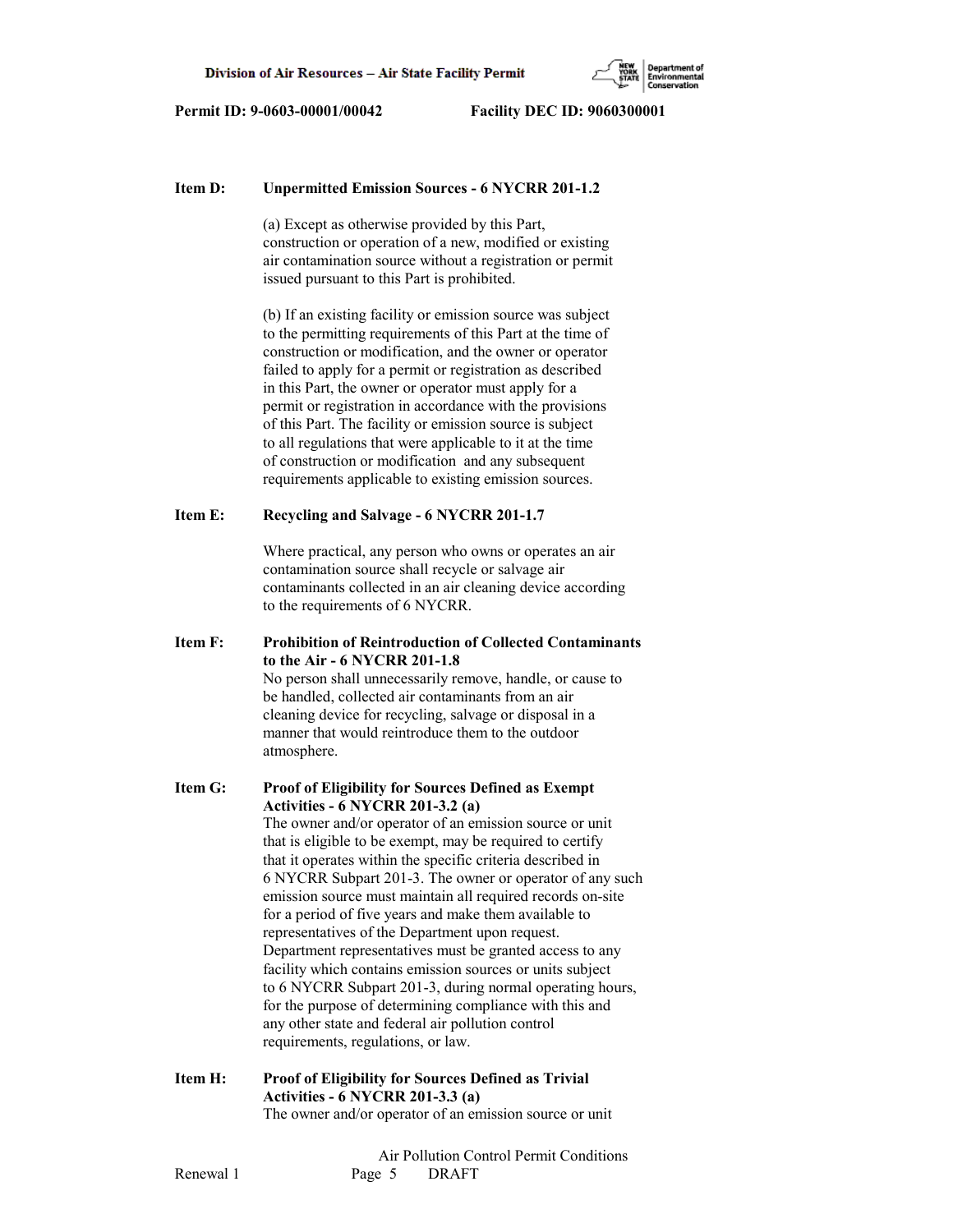that is listed as being trivial in 6 NYCRR Part 201 may be required to certify that it operates within the specific criteria described in 6 NYCRR Subpart 201-3. The owner or operator of any such emission source must maintain all required records on-site for a period of five years and make them available to representatives of the Department upon request. Department representatives must be granted access to any facility which contains emission sources or units subject to 6 NYCRR Subpart 201-3, during normal operating hours, for the purpose of determining compliance with this and any other state and federal air pollution control requirements, regulations, or law.

# **Item I: Required Emission Tests - 6 NYCRR 202-1.1**

 An acceptable report of measured emissions shall be submitted, as may be required by the Commissioner, to ascertain compliance or noncompliance with any air pollution code, rule, or regulation. Failure to submit a report acceptable to the Commissioner within the time stated shall be sufficient reason for the Commissioner to suspend or deny an operating permit. Notification and acceptable procedures are specified in 6 NYCRR Subpart 202-1.

**Item J: Open Fires Prohibitions - 6 NYCRR 215.2** Except as allowed by section 215.3 of 6 NYCRR Part 215, no person shall burn, cause, suffer, allow or permit the burning of any materials in an open fire.

## **Item K: Permit Exclusion - ECL 19-0305**

 The issuance of this permit by the Department and the receipt thereof by the Applicant does not and shall not be construed as barring, diminishing, adjudicating or in any way affecting any legal, administrative or equitable rights or claims, actions, suits, causes of action or demands whatsoever that the Department may have against the Applicant for violations based on facts and circumstances alleged to have occurred or existed prior to the effective date of this permit, including, but not limited to, any enforcement action authorized pursuant to the provisions of applicable federal law, the Environmental Conservation Law of the State of New York (ECL) and Chapter III of the Official Compilation of the Codes, Rules and Regulations of the State of New York (NYCRR). The issuance of this permit also shall not in any way affect pending or future enforcement actions under the Clean Air Act brought by the United States or any person.

**Item L: Federally Enforceable Requirements - 40 CFR 70.6 (b)** All terms and conditions in this permit required by the Act or any applicable requirement, including any provisions designed to limit a facility's potential to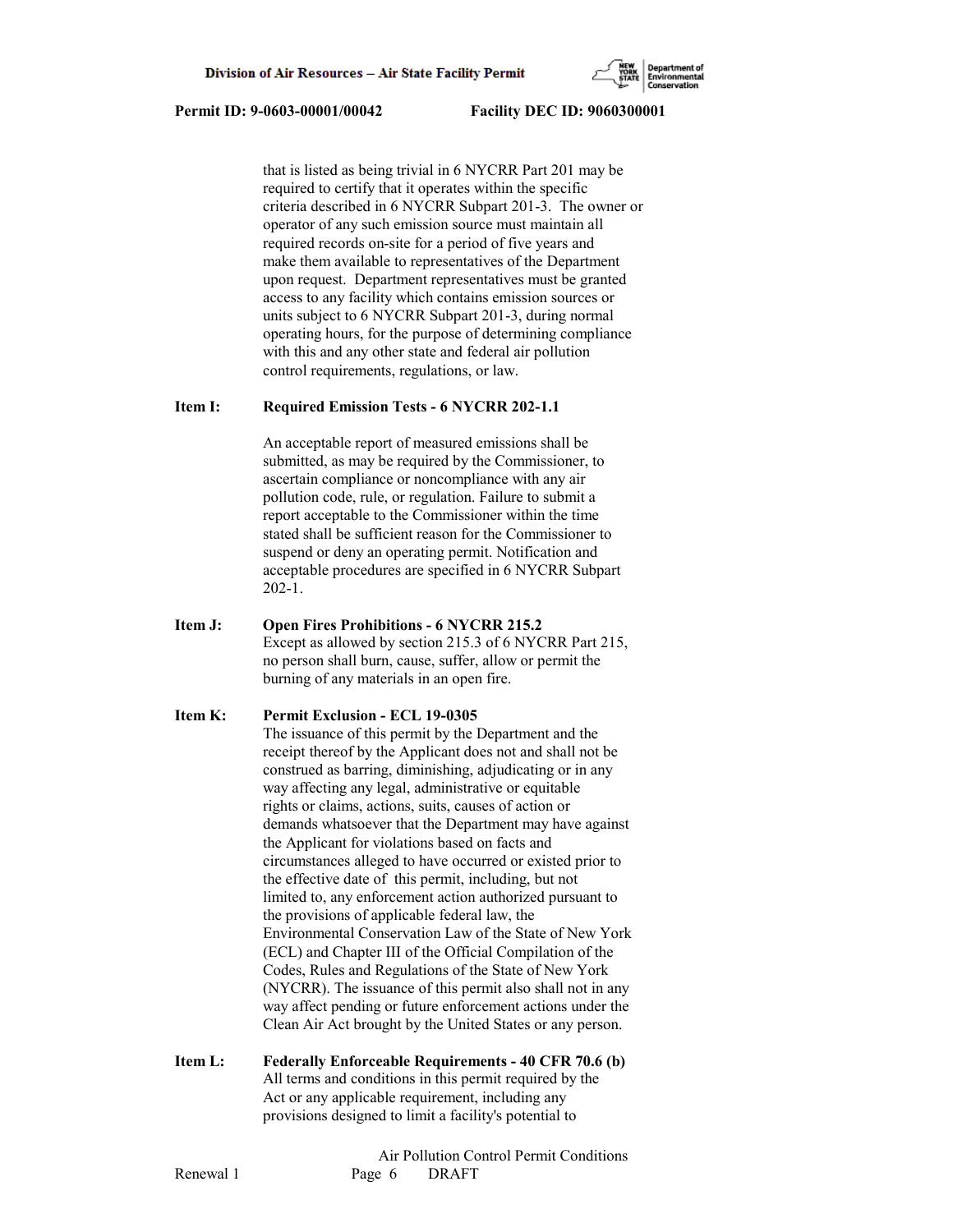

 emit, are enforceable by the Administrator and citizens under the Act. The Department has, in this permit, specifically designated any terms and conditions that are not required under the Act or under any of its applicable requirements as being enforceable under only state regulations.

# **FEDERAL APPLICABLE REQUIREMENTS The following conditions are federally enforceable.**

## **Condition 1: Non Applicable requirements Effective for entire length of Permit**

# **Applicable Federal Requirement:6 NYCRR 201-6.4 (g)**

#### **Item 1.1:**

This section contains a summary of those requirements that have been specifically identified as being not applicable to this facility and/or emission units, emission points, processes and/or emission sources within this facility. The summary also includes a justification for classifying any such requirements as non-applicable.

#### 6 NYCRR Subpart 227-2

 Reason: Dunkirk Specialty Steel is not subject to 6NYCRR Part 227-2 NOx RACT for Major Facilities because the facility has limited (capped) NOx emissions below major source thresholds. The facility operates exempt combustion installations including two (2) natural gas emergency generators less than 400 brake horsepower and heating units less than 1 MMBtu/hr. All other combustion installations are regulated under other rules including Part 212 and Part 216.

#### 40 CFR 63.1155

 Reason: Dunkirk Specialty Steel is not subject to "40 CFR 63 Subpart CCC - National Emission Standards for Hazardous Air Pollutants for Steel Pickling - HCl Process Facilities and Hydrochloric Acid Generation Plants" because the facility does not use a hydrochloric acid solution in the pickling process. In addition, Dunkirk Specialty Steel is a minor source of total and individual HAP emissions, so it is below the applicability thresholds of the rule.

### **Condition 2: Facility Permissible Emissions Effective for entire length of Permit**

#### **Applicable Federal Requirement:6 NYCRR 201-7.1**

**Item 2.1:**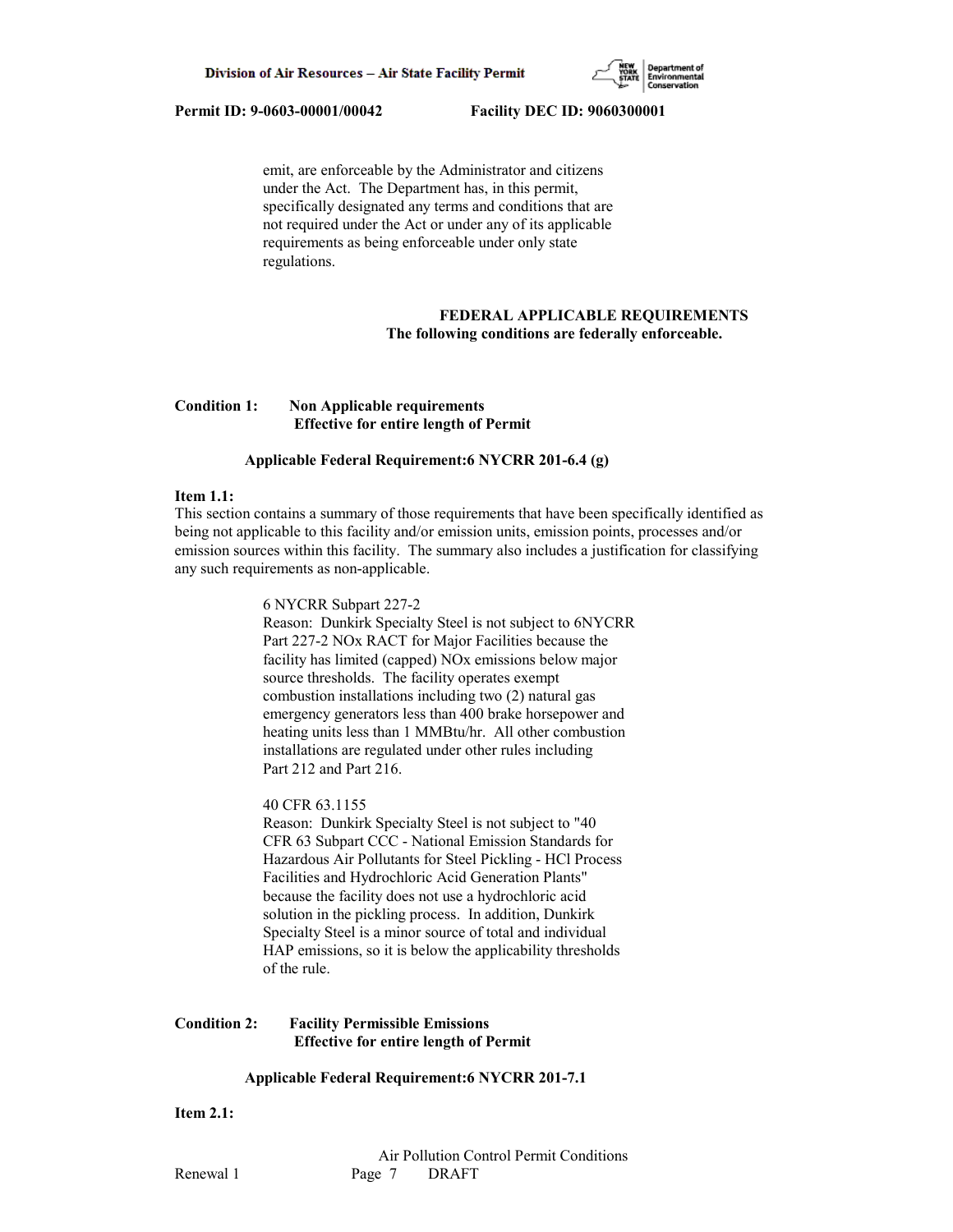

The sum of emissions from the emission units specified in this permit shall not equal or exceed the following

Potential To Emit (PTE) rate for each regulated contaminant:

 CAS No: 0NY210-00-0 PTE: 180,000 pounds per year Name: OXIDES OF NITROGEN

# **Condition 3: Capping Monitoring Condition Effective for entire length of Permit**

### **Applicable Federal Requirement:6 NYCRR 201-7.1**

### **Item 3.1:**

Under the authority of 6 NYCRR Part 201-7, this condition contains an emission cap for the purpose of limiting emissions from the facility, emission unit or process to avoid being subject to the following applicable requirement(s) that the facility, emission unit or process would otherwise be subject to:

> 6 NYCRR Subpart 201-6 6 NYCRR 212-3.1 (e) 6 NYCRR 216.5 (e) 6 NYCRR Subpart 227-2

## **Item 3.2:**

Operation of this facility shall take place in accordance with the approved criteria, emission limits, terms, conditions and standards in this permit.

## **Item 3.3:**

The owner or operator of the permitted facility must maintain all required records on-site for a period of five years and make them available to representatives of the Department upon request. Department representatives must be granted access to any facility regulated by this Subpart, during normal operating hours, for the purpose of determining compliance with this and any other state and federal air pollution control requirements, regulations or law.

#### **Item 3.4:**

On an annual basis, unless otherwise specified below, beginning one year after the granting of an emissions cap, the responsible official shall provide a certification to the Department that the facility has operated all emission units within the limits imposed by the emission cap. This certification shall include a brief summary of the emissions subject to the cap for that time period and a comparison to the threshold levels that would require compliance with an applicable requirement.

#### **Item 3.5:**

The emission of pollutants that exceed the applicability thresholds for an applicable requirement, for which the facility has obtained an emissions cap, constitutes a violation of Part 201 and of the Act.

#### **Item 3.6:**

The Compliance Demonstration activity will be performed for the Facility.

 Regulated Contaminant(s): CAS No: 0NY210-00-0 OXIDES OF NITROGEN

 Air Pollution Control Permit Conditions Renewal 1 Page 8 DRAFT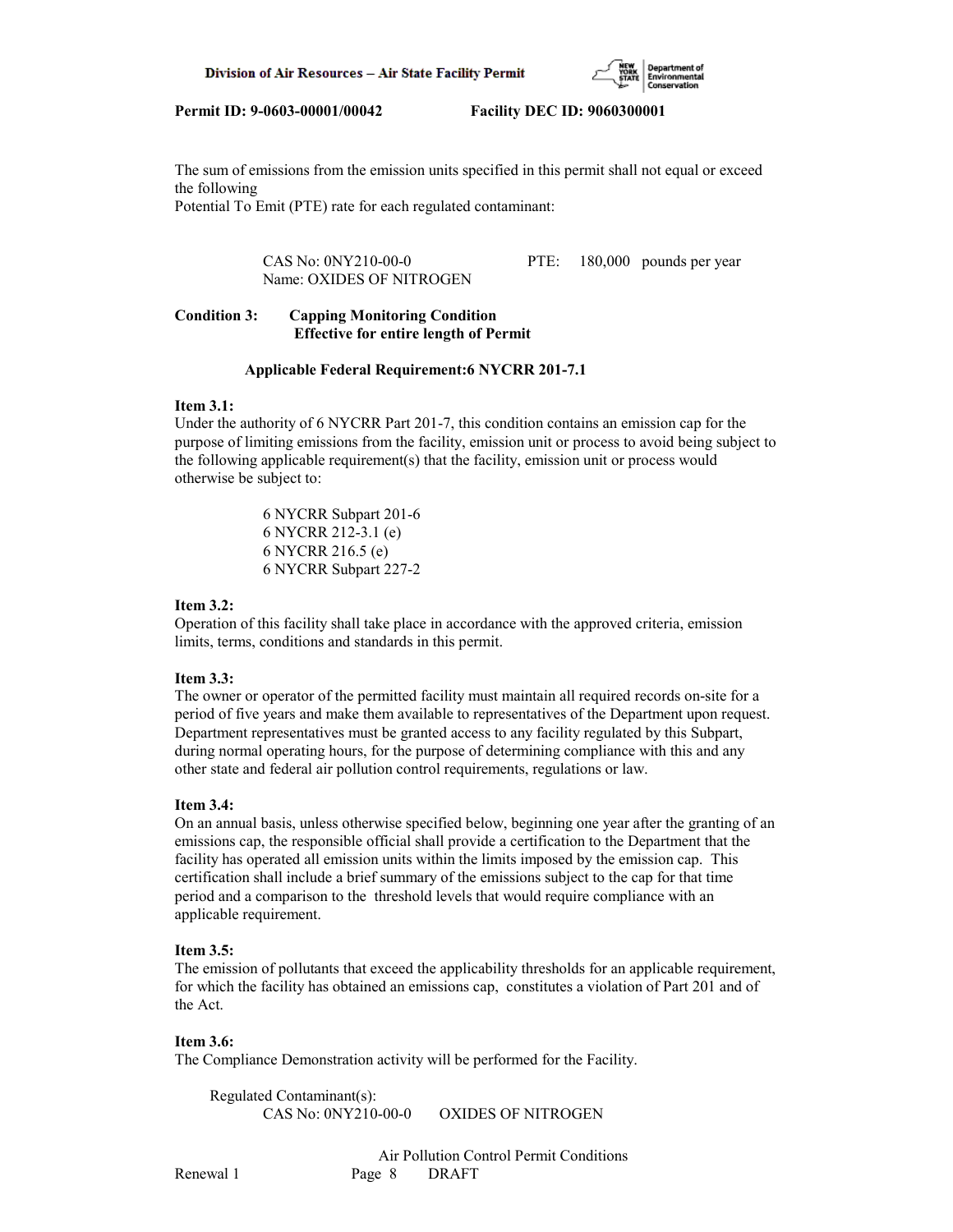

**Item 3.7:** Compliance Demonstration shall include the following monitoring:

 Capping: Yes Monitoring Type: MONITORING OF PROCESS OR CONTROL DEVICE PARAMETERS AS SURROGATE Monitoring Description:

## Part 201-7 FACILITY-WIDE NOx EMISSION CAP

 (1) On October 20, 1994, the facility submitted a Nitrogen Oxide Reasonably Available Control Technology (NOx RACT) Compliance Plan in accordance with the draft memorandum issued by Mr. Tom Allen on October 1, 1994, entitled (Draft) "NOx and VOC RACT Compliance Plans". The Compliance Plan identified actions required to be in compliance by the June 1, 1995 compliance date with Part 212.10 "RACT for Major Facilities"; Part 227-2 "NOx RACT for Combustion Sources"; and Part 216.5 "Gaseous Emissions" for Iron and/or Steel Processes. The Compliance Plan stated the facility will use the capping option to bring the facility into compliance with NOx emissions.

 (2) The facility accepted and has maintained a federally enforceable emission limit (cap) to avoid applicability to Title V permitting and to the above identified NOx RACT regulatory requirements. The facility shall continue to limit NOx emissions equal to or less than 90 tons per year during any consecutive 12-month period.

 (3) On-going compliance monitoring of the total NOx emission limit shall be documented based on monthly emission calculations, as determined by summing the individual monthly emissions during any consecutive 12-month period.

 (4) The facility shall maintain fuel use records and other applicable documentation to demonstrate the emission calculations are verifiable and enforceable. Records shall be maintained for five years and be made available upon request.

 (5) On an annual basis, the responsible official shall provide a report documenting the monthly and 12-month rolling emissions from the previous year and a certification to the Department that the facility has operated all emission units within the limits imposed by the emission cap.

Parameter Monitored: OXIDES OF NITROGEN Upper Permit Limit: 90 tons per year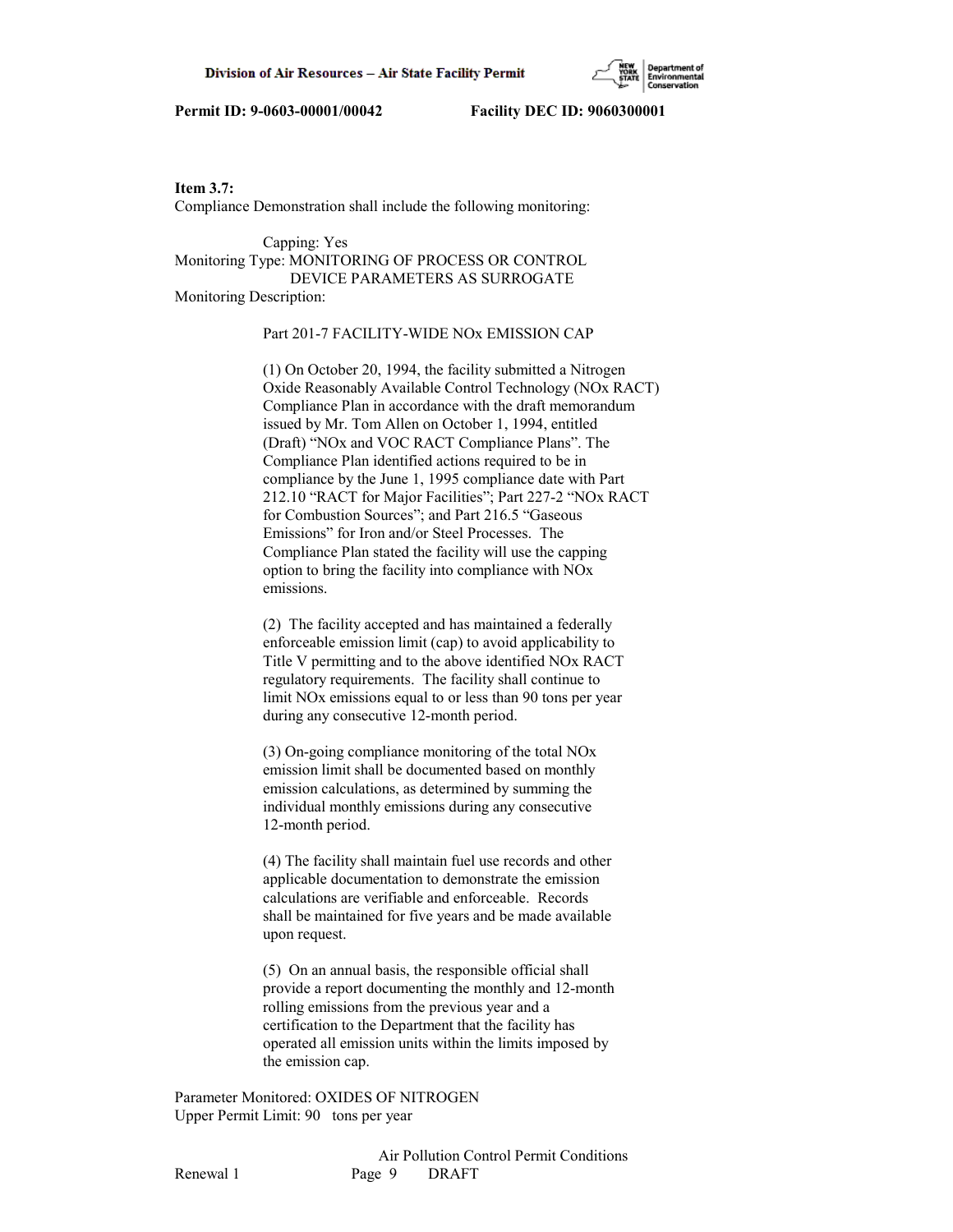

Monitoring Frequency: MONTHLY Averaging Method: 12-MONTH TOTAL, ROLLED MONTHLY Reporting Requirements: ANNUALLY (CALENDAR) Reports due 30 days after the reporting period. Subsequent reports are due every 12 calendar month(s).

# **Condition 4: Visible Emissions Limited Effective for entire length of Permit**

# **Applicable Federal Requirement:6 NYCRR 211.2**

## **Item 4.1:**

Except as permitted by a specific part of this Subchapter and for open fires for which a restricted burning permit has been issued, no person shall cause or allow any air contamination source to emit any material having an opacity equal to or greater than 20 percent (six minute average) except for one continuous six-minute period per hour of not more than 57 percent opacity.

## **Condition 5: Compliance Demonstration Effective for entire length of Permit**

# **Applicable Federal Requirement:6 NYCRR 212-1.6 (a)**

## **Item 5.1:**

The Compliance Demonstration activity will be performed for the facility: The Compliance Demonstration applies to:

Emission Unit: A-00000

Emission Unit: B-00000

Emission Unit: C-00000

Emission Unit: D-00000

Emission Unit: I-00000

Emission Unit: J-00000

Emission Unit: L-00000

# **Item 5.2:**

Compliance Demonstration shall include the following monitoring:

Monitoring Type: MONITORING OF PROCESS OR CONTROL DEVICE PARAMETERS AS SURROGATE Monitoring Description:

> 20% PERCENT OPACITY LIMIT PROCESS SOURCES INCLUDING STEEL CUTTING & GRINDING, OIL QUENCH, STORAGE TANKS & WWT

LIMITING OF OPACITY – Section 212-1.6(a)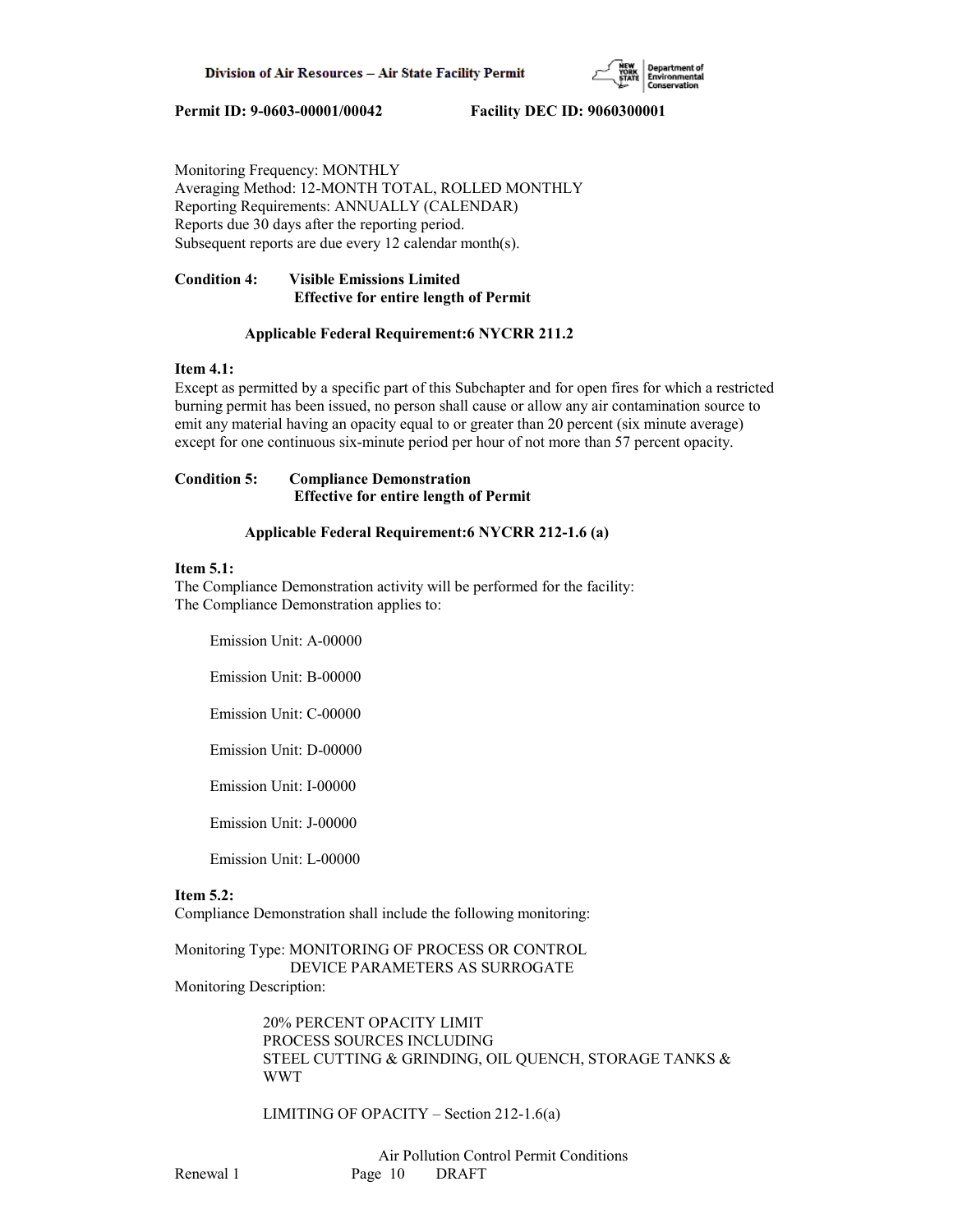(1) As required by 6NYCRR Part 212-1.6(a), no person shall cause or allow emissions having an average opacity during any six consecutive minutes of 20 percent or greater from any process emission source, except only the emission of uncombined water. (2) Compliance with this requirement shall be determined by the facility owner/operator conducting a routine survey of visible emissions when a process is in operation. Visible emission observations shall be performed, as best as possible, at a location to obtain the proper sun angle, background, and line of sight as required by EPA Method 9. The observer must be knowledgeable regarding the effects on the visibility of emissions caused by background contrast, ambient lighting, observer position relative to lighting, wind, and the presence of uncombined water (condensing water vapor) (3) Visible emissions are not expected when each source and any associated control equipment are properly operated. If any visible emissions are identified, inspect the source and restore operation of the emission unit (including the control device, if any, and the associated capture system) to its normal operation as expeditiously as practicable. (4) Records of any excess visible emission event shall be maintained to include the date and length of time any visible emissions were observed, and the corrective action taken. The records shall be kept on-site and made available to the Department upon request. (5) The Department reserves the right to perform or require the performance of a Method 9 opacity evaluation from any process emission source. (6) Upon request, a written report of any visible emission event shall be submitted to the Department. Parameter Monitored: OPACITY Upper Permit Limit: 20 percent Reference Test Method: EPA Method 9 Monitoring Frequency: AS REQUIRED - SEE PERMIT MONITORING

 DESCRIPTION Averaging Method: 6-MINUTE AVERAGE (METHOD 9) Reporting Requirements: UPON REQUEST BY REGULATORY AGENCY

## **Condition 6: Compliance Demonstration Effective for entire length of Permit**

#### **Applicable Federal Requirement:6 NYCRR 212-2.4 (a)**

# **Item 6.1:**

The Compliance Demonstration activity will be performed for the facility: The Compliance Demonstration applies to:

Emission Unit: A-00000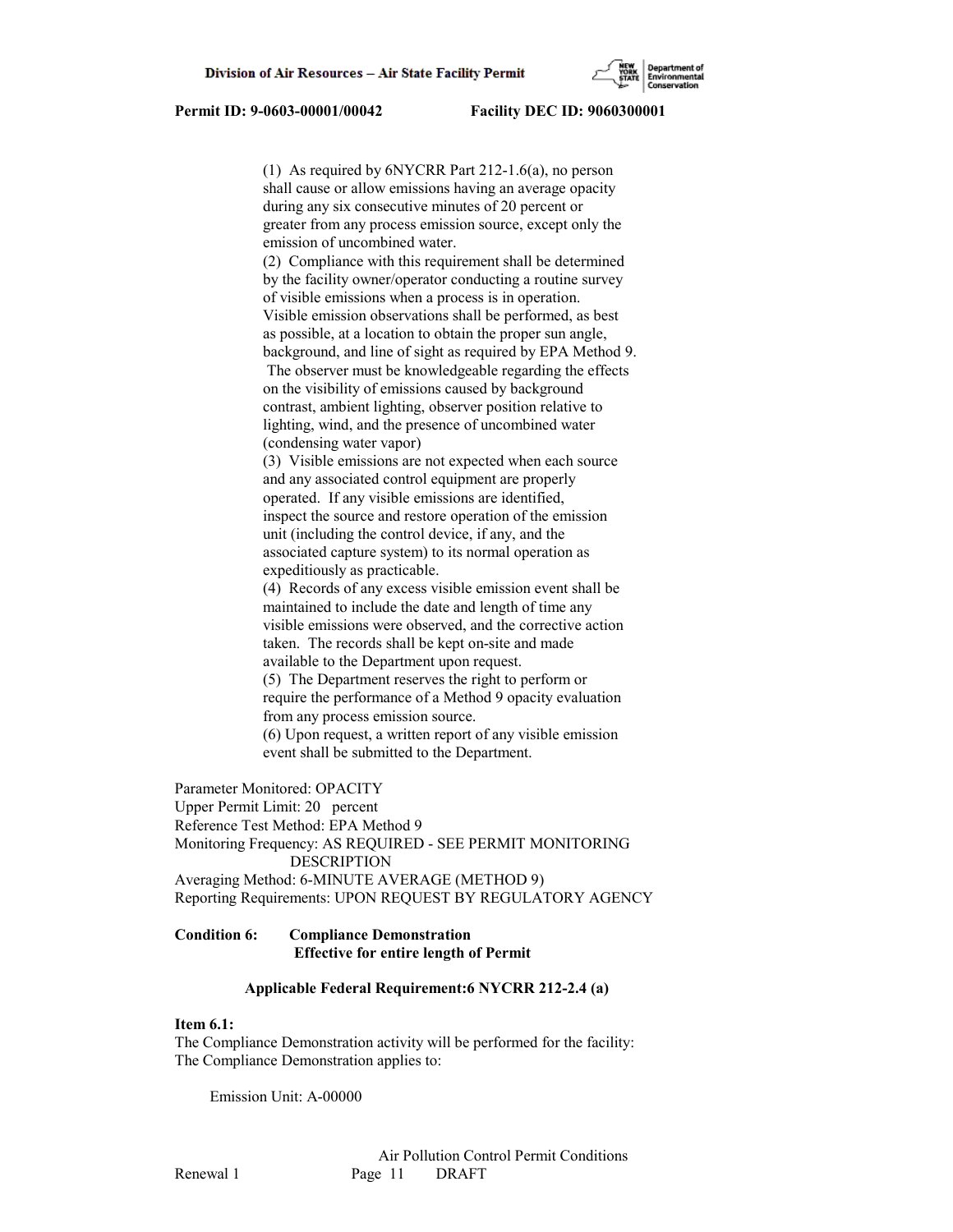

Emission Unit: B-00000

Emission Unit: C-00000

Emission Unit: D-00000

 Regulated Contaminant(s): CAS No: 0NY075-00-0 PARTICULATES

# **Item 6.2:**

Compliance Demonstration shall include the following monitoring:

Monitoring Type: MONITORING OF PROCESS OR CONTROL DEVICE PARAMETERS AS SURROGATE Monitoring Description:

> STEEL CUTTING & GRINDING PROCESS SOURCES Before July 1, 1973 PARTICULATE EMISSIONS - Section 212-2.4(b)

 Emissions from any process emission source for which an application was received by the department prior to July 1, 1973 are restricted as follows:

 (1) No facility owner or operator shall cause or allow emissions of particulate that exceed 0.15 grains per cubic foot of exhaust gas, expressed at standard conditions on a dry gas basis.

 (2) On-going compliance monitoring of the particulate emission limit for each steel cutting and grinding process source with an application received before July 1, 1973 shall be monitored as stated below:

 (i) Each particulate control device must be operated and maintained according to manufacturer specifications.

 (ii) If the control device is not operating as specified by the manufacturer or particulate fall-out is observed, then inspect the source, initiate corrective action, and restore operation of the particulate control device and associated capture system to its normal operation as expeditiously as practicable.

 (3) Records shall be maintained to include maintenance logs and a record of corrective action taken (if any). The records shall be kept on-site and be made available to the Department upon request.

 (4) At the discretion of the Department, an EPA Method 5 compliance test may be required to demonstrate compliance with the 0.15 grains/dscf emission limit.

 (5) Upon request, a written report of any corrective action event shall be submitted to the Department.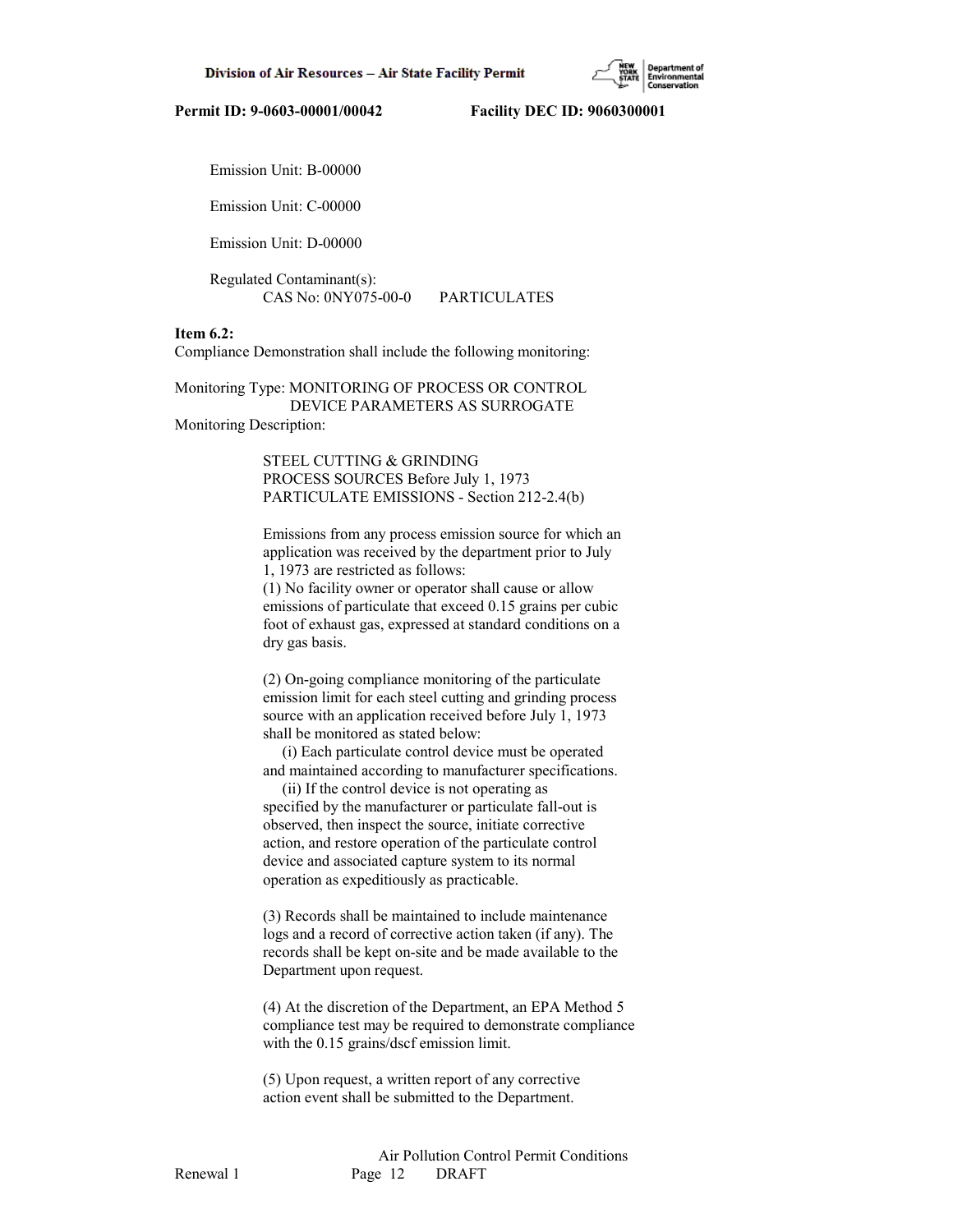

Parameter Monitored: PARTICULATES Upper Permit Limit: 0.15 grains per dscf Reference Test Method: EPA Method 5 Monitoring Frequency: AS REQUIRED - SEE PERMIT MONITORING DESCRIPTION Averaging Method: AVERAGING METHOD AS PER REFERENCE TEST METHOD INDICATED Reporting Requirements: UPON REQUEST BY REGULATORY AGENCY

# **Condition 7: Compliance Demonstration Effective for entire length of Permit**

## **Applicable Federal Requirement:6 NYCRR 212-2.4 (b)**

## **Item 7.1:**

The Compliance Demonstration activity will be performed for the facility: The Compliance Demonstration applies to:

Emission Unit: A-00000

Emission Unit: B-00000

Emission Unit: C-00000

Emission Unit: D-00000

Emission Unit: I-00000

Emission Unit: J-00000

Emission Unit: L-00000

 Regulated Contaminant(s): CAS No: 0NY075-00-0 PARTICULATES

#### **Item 7.2:**

Compliance Demonstration shall include the following monitoring:

Monitoring Type: MONITORING OF PROCESS OR CONTROL DEVICE PARAMETERS AS SURROGATE Monitoring Description:

> PROCESS SOURCES - STEEL CUTTING & GRINDING, OIL QUENCH, STORAGE TANKS & WWT After July 1, 1973

PARTICULATE EMISSIONS - Section 212-2.4(b)

 The control of particulate emissions released from new and modified process emission sources for which an application was received by the department after July 1, 1973 are restricted as follows:

 (1) No facility owner or operator shall cause or allow emissions of particulate that exceed 0.050 grains per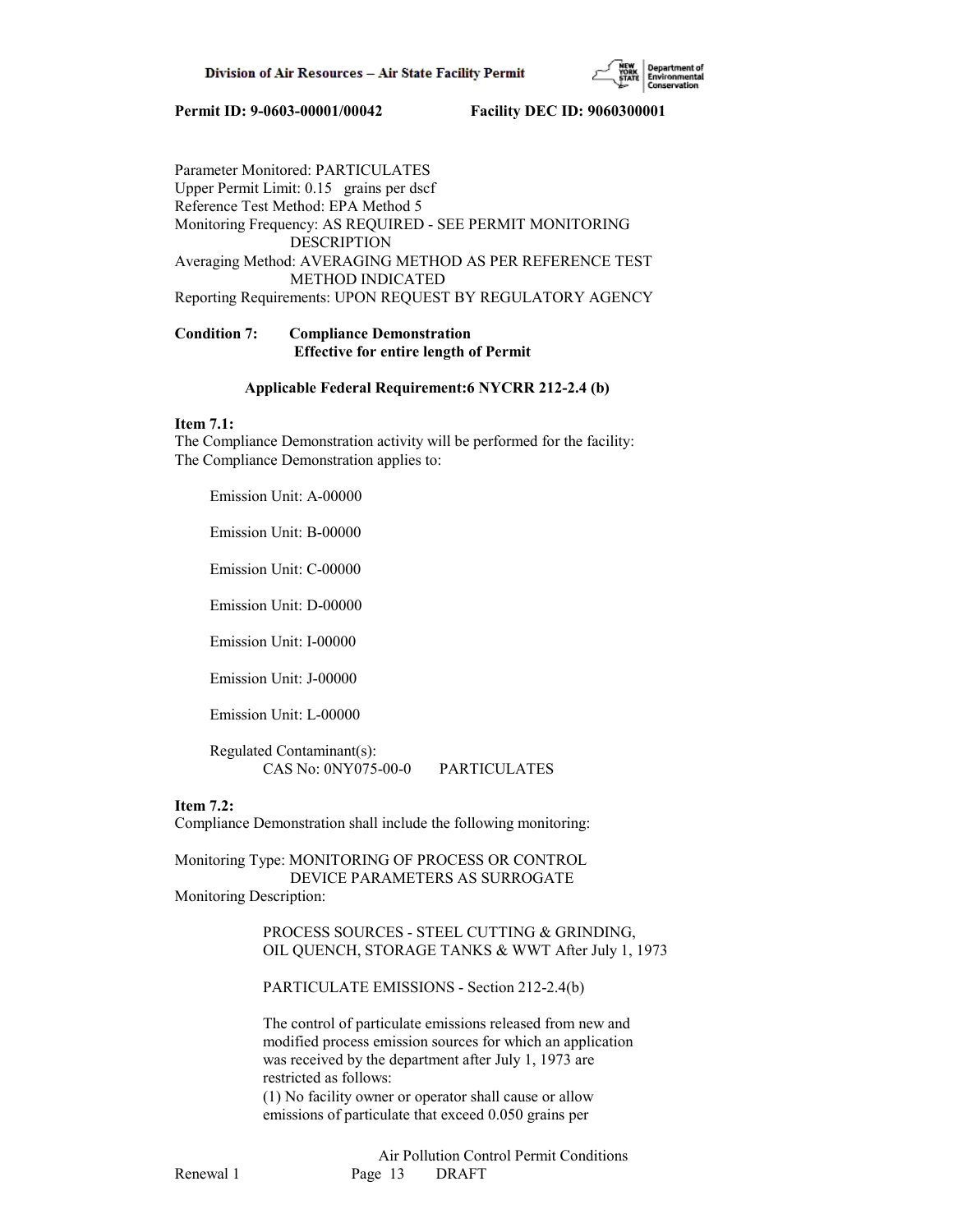cubic foot of exhaust gas, expressed at standard conditions on a dry gas basis.

 (2) On-going compliance monitoring of the particulate emission limit for each process source with an application received after July 1, 1973 shall be monitored as stated below:

 (i) Each particulate control device must be operated and maintained according to manufacturer specifications.

 (ii) If the control device is not operating as specified by the manufacturer or particulate fall-out is observed, then inspect the source, initiate corrective action, and restore operation of the particulate control device and associated capture system to its normal operation as expeditiously as practicable.

 (3) Records shall be maintained to include maintenance logs and a record of corrective action taken (if any). The records shall be kept on-site and be made available to the Department upon request.

 (4) At the discretion of the Department, an EPA Method 5 compliance test may be required to demonstrate compliance with the 0.050 grains/dscf emission limit.

 (5) Upon request, a written report of any corrective action event shall be submitted to the Department.

Parameter Monitored: PARTICULATES Upper Permit Limit: 0.050 grains per dscf Reference Test Method: EPA Method 5 Monitoring Frequency: AS REQUIRED - SEE PERMIT MONITORING DESCRIPTION Averaging Method: AVERAGING METHOD AS PER REFERENCE TEST METHOD INDICATED Reporting Requirements: UPON REQUEST BY REGULATORY AGENCY

**Condition 8: Particulate emission limit Effective for entire length of Permit**

### **Applicable Federal Requirement:6 NYCRR 216.3**

# **Item 8.1:**

Any iron and/or steel process must not cause or allow emissions of particulates from any confined process to exceed the limits contained in Table 1 of Part 216 or as listed in this permit.

# **\*\*\*\* Emission Unit Level \*\*\*\***

**Condition 9: Compliance Demonstration Effective for entire length of Permit**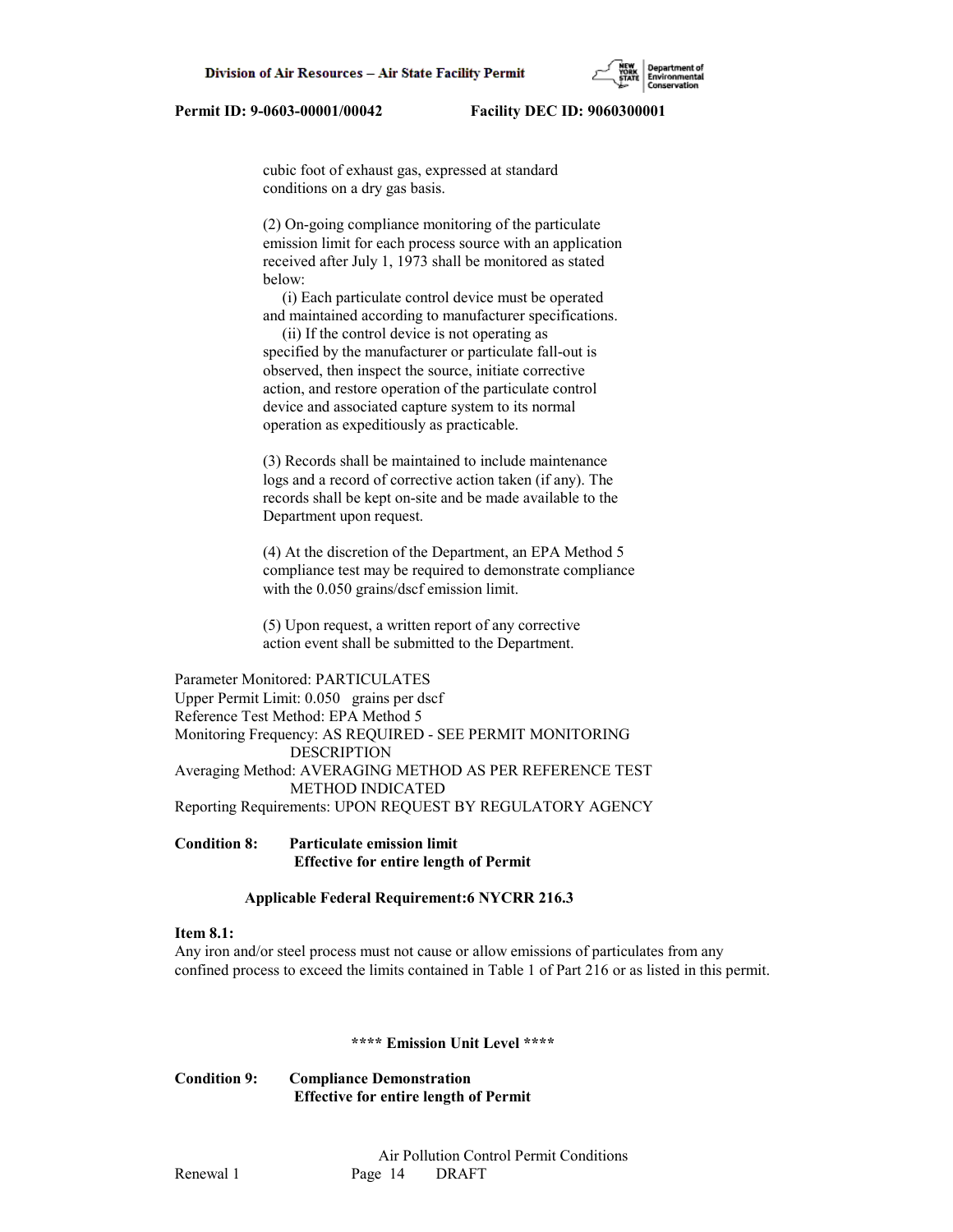## **Applicable Federal Requirement:40CFR 63, Subpart ZZZZ**

# **Item 9.1:**

The Compliance Demonstration activity will be performed for:

Emission Unit: G-00000

#### **Item 9.2:**

Compliance Demonstration shall include the following monitoring:

Monitoring Type: RECORD KEEPING/MAINTENANCE PROCEDURES Monitoring Description:

# 40CFR 63 SUBPART ZZZZ- Table 2d TWO (2)-300 HP SPARK IGNITION EMERGENCY GENERATORS BUILT IN 1960

 (1) You must comply with the requirements in Table 2d. Operate the emergency engines as follows: [§63.6603(a) and Table 2d, Item 5]

 (a) Change oil and filter every 1,440 hours of operation or annually, whichever comes first;

 (b) Inspect spark plugs every 1,440 hours of operation or annually, whichever comes first; and

 (c) Inspect all hoses and belts every 1,440 hours of operation or annually, whichever comes first, and replace as necessary.

 (2) You must operate and maintain the stationary RICE and after-treatment control device (if any) according to the manufacturer's emission-related written instructions or develop your own maintenance plan which must provide to the extent practicable for the maintenance and operation of the engine in a manner consistent with good air pollution control practice for minimizing emissions. [§63.6625(e) and Table 6, Item 9]

 (3) Install a non-resettable hour meter if one is not already installed; [§63.6625(f)]

 (4) Minimize the engine's time spent at idle during startup and minimize the engine's startup time, not to exceed 30 minutes; and  $[§63.6625(h)]$ 

 (5) You have the option of utilizing an oil analysis program in order to extend the specified oil change requirement in Table 2d. The oil analysis must be performed at the same frequency specified for changing the oil in Table 2d. The analysis program must at a minimum analyze the following three parameters: Total Acid Number, viscosity, and percent water content.  $\lceil \S 63.6625(j) \rceil$ 

(6) You must operate the emergency stationary RICE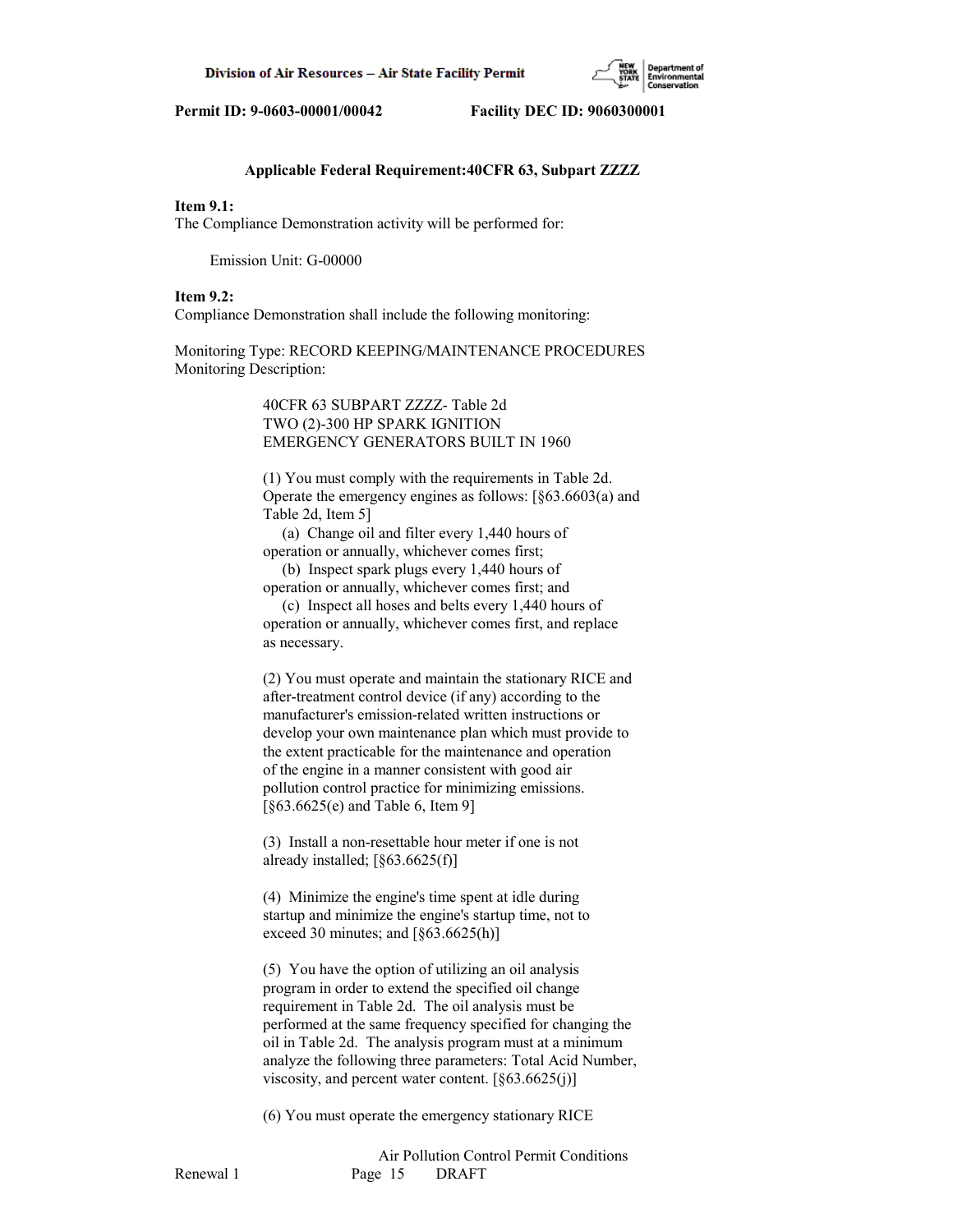according to the following requirements:  $[§63.6640(f)]$ 

 (a) There are no limits on hours of operation for emergency service;  $\left[\frac{663.6640(f)(1)}{2}\right]$ 

(b) Maintenance checks and readiness testing is

limited to 100 hours per year;  $[§63.6640(f)(2)]$  (c) Operate the emergency engine up to 50 hours per year in non-emergency situations, but those 50 hours are counted towards the 100 hours per year provided for maintenance and testing;  $[§63.6640(f)(3)]$ 

 (d) Engine cannot be used for peak shaving or as part of financial arrangement with another entity, except 15 of the 50 non-emergency hrs/yr can be used for demand response in emergency situations (e.g., imminent blackout)  $\lceil$ §63.6640(f)(4)]; and

 (e) If you do not operate the engine according to the regulation, the engine will not be considered an emergency engine and will need to meet all requirements for non-emergency engines.  $\lceil \frac{63.6640(f)}{f} \rceil$ 

 (7) Keep records of the maintenance conducted on the emergency engine in order to demonstrate that you operated and maintained the engine according to your own maintenance plan. [§63.6655(e)]

 (8) Keep records of the hours of operation of the engine that is recorded through the non-resettable hour meter. Document how many hours are spent for emergency operation, including what classified the operation as emergency and how many hours are spent for non-emergency operation. [§63.6655(f)]

 (9) You must keep each record readily accessible in hard copy or electronic form for at least 5 years after the date of each occurrence, measurement, maintenance, corrective action, report, or record, according to  $\S 63.10(b)(1)$ . [ $\S 63.6660(c)$ ]

 (10) There are no on-going reporting requirements for this permit condition.

Monitoring Frequency: AS REQUIRED - SEE PERMIT MONITORING DESCRIPTION Reporting Requirements: UPON REQUEST BY REGULATORY AGENCY

## **Condition 10: Compliance Demonstration Effective for entire length of Permit**

#### **Applicable Federal Requirement:6 NYCRR 216.3**

# **Item 10.1:**

The Compliance Demonstration activity will be performed for:

Emission Unit: H-00000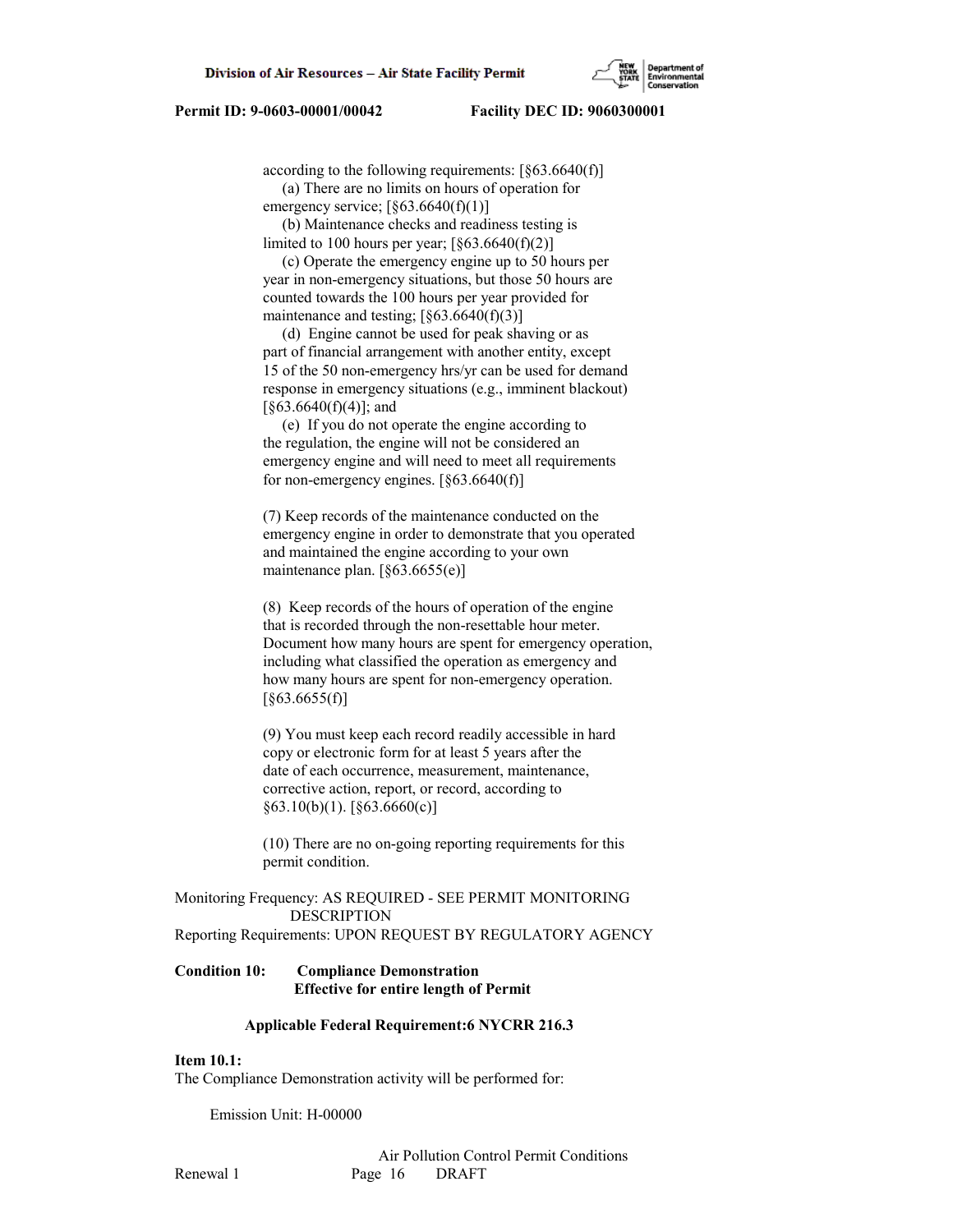

 Regulated Contaminant(s): CAS No: 0NY075-00-0 PARTICULATES

#### **Item 10.2:**

Compliance Demonstration shall include the following monitoring:

# Monitoring Type: MONITORING OF PROCESS OR CONTROL DEVICE PARAMETERS AS SURROGATE Monitoring Description:

 ANNEALING AND REHEATING FURNACES ON OR BEFORE 7/1/1973 PART 216 REQUIREMENTS

APPLICABILITY – Section 216.2

 (a) This Part applies for all iron and/or steel processes where the application for a permit to construct was received on or before 7/1/1973.

 (b) Dunkirk Specialty Steel operates annealing and reheat furnaces that are defined in Part  $216.1(e)(12)$  as process furnaces in the iron and/or steel industry.

PARTICULATE EMISSIONS – Section 216.3

 Owners or operators of any iron and/or steel process must not cause or allow emissions of particulates from any confined process to exceed the limits contained in Table 1 of this Part as follows:

 (a) As listed in Table 1 under the source category 'Other confined iron and/or steel processes' (which includes the annealing and reheat furnaces), the mass emission limit in grains/cubic foot of exhaust gas at standard conditions on a dry gas basis is 0.15.

 (b) On-going compliance monitoring of the particulate emission limit for each annealing and reheating furnace where the application for a permit to construct was received on or before 7/1/1973 shall be monitored as stated below:

 (i) Each particulate control device must be operated and maintained according to manufacturer specifications.

 (ii) If the control device is not operating as specified by the manufacturer or particulate fall-out is observed, then inspect the source, initiate corrective action, and restore operation of the particulate control device and associated capture system to its normal operation as expeditiously as practicable.

 (c) Records shall be maintained to include maintenance logs and a record of corrective action taken (if any). The records shall be kept on-site and be made available to the Department upon request.

(d) At the discretion of the Department, an EPA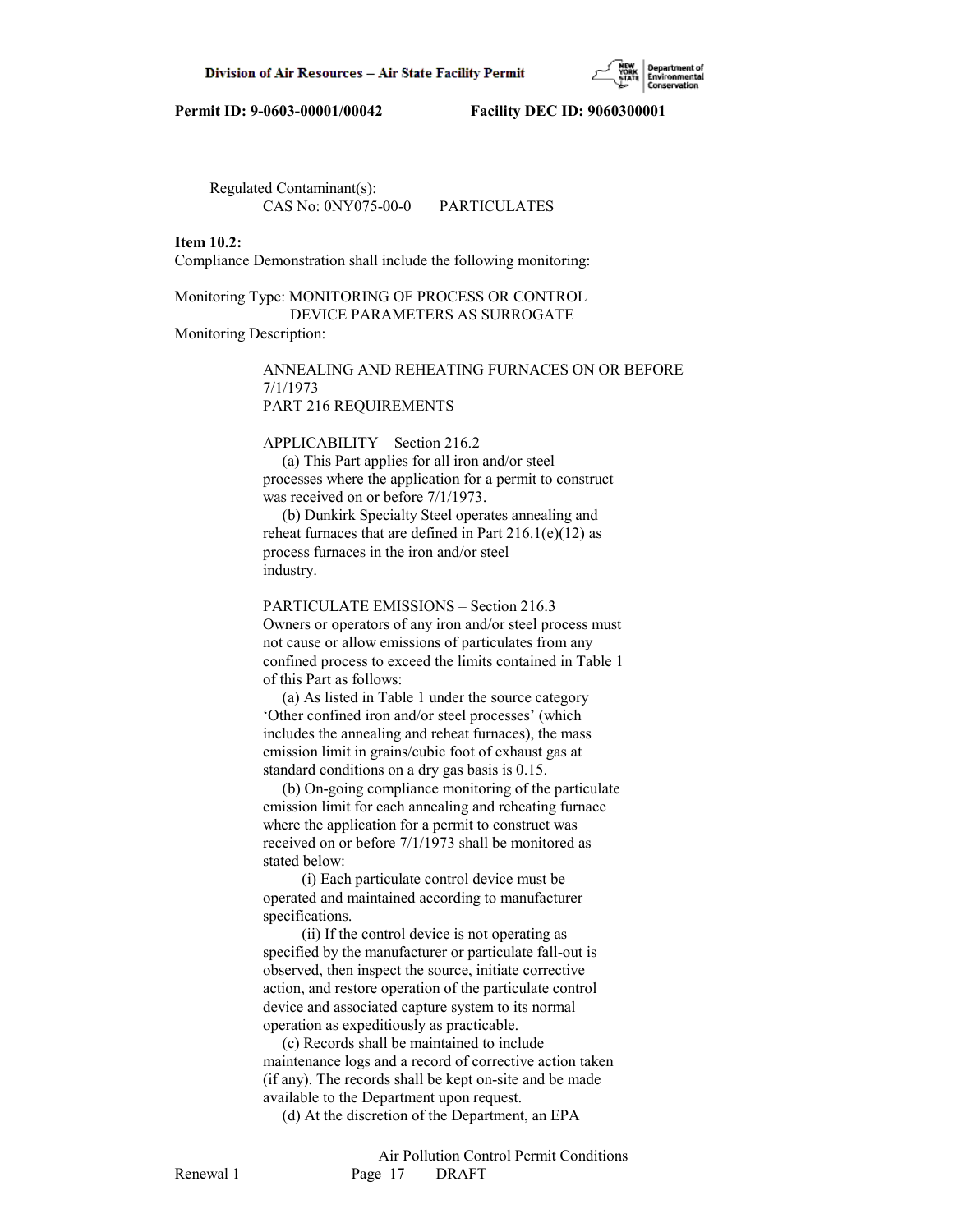

 Method 5 compliance test may be required to demonstrate compliance with the 0.15 grains/dscf emission limit. (e) Upon request, a written report of any correct action event shall be submitted to the Department.

Parameter Monitored: PARTICULATES Upper Permit Limit: 0.15 grains per dscf Reference Test Method: EPA Method 5 Monitoring Frequency: AS REQUIRED - SEE PERMIT MONITORING DESCRIPTION Averaging Method: AVERAGING METHOD AS PER REFERENCE TEST METHOD INDICATED Reporting Requirements: UPON REQUEST BY REGULATORY AGENCY

**Condition 11: Compliance Demonstration Effective for entire length of Permit**

#### **Applicable Federal Requirement:6 NYCRR 216.3**

## **Item 11.1:**

The Compliance Demonstration activity will be performed for:

Emission Unit: H-00000

 Regulated Contaminant(s): CAS No: 0NY075-00-0 PARTICULATES

#### **Item 11.2:**

Compliance Demonstration shall include the following monitoring:

Monitoring Type: MONITORING OF PROCESS OR CONTROL DEVICE PARAMETERS AS SURROGATE Monitoring Description:

> ANNEALING AND REHEATING FURNACES AFTER 7/1/1973 PART 216 REQUIREMENTS

APPLICABILITY – Section 216.2

 (a) This Part applies for all iron and/or steel processes where the application for a permit to construct was received after 7/1/1973.

 (b) Dunkirk Specialty Steel operates annealing and reheat furnaces that are defined in Part  $216.1(e)(12)$  as process furnaces in the iron and/or steel industry.

PARTICULATE EMISSIONS – Section 216.3

 Owners or operators of any iron and/or steel process must not cause or allow emissions of particulates from any confined process to exceed the limits contained in Table 1 of this Part as follows:

 (a) As listed in Table 1 under the source category 'Other confined iron and/or steel processes' (which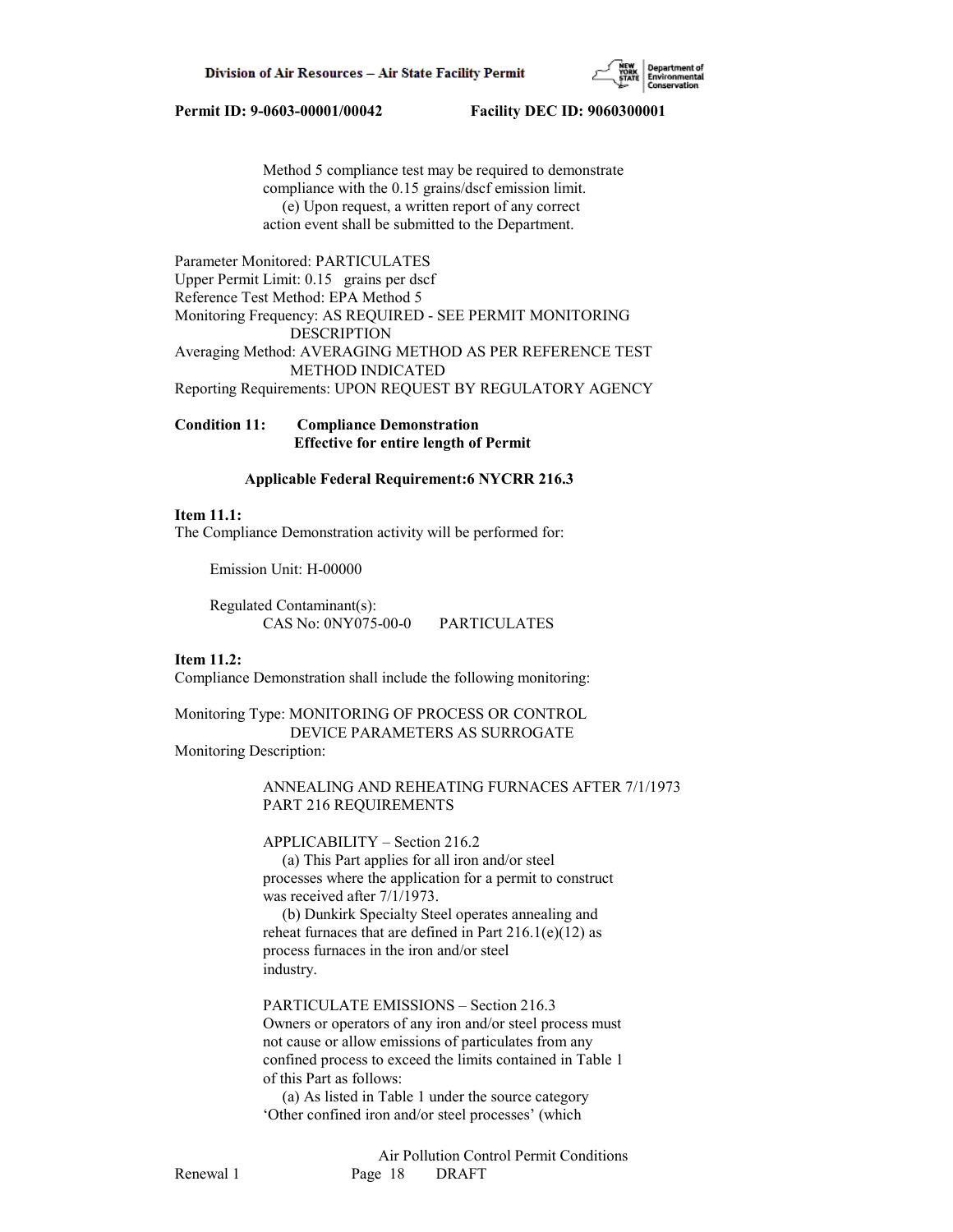includes the annealing and reheat furnaces), the mass emission limit in grains/cubic foot of exhaust gas at standard conditions on a dry gas basis is 0.050.

 (b) On-going compliance monitoring of the particulate emission limit for each annealing and reheating furnace where the application for a permit to construct was received after 7/1/1973 shall be monitored as stated below:

 (i) Each particulate control device must be operated and maintained according to manufacturer specifications.

 (ii) If the control device is not operating as specified by the manufacturer or particulate fall-out is observed, then inspect the source, initiate corrective action, and restore operation of the particulate control device and associated capture system to its normal operation as expeditiously as practicable.

 (c) Records shall be maintained to include maintenance logs and a record of corrective action taken (if any). The records shall be kept on-site and be made available to the Department upon request.

 (d) At the discretion of the Department, an EPA Method 5 compliance test may be required to demonstrate compliance with the 0.050 grains/dscf emission limit.

 (e) Upon request, a written report of any correct action event shall be submitted to the Department.

Parameter Monitored: PARTICULATES Upper Permit Limit: 0.050 grains per dscf Reference Test Method: EPA Method 5 Monitoring Frequency: AS REQUIRED - SEE PERMIT MONITORING DESCRIPTION Averaging Method: AVERAGING METHOD AS PER REFERENCE TEST METHOD INDICATED

Reporting Requirements: UPON REQUEST BY REGULATORY AGENCY

## **Condition 12: Compliance Demonstration Effective for entire length of Permit**

### **Applicable Federal Requirement:6 NYCRR 216.4**

#### **Item 12.1:**

The Compliance Demonstration activity will be performed for:

Emission Unit: H-00000

 Regulated Contaminant(s): CAS No: 0NY075-00-0 PARTICULATES

## **Item 12.2:**

Compliance Demonstration shall include the following monitoring:

Monitoring Type: MONITORING OF PROCESS OR CONTROL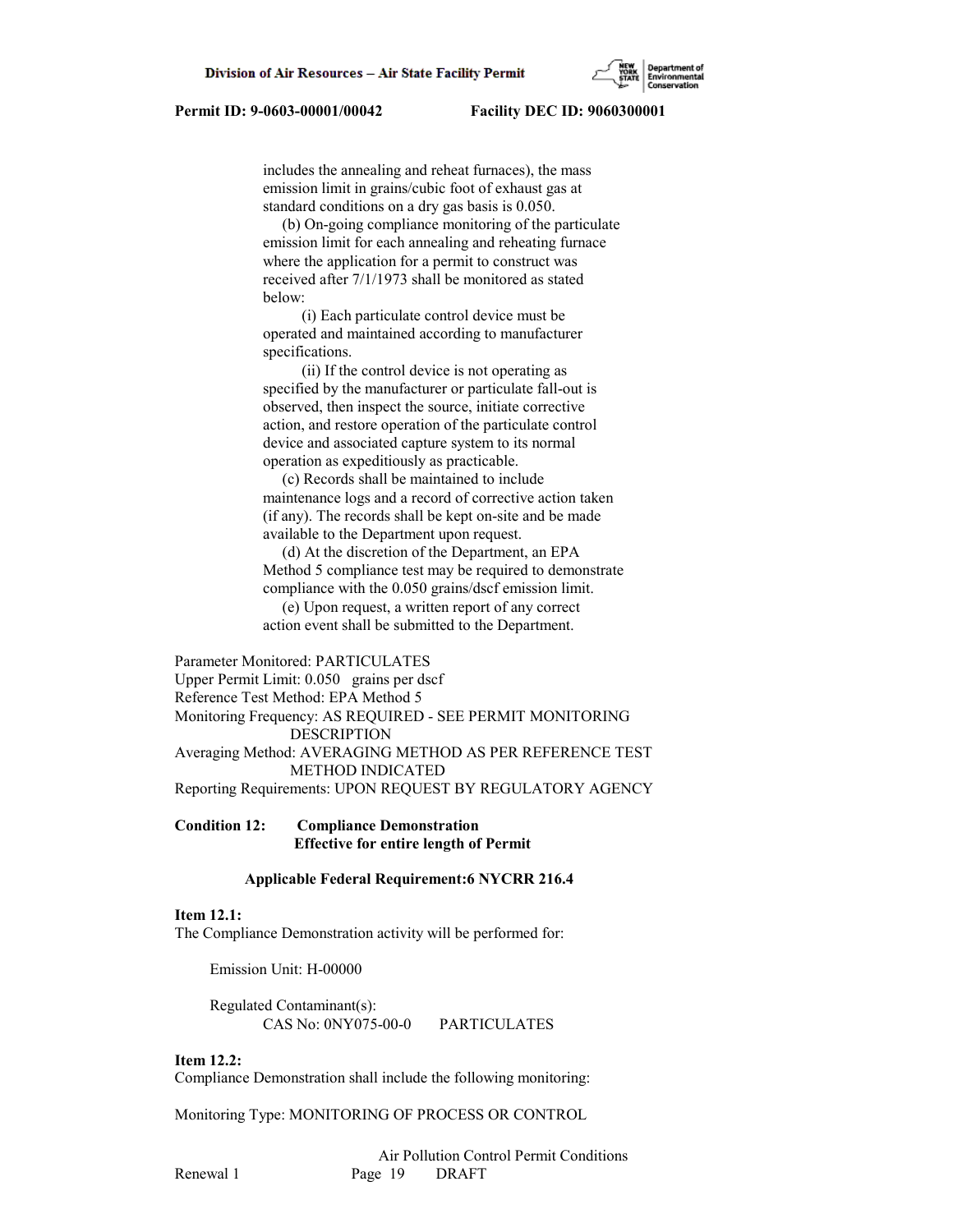

# DEVICE PARAMETERS AS SURROGATE Monitoring Description:

# ANNEALING AND REHEATING FURNACES PART 216 OPACITY REQUIREMENTS

#### APPLICABILITY – Section 216.2

 (a) This Part applies for all iron and/or steel processes except for ferrous jobbing foundries subject to Part 213 and ferro alloy production furnaces subject to Part 212 of this Title.

 (b) Dunkirk Specialty Steel operates annealing and reheat furnaces that are defined in Part  $216.1(e)(12)$  as process furnaces in the iron and/or steel industry.

# OPACITY OF EMISSIONS – Section 216.4

 (a) Owners or operators of any iron and/or steel process must not cause or allow emissions from that process to have an opacity, determined by the method of subdivision (b) of this section, which exceed the limits contained in Table 2 of this Part, unless exempted under section 216.10(b) or (c) of this Part.

 (b) Compliance with the opacity standards will be determined by observing visible emissions discharged during the operation of the iron and/or steel process. The observer must stand at a distance sufficient to provide a clear view of the visible emissions with the sun oriented in the 140° sector of his back. The opacity of emissions will be computed by averaging the results of 24 consecutive opacity observations made at 15-second intervals. For cyclic processes that generate emissions for less than six minutes per cycle, observations will be made only during the operation of the process when visible emissions are generated. A sufficient number of process cycles must be observed to accumulate the required minimum of 24 consecutive opacity readings.

 (c) The fugitive opacity limits in Table 2 of this Part are applicable to emissions emanating from building openings.

# MAXIMUM ALLOWABLE VISIBLE EMISSION OPACITY LIMITS – Table 2

 As listed in Table 2 under the source category 'All other iron and/or steel industry sources' (which includes the annealing and reheat furnaces), the stack and fugitive emissions from the annealing and reheat furnaces shall not exceed 20 percent six-minute average opacity.

 (a) Compliance with this requirement shall be determined by the facility owner/operator conducting monthly visible emissions when a process is in operation. If any visible emissions are identified, inspect the source and restore operation of the emission unit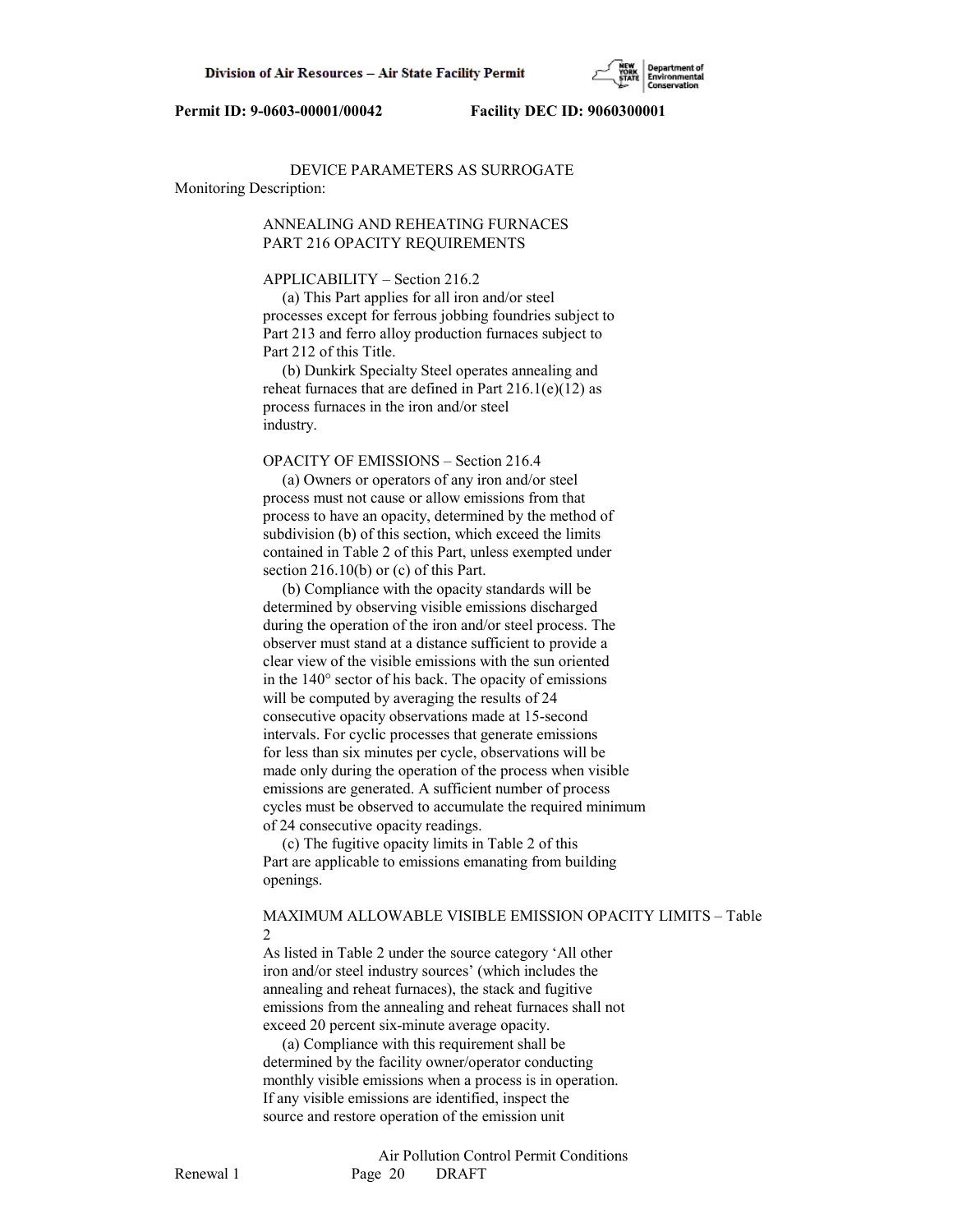(including the control device, if any, and the associated capture system) to its normal operation as expeditiously as practicable.

 (b) Records of each monthly visible emission event shall be maintained to include the date and length of time any visible emissions were observed, and the corrective action taken (if any). The records shall be kept on-site and made available to the Department upon request.

 (c) The Department reserves the right to perform or require the performance of a Method 9 opacity evaluation from any process emission source.

 (d) Upon request, a written report of any visible emission event shall be submitted to the Department.

Parameter Monitored: OPACITY Upper Permit Limit: 20 percent Reference Test Method: EPA Method 9 Monitoring Frequency: MONTHLY Averaging Method: 6-MINUTE AVERAGE (METHOD 9) Reporting Requirements: UPON REQUEST BY REGULATORY AGENCY

## **Condition 13: Compliance Demonstration Effective for entire length of Permit**

#### **Applicable Federal Requirement:6 NYCRR 216.5**

#### **Item 13.1:**

The Compliance Demonstration activity will be performed for:

Emission Unit: H-00000

 Regulated Contaminant(s): CAS No: 0NY210-00-0 OXIDES OF NITROGEN

## **Item 13.2:**

Compliance Demonstration shall include the following monitoring:

Monitoring Type: RECORD KEEPING/MAINTENANCE PROCEDURES Monitoring Description:

> NOx RACT – Part 216 ANNEALING AND REHEATING FURNACES

 (1)The facility operates a variety of NOx-emitting sources regulated under three separate regulations including Part 212-3, Part 216 and Part 227-2. The facility accepted a federally enforceable emission cap and limited the facility NOx emissions from these sources to less than 90 tons per year before the June 1, 1995 compliance date.

 (2)The NOx emissions produced from the iron and steel processes including the natural gas-fired annealing and reheating furnaces were identified in the October 20, 1994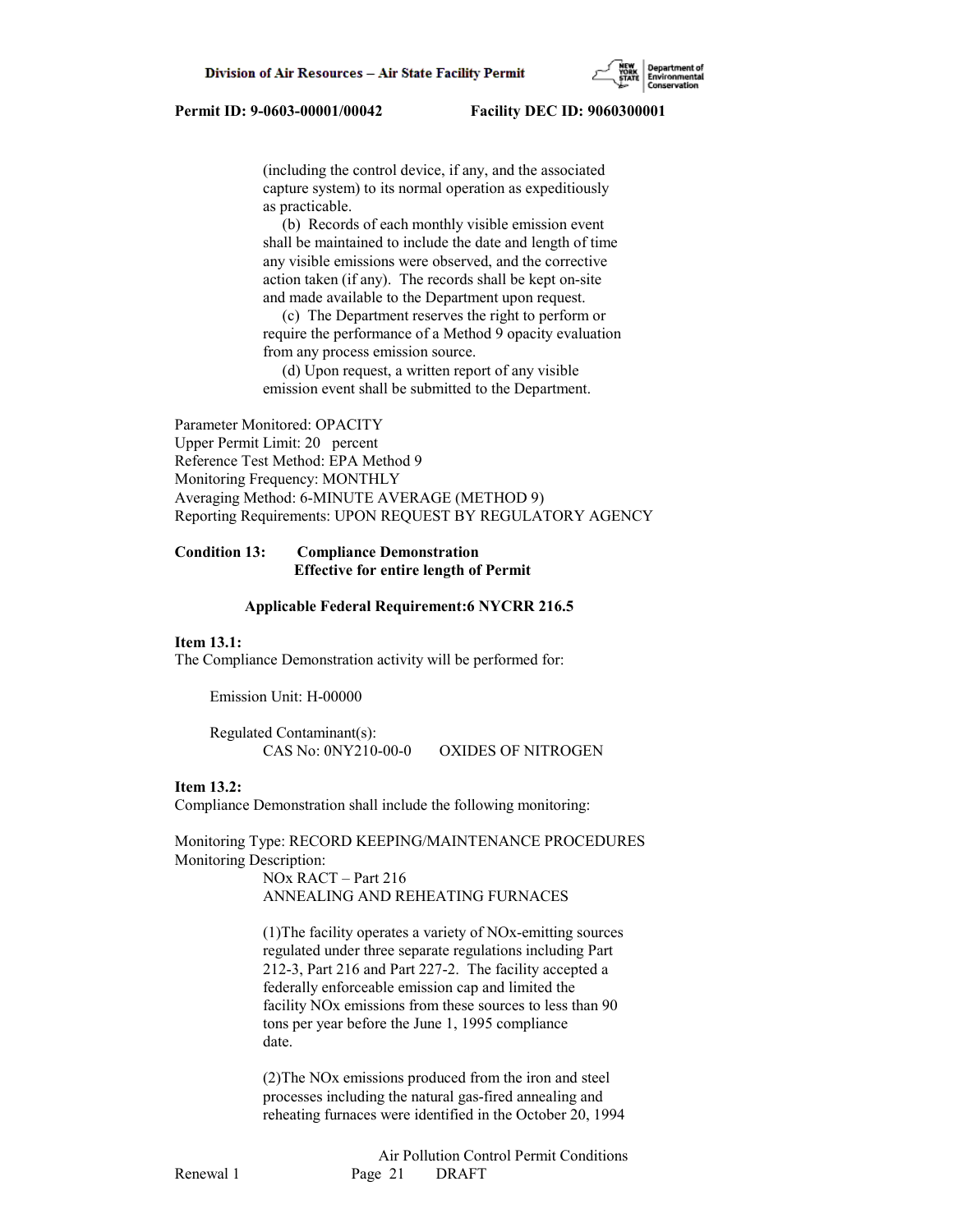NOx RACT Compliance Plan under Part 216.

 (3)The purpose of this condition is to document that the NOx emissions from the annealing and reheating furnaces are exempt from Part 216 NOx RACT based on the following regulation citations:

 (a) As per Part 216.5(d), the owner or operator of any facility with federally and state enforceable conditions in certificates to operate which limit the annual potential to emit nitrogen oxides below 100 tons per year by May 31, 1995 is exempt from the RACT analysis and implementation requirements of this section.

 (b) As per Part 216.5(e), any facility that is subject to this section after May 31, 1995 will remain subject to these provisions even if the annual potential to emit nitrogen oxides later fall below the applicability threshold.

 (4)There are no reporting or recordkeeping requirements for this permit condition.

Monitoring Frequency: UPON REQUEST OF REGULATORY AGENCY Reporting Requirements: UPON REQUEST BY REGULATORY AGENCY

## **Condition 14: Compliance Demonstration Effective for entire length of Permit**

#### **Applicable Federal Requirement:6 NYCRR Subpart 226-1**

#### **Item 14.1:**

The Compliance Demonstration activity will be performed for:

Emission Unit: K-00000

#### **Item 14.2:**

Compliance Demonstration shall include the following monitoring:

Monitoring Type: RECORD KEEPING/MAINTENANCE PROCEDURES Monitoring Description:

> COLD CLEANING DEGREASING PART 226-1 REQUIREMENTS

GENERAL REQUIREMENTS - Section 226-1.3

 Owners or operators conducting solvent cleaning processes must:

 (a) store solvent in covered containers and transfer or dispose of waste solvent in such a manner that less than 20 percent of the waste solvent (by weight) can evaporate into the atmosphere;

 (b) maintain equipment to minimize leaks and fugitive emissions;

(c) display at the equipment location a conspicuous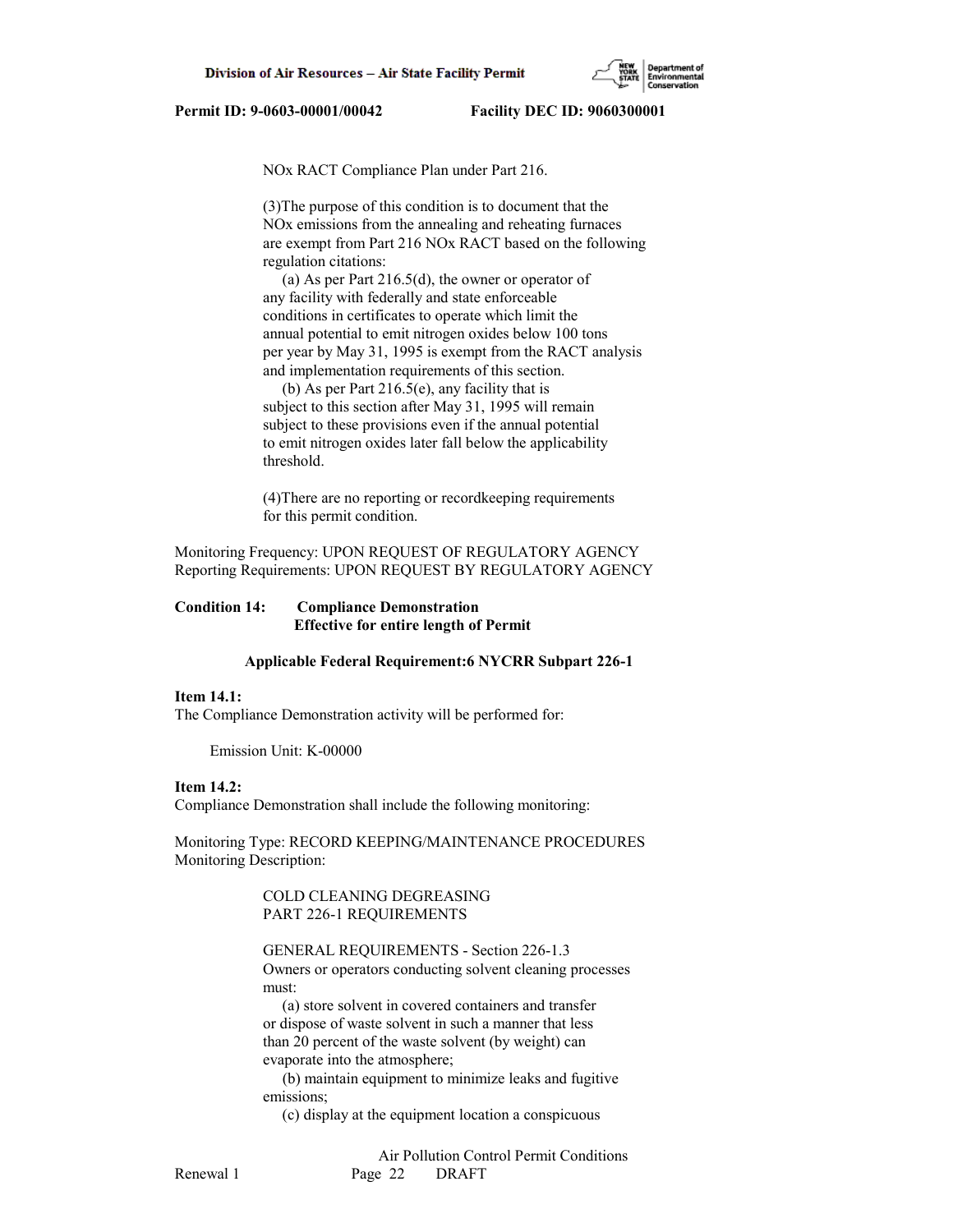summary of proper operating procedures consistent with minimizing emissions of VOCs;

 (d) keep the degreaser cover closed except when parts are being placed into or being removed from the degreaser, the cover needs to be open in order to add or remove solvent from the degreaser, no solvent is in the degreaser, or manually cleaning parts in a cold cleaning degreaser;

 (e) create and maintain a record of solvent consumption for five years. This record must be retained for five years and made available to the department upon request.

 (f) not clean sponges, fabric, wood, leather, paper products and other absorbent materials in a degreaser; and

 (g) if using a cold cleaning degreaser that is subject to paragraph 226-1.4(a)(4) of this Subpart, retain a record of the following three items for five years and provide these records to the department upon request. An invoice, a bill of sale, a certificate covering multiple sales, manufacturers published information or other appropriate documentation acceptable to the department may be used to comply with this requirement:

(i) the name and address of the solvent supplier;

 (ii) the type of solvent including the product or vendor identification number; and

 (iii) the VOC content of the cleaning solution in grams per liter (gm/l) or the vapor pressure of the solvent measured in mm Hg at 20°C (68°F) as appropriate to verify compliance

#### EQUIPMENT SPECIFICATIONS &

 CONTROL REQUIREMENTS - Section 226-1.4 The following types of control requirements must be used by an owner or operator conducting solvent cleaning:

 (a) 'Cold cleaning degreasing when the internal volume of the machine is greater than two gallons.'

(i) A cover which can be operated easily.

 (ii) An internal drainage facility (under cover), if practical.

 (iii) A control system that limits VOC emissions to those achievable with equipment having a freeboard ratio greater than or equal to 0.5, or a water cover when the solvent is insoluble in and heavier than water. Remote reservoir degreasers are exempt from this requirement.

 (iv) Cleaning solution with a maximum VOC content of 25 grams per liter at 20°C must be used.

# OPERATING REQUIREMENTS - Section 226-1.5 The following operating practices are required by a person conducting solvent cleaning:

(a) 'Cold cleaning degreasing.' Clean parts shall be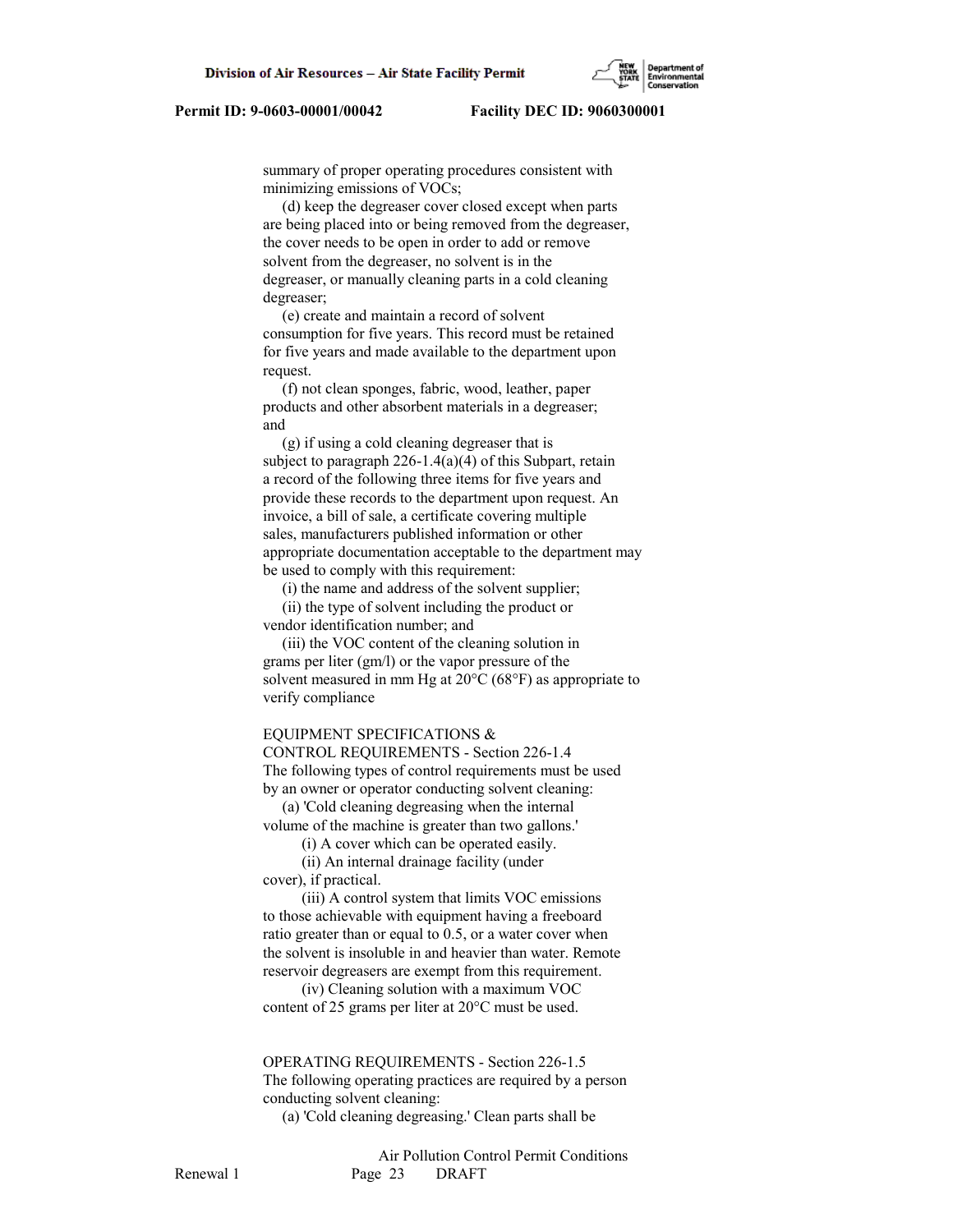

 drained at least 15 seconds or until dripping ceases.

 There are no reporting requirements for this permit condition.

Monitoring Frequency: AS REQUIRED - SEE PERMIT MONITORING DESCRIPTION Reporting Requirements: UPON REQUEST BY REGULATORY AGENCY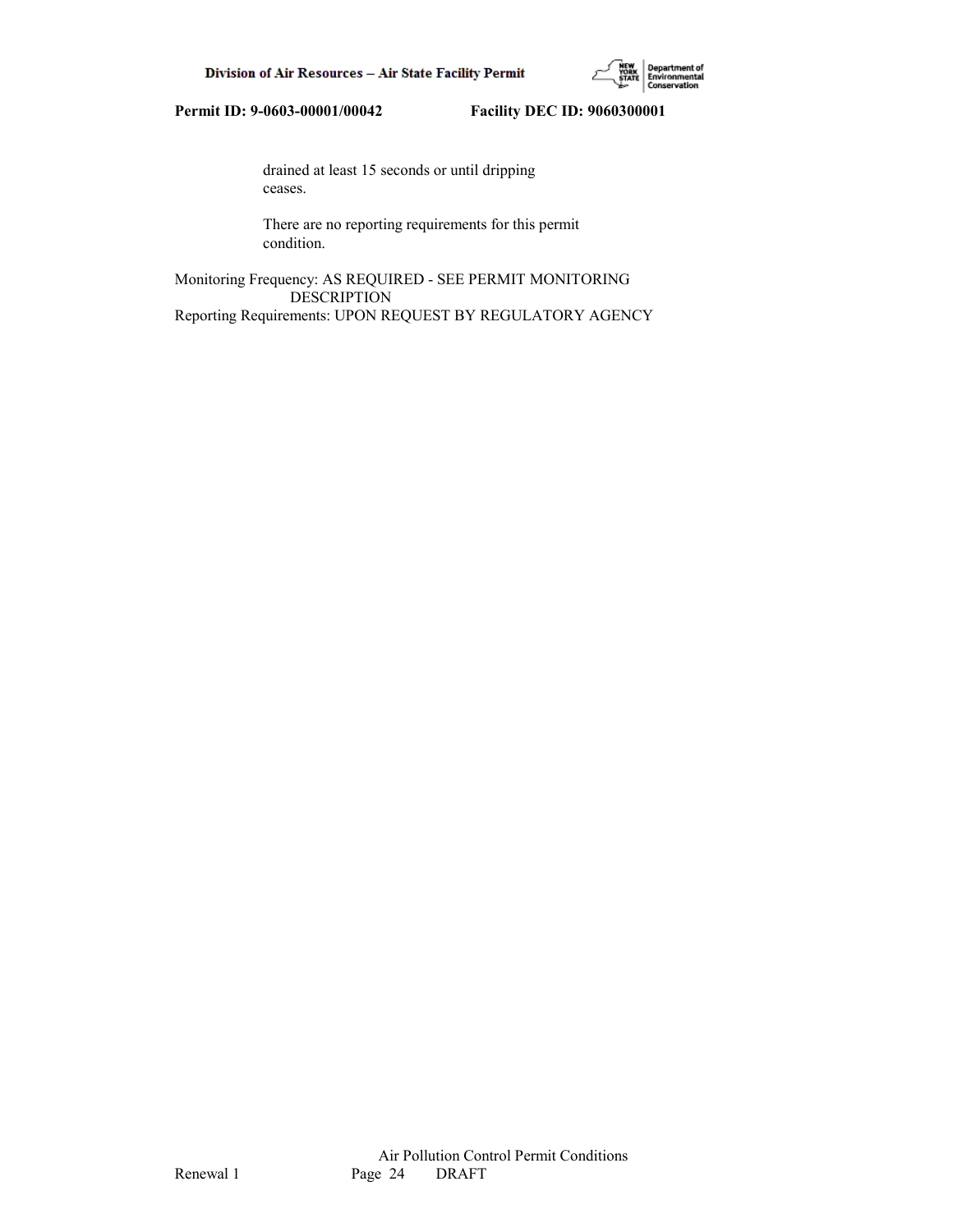

## **STATE ONLY ENFORCEABLE CONDITIONS \*\*\*\* Facility Level \*\*\*\***

# **NOTIFICATION OF GENERAL PERMITTEE OBLIGATIONS This section contains terms and conditions which are not federally enforceable. Permittees may also have other obligations under regulations of general applicability**

#### **Item A: Emergency Defense - 6 NYCRR 201-1.5**

 An emergency, as defined in 6 NYCRR subpart 201-2, constitutes an affirmative defense to penalties sought in an enforcement action brought by the department for noncompliance with emissions limitations or permit conditions for all facilities in New York State.

 (a) The affirmative defense of emergency shall demonstrate, through properly signed, contemporaneous operating logs, or other relevant evidence that:

 (1) an emergency occurred and that the facility owner or operator can identify the cause(s) of the emergency;

 (2) the equipment at the facility was being properly operated and maintained;

 (3) during the period of the emergency the facility owner or operator took all reasonable steps to minimize the levels of emissions that exceeded the emission standards, or other requirements in the permit; and

 (4) the facility owner or operator notified the department within two working days after the event occurred. This notice must contain a description of the emergency, any steps taken to mitigate emissions, and any corrective actions taken.

 (b) In any enforcement proceeding, the facility owner or operator seeking to establish the occurrence of an emergency has the burden of proof.

 (c) This provision is in addition to any emergency or malfunction provision contained in any applicable requirement.

Item B: **Public Access to Recordkeeping for Facilities With State Facility Permits - 6 NYCRR 201-1.10 (a)** Where facility owners and/or operators keep records pursuant to compliance with the requirements of 6 NYCRR Subpart 201-5.4, and/or the emission capping requirements of 6 NYCRR Subpart 201-7, the Department will make such records available to the public upon request in accordance with 6 NYCRR Part 616 - Public Access to Records.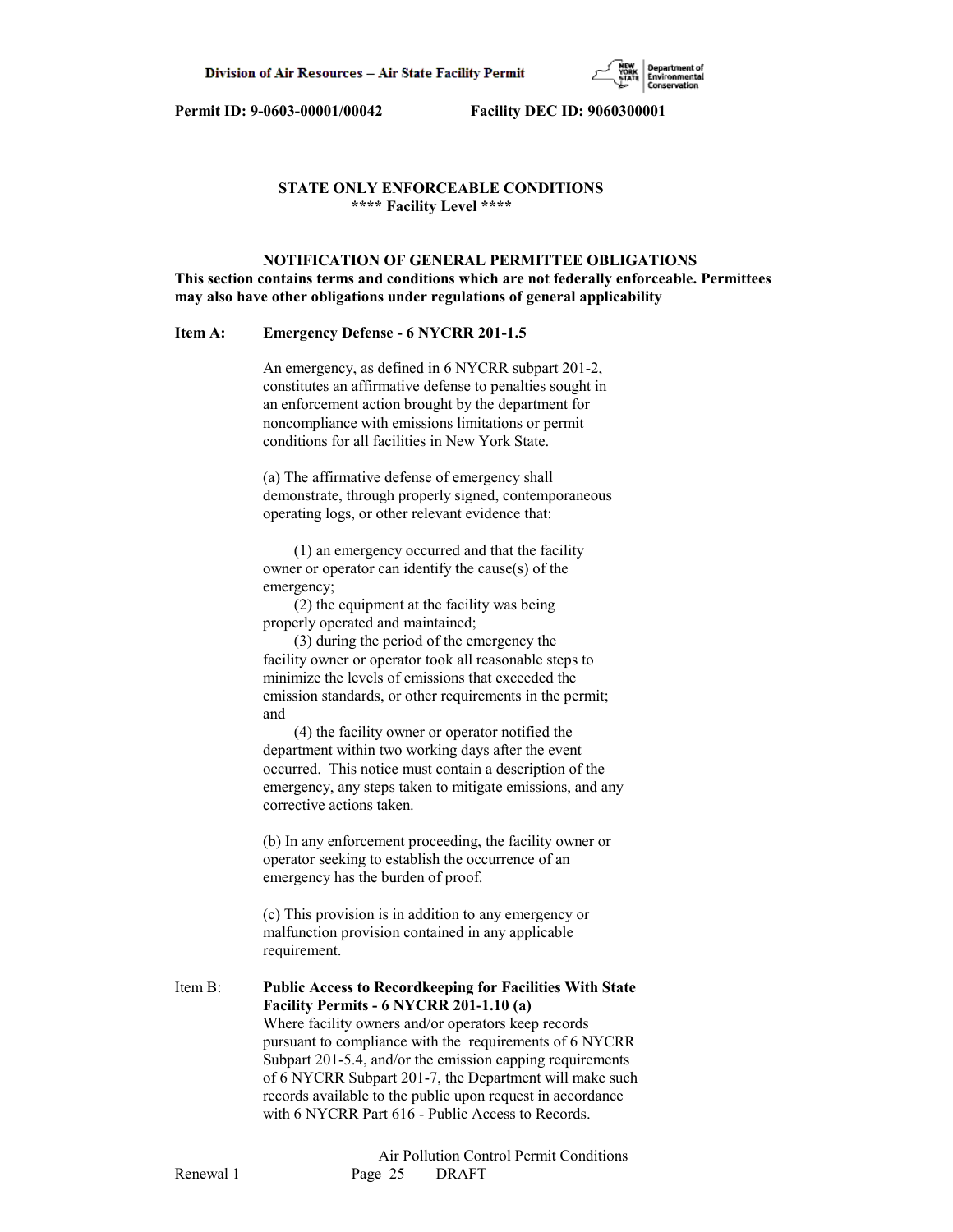Facility owners and/or operators must submit the records required to comply with the request within sixty working days of written notification by the Department.

# Item C: **General Provisions for State Enforceable Permit Terms and Condition - 6 NYCRR Part 201-5**

 Any person who owns and/or operates stationary sources shall operate and maintain all emission units and any required emission control devices in compliance with all applicable Parts of this Chapter and existing laws, and shall operate the facility in accordance with all criteria, emission limits, terms, conditions, and standards in this permit. Failure of such person to properly operate and maintain the effectiveness of such emission units and emission control devices may be sufficient reason for the Department to revoke or deny a permit.

 The owner or operator of the permitted facility must maintain all required records on-site for a period of five years and make them available to representatives of the Department upon request. Department representatives must be granted access to any facility regulated by this Subpart, during normal operating hours, for the purpose of determining compliance with this and any other state and federal air pollution control requirements, regulations or law.

## **STATE ONLY APPLICABLE REQUIREMENTS The following conditions are state only enforceable.**

# **Condition 15: Contaminant List Effective for entire length of Permit**

#### **Applicable State Requirement:ECL 19-0301**

### **Item 15.1:**

Emissions of the following contaminants are subject to contaminant specific requirements in this permit(emission limits, control requirements or compliance monitoring conditions).

> CAS No: 007664-39-3 Name: HYDROGEN FLUORIDE

 CAS No: 007664-93-9 Name: SULFURIC ACID

 CAS No: 007697-37-2 Name: NITRIC ACID

 CAS No: 0NY075-00-0 Name: PARTICULATES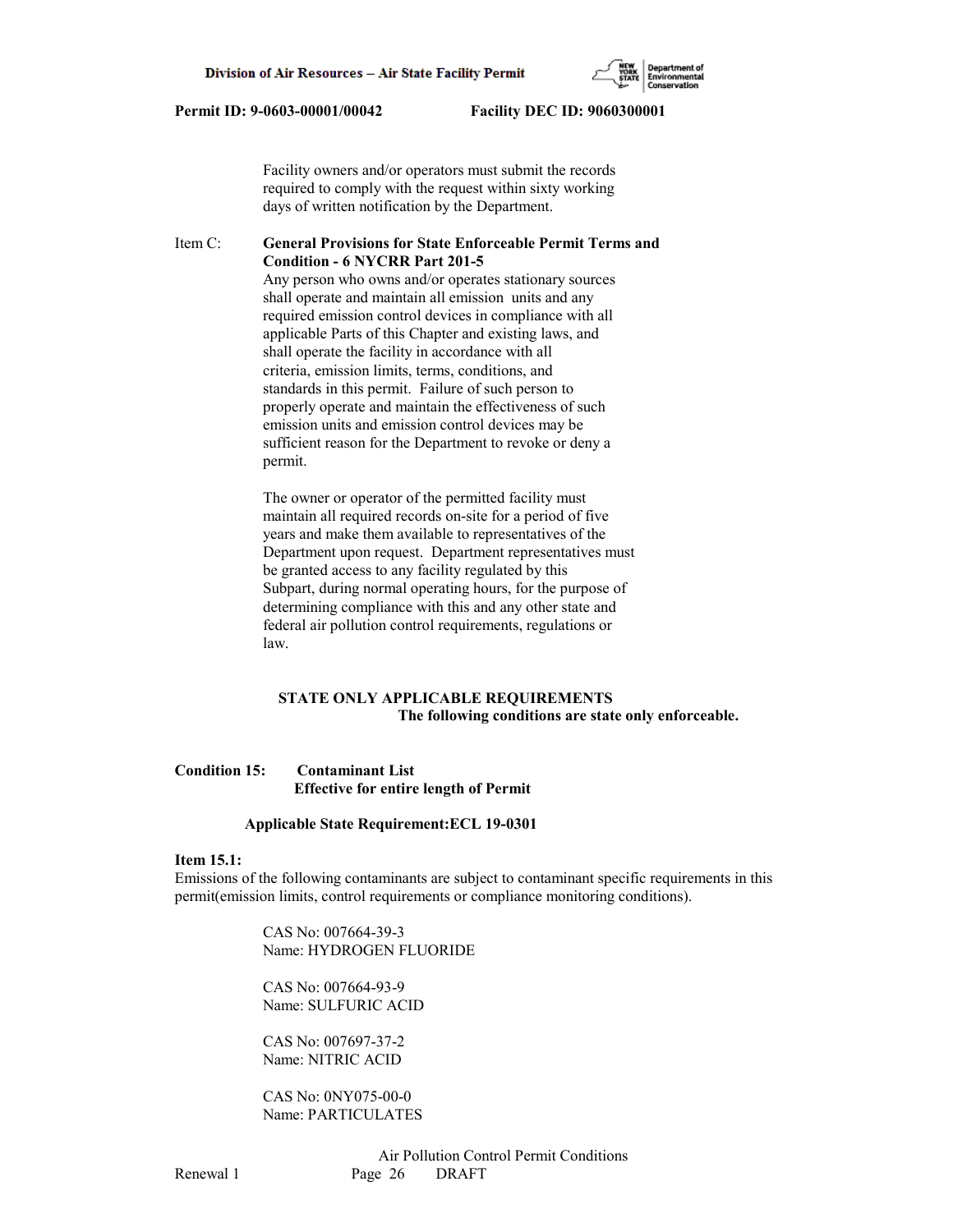CAS No: 0NY210-00-0 Name: OXIDES OF NITROGEN

# **Condition 16: Malfunctions and Start-up/Shutdown Activities Effective for entire length of Permit**

# **Applicable State Requirement:6 NYCRR 201-1.4**

# **Item 16.1:**

(a) The facility owner or operator shall take all necessary and appropriate actions to prevent the emission of air pollutants that result in contravention of any applicable emission standard during periods of start-up, shutdown, or malfunction.

(b) The facility owner or operator shall compile and maintain records of all equipment maintenance and start-up/shutdown activities when they are expected to result in an exceedance of any applicable emission standard, and shall submit a report of such activities to the department when required by a permit condition or upon request by the department. Such reports shall state whether an exceedance occurred and if it was unavoidable, include the time, frequency and duration of the exceedance, and an estimate of the emission rates of any air contaminants released. Such records shall be maintained for a period of at least five years and made available for review to department representatives upon request. Facility owners or operators subject to continuous monitoring and quarterly reporting requirements need not submit additional reports of exceedances to the department.

(c) In the event that air contaminant emissions exceed any applicable emission standard due to a malfunction, the facility owner or operator shall notify the department as soon as possible during normal working hours, but not later than two working days after becoming aware that the malfunction occurred. In addition, the facility owner or operator shall compile and maintain a record of all malfunctions. Such records shall be maintained at the facility for a period of at least five years and must be made available to the department upon request. When requested by the department, the facility owner or operator shall submit a written report to the department describing the malfunction, the corrective action taken, the air contaminants emitted, and the resulting emission rates and/or opacity.

(d) The department may also require the facility owner or operator to include, in reports described under Subdivisions (b) and (c) of this Section, an estimate of the maximum ground level concentration of each air contaminant emitted and the effect of such emissions.

(e) A violation of any applicable emission standard resulting from start-up, shutdown, or malfunction conditions at a permitted or registered facility may not be subject to an enforcement action by the department and/or penalty if the department determines, in its sole discretion, that such a violation was unavoidable. The actions and recordkeeping and reporting requirements listed above must be adhered to in such circumstances.

# **Condition 17: Emission Unit Definition Effective for entire length of Permit**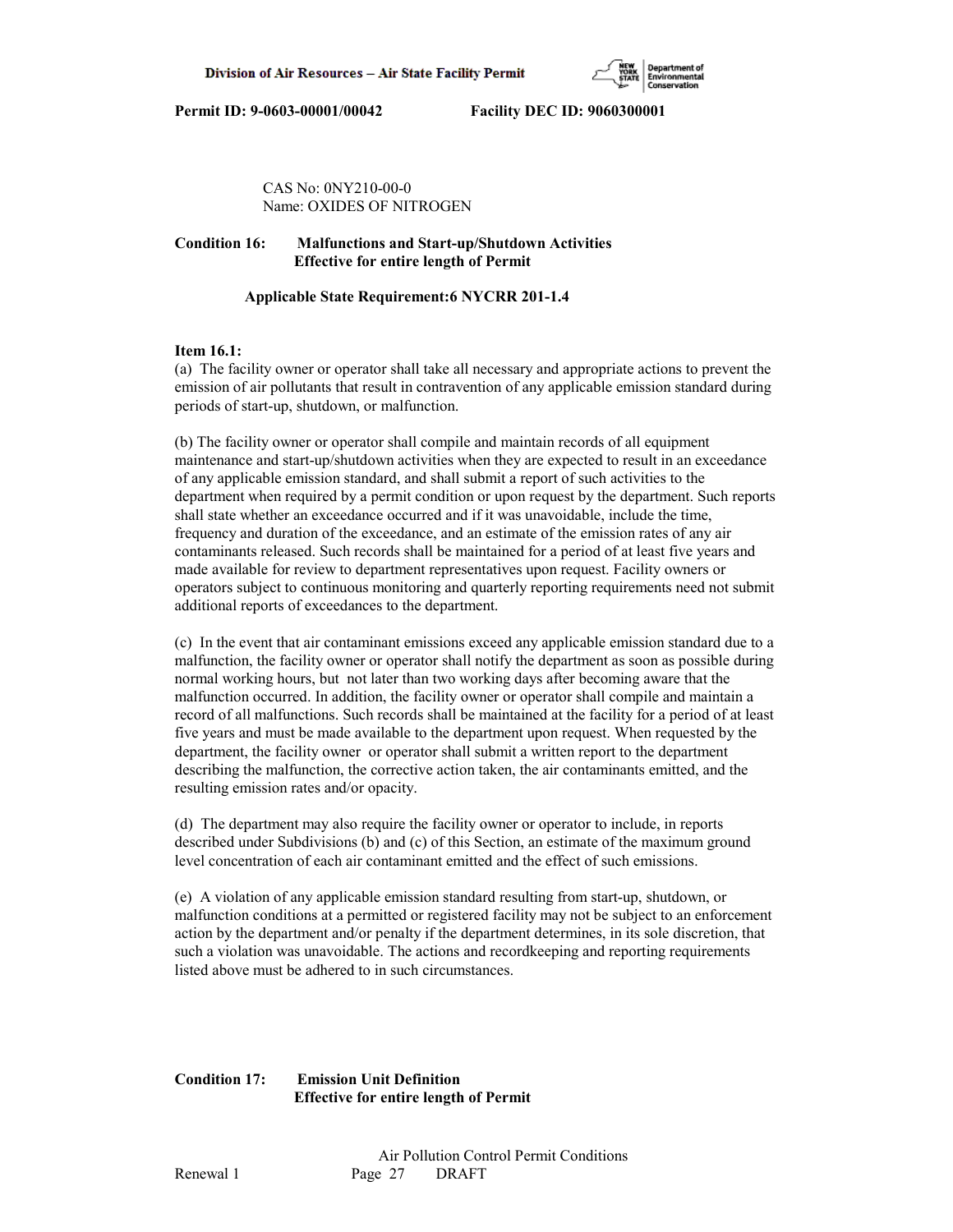

## **Applicable State Requirement:6 NYCRR Subpart 201-5**

# **Item 17.1:**

The facility is authorized to perform regulated processes under this permit for: Emission Unit: A-00000 Emission Unit Description: Emission Unit A-00000 consists of steel grinding and cutting operations that generate particulate emissions. Emissions from the process sources are controlled using particulate control devices. The following emission sources are included in this emission unit: (1) 00A01 Old Plate to Bar Shop Saw controlled by settling chamber 00A02 that vents to emission point A0057 located in the Howard Avenue Mills building. (2) 00A03, 00A04, 00A05, 00A06 & 00A07 - Five (5) West End Abrasive Saws controlled by settling chambers 00A23, 00A24, 00A25, 00A26 & 00A27 that vent to emission point A0060 located in the Bar and Finish Storage building. (3) 00A15 North Fox Abrasive Saw controlled by dust collector 00A16 that vents to emission point A0087 located in Howard Avenue Mills building. (4) 00A17 South Fox Abrasive Saw controlled by settling chamber 00A18 and then by a dust collector that vents to emission point A0174. (5) 00A19 Long Bar Saw controlled by settling chamber 00A20 that vents to emission point ABFSH located in the Bar and Finish Storage building. (6) 00A21 East End Abrasive Saw controlled by settling chamber 00A22 that vents to CBFSH Building(s): BFS **HAP** 

## **Item 17.2:**

The facility is authorized to perform regulated processes under this permit for: Emission Unit: B-00000 Emission Unit Description: Emission Unit B-00000 includes the following emission

 sources and particulate control equipment: (1) 00B01 North CM Grinder controlled by settling chamber 00B02 and wet scrubber (Rotocone) 00B03 that vents to emission point B0163 (2) 00B04 South CM Grinder controlled by settling chamber 00B05 and wet scrubber (Rotocone) 00B06 that vents to

 emission point B0164 (3) 00B10 Abrasive Billet Saw controlled by settling chamber 00B11 that vents to emission point B0164

 All emission points are located in the Brigham Road Plant.

Building(s): BRP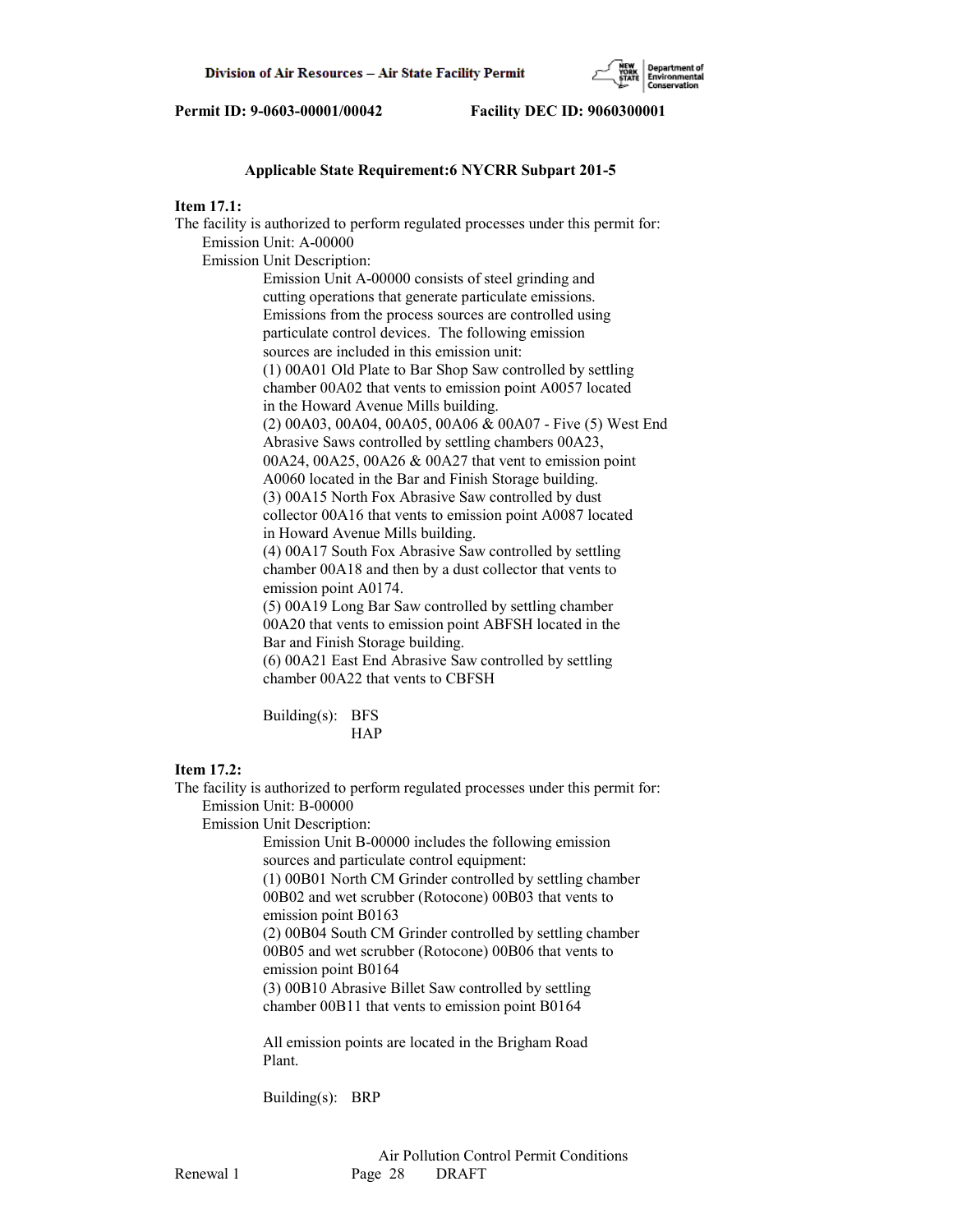# **Item 17.3:**

The facility is authorized to perform regulated processes under this permit for: Emission Unit: C-00000 Emission Unit Description: Emission Unit C-00000 includes steel cutting and grinding operations that includes the following emission sources and particulate control equipment: (1) 00C03 Birdsboro Hot Abrasive Saw controlled by fabric filter 00C04 that vents to emission point C0180 (2) 00C05 Pointer Abrasive Grinder controlled by settling chamber and fabric filter 00C06 that vents to emission point CEP01 (3) 00C07 East End Abrasive Saw controlled by fabric filter 00C08 that vents to emission point CBFSH (4) CEU01 Hetran Bar Cell Abrasive Saw controlled by dust collector CCD01 that vents to emission point CEP01 (5) CEU02 Hetran Bar Cell Polisher controlled by dust collector CCD02 that vents to emission point CEP02 (6) CEU03 Round Mill Hot Saw controlled by dust collector CCD03 that vents to emission point CEP03 This emission unit has exempt sources per 6NYCRR Part

 201-3.2(c)(18) as follows: (1) 00C11 Coil Shot Blast Operation controlled by fabric filter (00C12) that vents to emission point C0182 (2) 00C13 Multi-Bar Shot Blast Operation controlled by fabric filter (00C14) that vents to emission point C0183

 Building(s): BFS BRP

#### **Item 17.4:**

The facility is authorized to perform regulated processes under this permit for: Emission Unit: D-00000

Emission Unit Description:

 Emission unit D-00000 includes ten (10) Centerless Grinders (emission sources 00D01 through 00D10), which are located in the Bar Finish & Storage building low bay. The grinders vent to the room, without controls; a roof fan (DBFSL) has been designated as the emission point for these grinders.

 Building(s): BFS WIREMILL

#### **Item 17.5:**

The facility is authorized to perform regulated processes under this permit for: Emission Unit: F-00000

Emission Unit Description:

 Emission Unit F-00000 includes stainless steel pickling operations, which are conducted in the BFS pickle house. The following emission sources are included in this emission unit: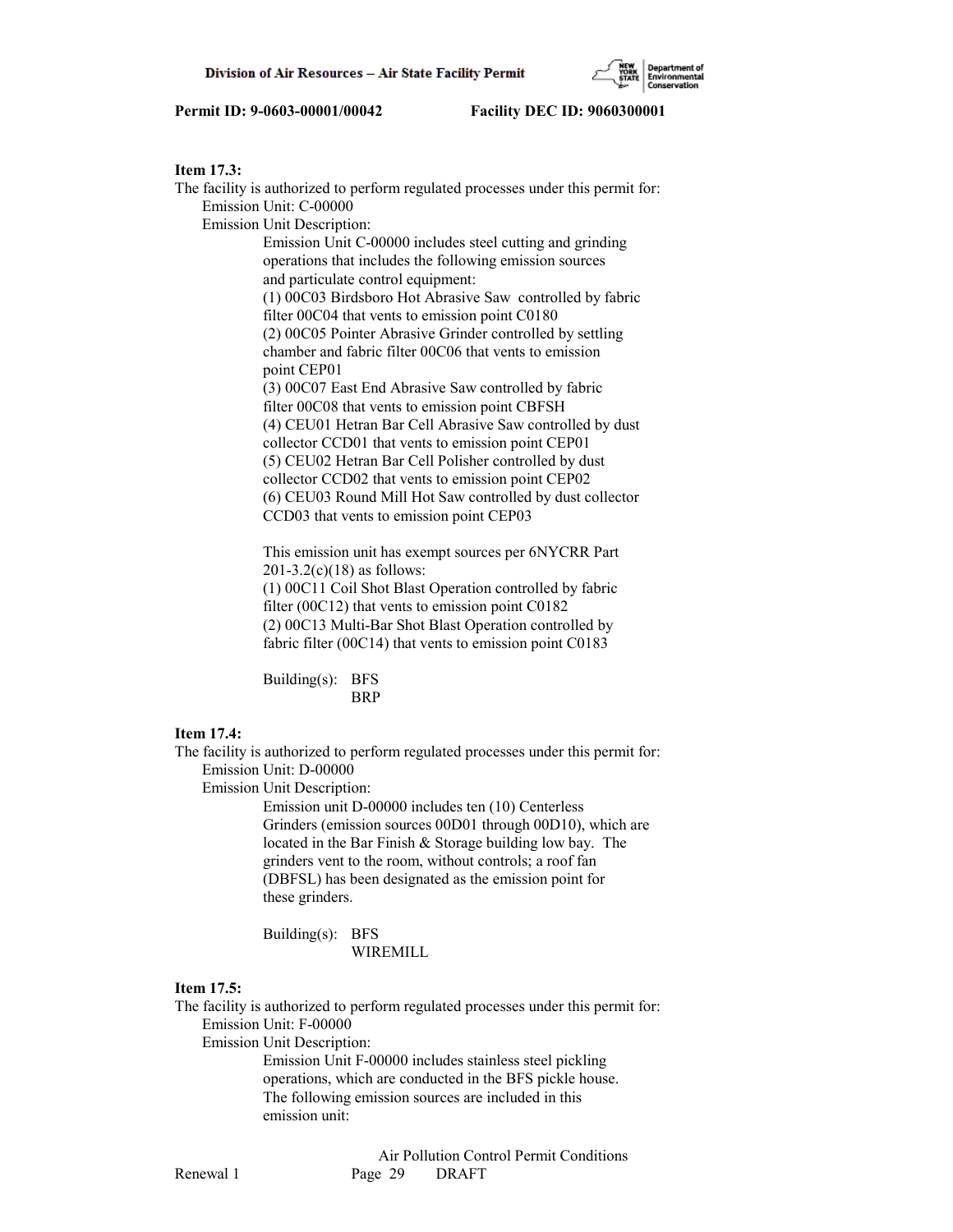

 (1) EP F0154 - vents sulfuric acid pickling tank 00F01, without controls (2) EP F0156 - vents sulfuric acid/hydrofluoric acid pickling tank 00F03, controlled by scrubber 00F04 (3) EP F0157 - vents nitric acid pickling tank 00F05, without controls (4) EP F0158 - vents Vicafil TS408 coating tank 00F09, without controls (5) EP F0181 - vents Degrease Tank 00F07, without controls

Building(s): BFSPICKLE

### **Item 17.6:**

The facility is authorized to perform regulated processes under this permit for: Emission Unit: G-00000

Emission Unit Description:

 Emission Unit G-00000 includes two (2) 300 HP natural gas fired emergency stationary internal combustion engines (00G03 & 00G04) subject to 40 CFR 63 Subpart ZZZZ. The installation date for these engines is 1960. The engines vent to emission points G0176 and G0177.

 Building(s): HAPANNEAL WTP

# **Item 17.7:**

The facility is authorized to perform regulated processes under this permit for: Emission Unit: H-00000

Emission Unit Description:

 Emission Unit H-00000 includes process furnaces (reheat and annealing) located in the Brigham Road Plant, HAP Annealing Bay, HAP Round Mill and HAP Shape Mill. Some of the furnaces vent via stacks and are referred to as "confined" furnaces. Some of the furnaces vent to the room and ultimately, through nearby roof vents. These furnaces are referred to as "unconfined". The particulate emissions from the furnaces are subject to 6NYCRR Part 216. The NOx emissions from the furnaces are subject to 6NYCRR Part 216.5(d) and (e). The following process units are included in this emission unit:

 (1) 00H01 Rust Furnace (68.5 MMBtu/hr fired by natural gas) that vents to emission point H0178 located in the Brigham Road Plant (2) 00H02 Olson Furnace (30.05 MMBtu/hr fired by natural gas) that vents to emission point H0179 located in the Brigham Road Plant (3) 00H03 GE Roller Hearth Furnace (12.8 MMBtu/hr fired by natural gas) that vents to emission point HANB1 located in the Annealing Bay (4) 00H04 GE Roller Hearth Furnace (15.45 MMBtu/hr fired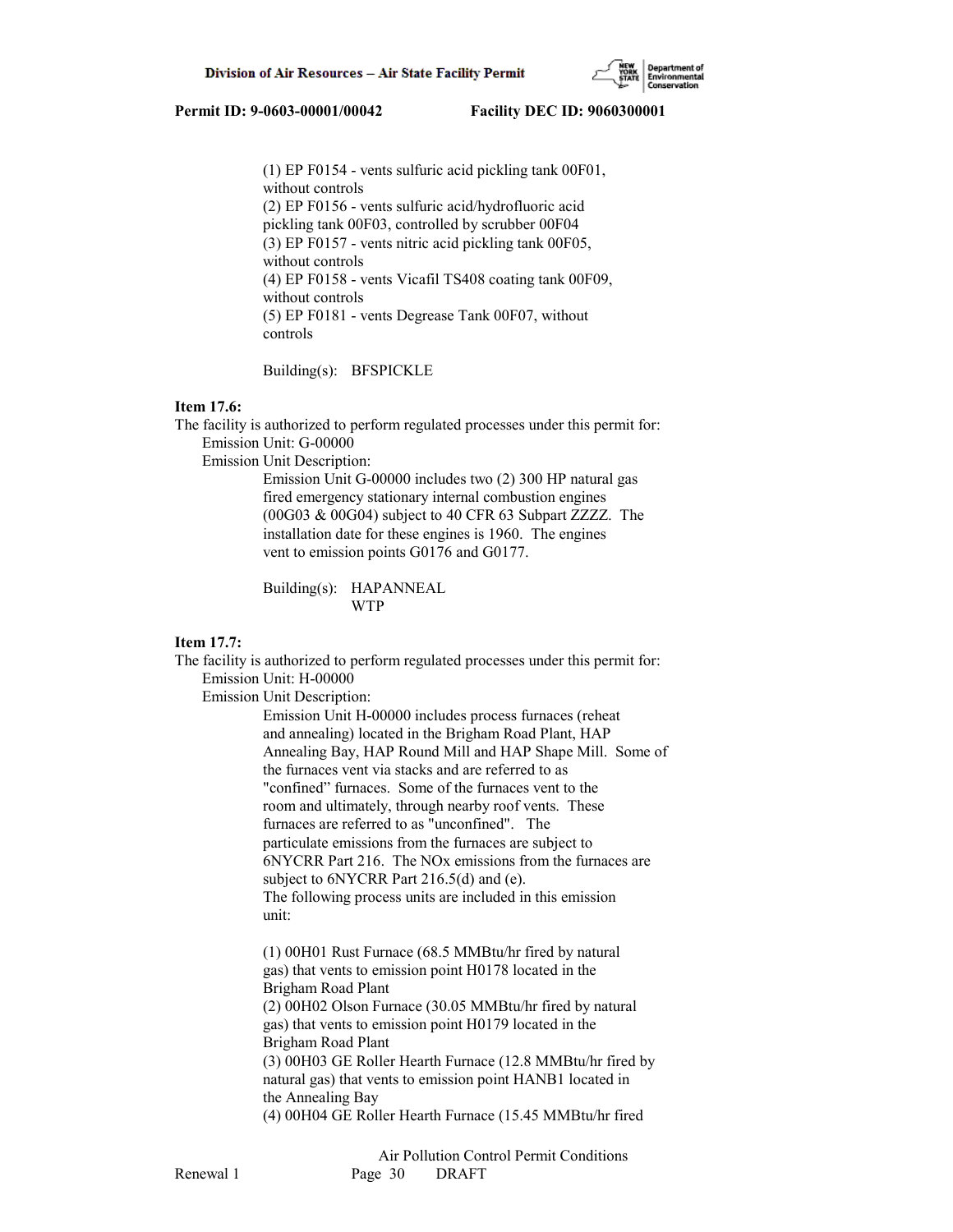

 by natural gas) that vents to emission point HANB1 located in the Annealing Bay (5) 00H06 & 00H07 Two (2) Lindberg Furnaces (1 MMBtu/hr each fired by natural gas or propylene) that vent to emission point HANB1 located in the Annealing Bay. (6) 00H08 & 00H09 Two (2) Lindberg Furnaces (1 MMBtu/hr each fired by natural gas) that vent to emission point HANB1 located in the Annealing Bay (7) 00H10 Pie Furnace (10 MMBtu/hr fired by natural gas) that vents to emission point HANB1 located in the Annealing Bay (8) 00H11, 00H12, 00H13, 00H14 Four (4) Round Mill Furnaces (6.3 MMBtu/hr each fired by natural gas) that vent to 8 emission points (9) 00H15, 00H16, H1502, H1600 Four (4) Shape Mill Furnaces (6.3 MMBtu/hr fired by natural gas) that vents to 4 emission points. (10) H0017 & H0018 Two (2) Seco Warwick Furnaces (12 MMBtu/hr each fired by natural gas).

Total of 19 furnaces.

 Two processes have been defined for this emission unit. Process H01 consists of the combustion of natural gas, which occurs in all the furnaces in this emission unit. Process H02 consists of the combustion of propylene, which occasionally occurs in two of the Lindberg Furnaces (00H06 and 00H07).

 Building(s): BRP HAPANNEAL ROUNDMILL SHAPEMILL

#### **Item 17.8:**

The facility is authorized to perform regulated processes under this permit for: Emission Unit: I-00000

Emission Unit Description:

 Emission unit I-00000 consists of storage tanks for virgin and spent chemicals for the pickling operations.

 Non-exempt sources are as follows: (1) 00I01 Nitric Acid 13,000 gallon vertical storage tank located outside the BFS pickle building (2) 00I02 Sulfuric Acid 13,000 gallon vertical storage tank located outside the BFS pickle building (3) 00I05 Spent Sulfuric Acid & Hydrofluoric Acid 13,000 gallon vertical storage tank located outside the BFS pickle building

Building(s): BFSPICKLE

#### **Item 17.9:**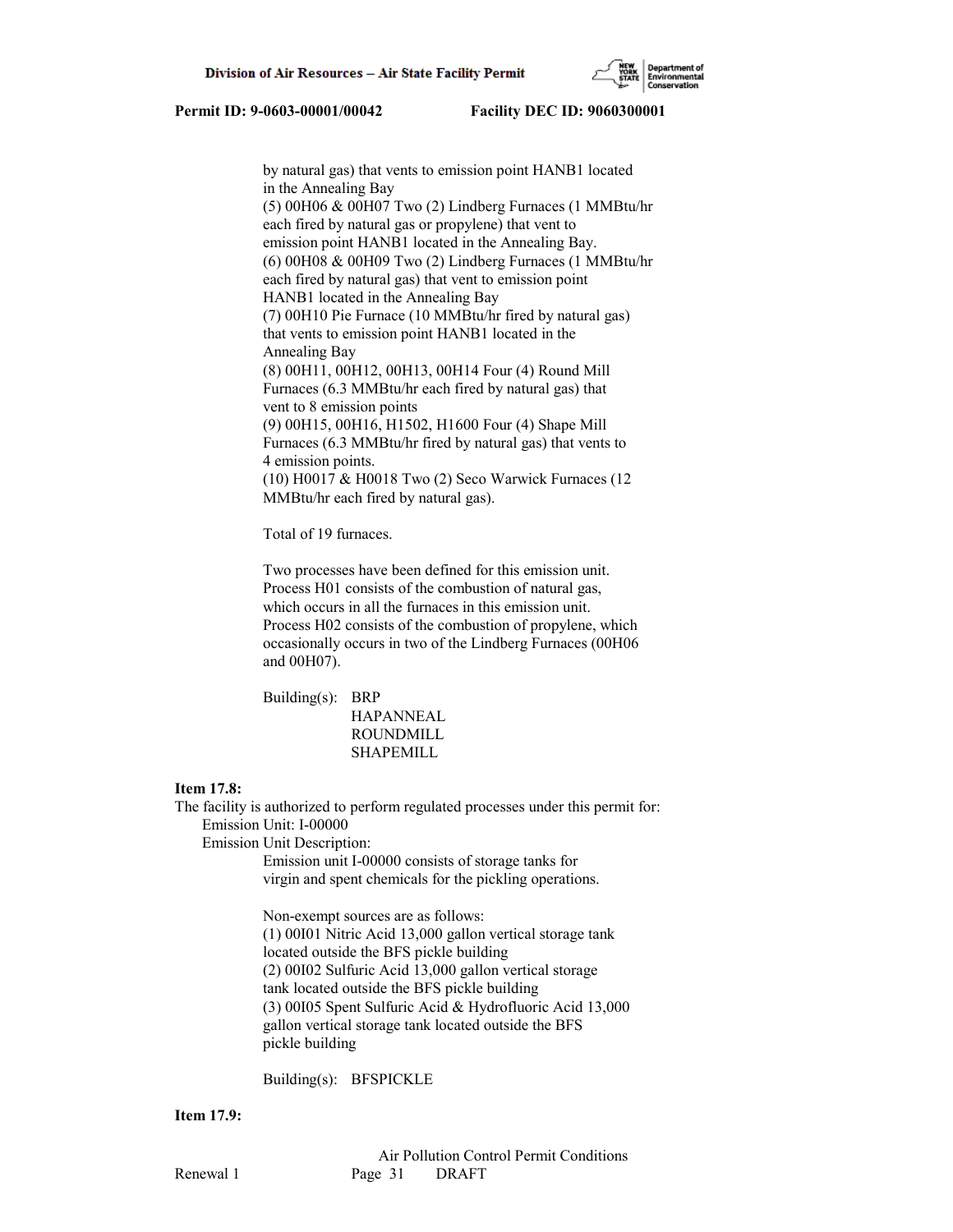

The facility is authorized to perform regulated processes under this permit for: Emission Unit: J-00000 Emission Unit Description: Emission unit J-00000 is the facility Wastewater Treatment Plant and includes the following sources: (1) 00J01 is the south equalization tank (2) 00J02 is the north equalization tank (3) 00J03 is a holding tank (4) 00J04 is a sulfuric acid holding tank

Building(s): WTP

## **Item 17.10:**

The facility is authorized to perform regulated processes under this permit for: Emission Unit: K-00000

Emission Unit Description:

 Emission unit K-00000 consists of solvent parts washers that use non-chlorinated solvent and services are done routinely by an outside vender such as Heritage Crystal Clean. The individual parts washers, which are located in different buildings throughout the facility, are exempt from permitting under 6NYCRR 201-3.2(c)(39) due to their small capacities; therefore, there are no specific emission points or sources identified for this emission unit. However, the solvent parts washers are subject to certain requirements under 6NYCRR Part 226-1.

 Building(s): BFS BRP HAP

#### **Item 17.11:**

The facility is authorized to perform regulated processes under this permit for: Emission Unit: L-00000

Emission Unit Description:

 Emission Unit L-00000 includes the emissions from a large and small oil quench tank. In the oil quench process, hot charges are cooled to change the chemistry of the steel by dipping them in the oil. The quenched steel units are sent to either the pickling process or to an electric annealing furnace for further processing. The emissions from the oil quench tanks are subject to 6 NYCRR Part 212.

Building(s): HAPANNEAL

#### **Item 17.12:**

The facility is authorized to perform regulated processes under this permit for: Emission Unit: M-00000

Emission Unit Description:

 Emission Unit M-00000 consists of miscellaneous activities that include exempt sources such as storage tanks, space heaters, boilers less than 10 mmBTU/hr, welding, and other maintenance activities. There are no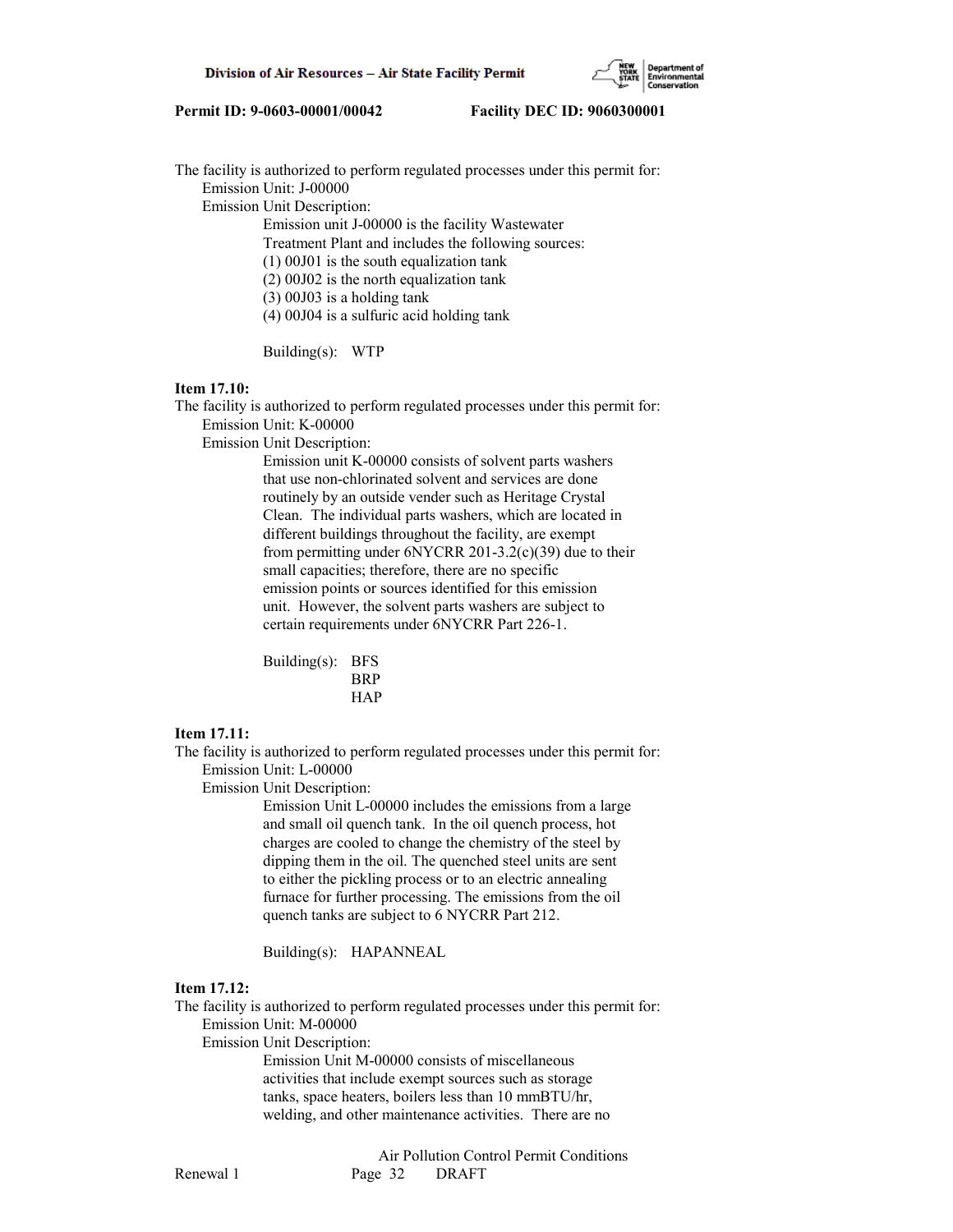

 specific emission points or sources identified for this emission unit.

**Condition 18: Renewal deadlines for state facility permits Effective for entire length of Permit**

 **Applicable State Requirement:6 NYCRR 201-5.2 (c)**

## **Item 18.1:**

The owner or operator of a facility having an issued state facility permit shall submit a complete application at least 180 days, but not more than eighteen months, prior to the date of permit expiration for permit renewal purposes.

**Condition 19: CLCPA Applicability Effective for entire length of Permit**

 **Applicable State Requirement:6 NYCRR 201-5.3 (c)**

# **Item 19.1:**

Pursuant to The New York State Climate Leadership and Community Protection Act (CLCPA) and Article 75 of the Environmental Conservation Law, emission sources shall comply with regulations to be promulgated by the Department to ensure that by 2030 statewide greenhouse gas emissions are reduced by 40% of 1990 levels, and by 2050 statewide greenhouse gas emissions are reduced by 85% of 1990 levels.

## **Condition 20: Compliance Demonstration Effective for entire length of Permit**

#### **Applicable State Requirement:6 NYCRR 201-5.3 (c)**

## **Item 20.1:**

The Compliance Demonstration activity will be performed for the Facility.

### **Item 20.2:**

Compliance Demonstration shall include the following monitoring:

Monitoring Type: RECORD KEEPING/MAINTENANCE PROCEDURES Monitoring Description:

> Any reports or submissions required by this permit shall be submitted to the Regional Air Pollution Control Engineer (RAPCE) at the following address:

 Division of Air Resources NYS Dept. of Environmental Conservation Region 9 270 Michigan Ave. Buffalo, NY 14203

Reporting Requirements: ANNUALLY (CALENDAR) Reports due 30 days after the reporting period. Subsequent reports are due every 12 calendar month(s).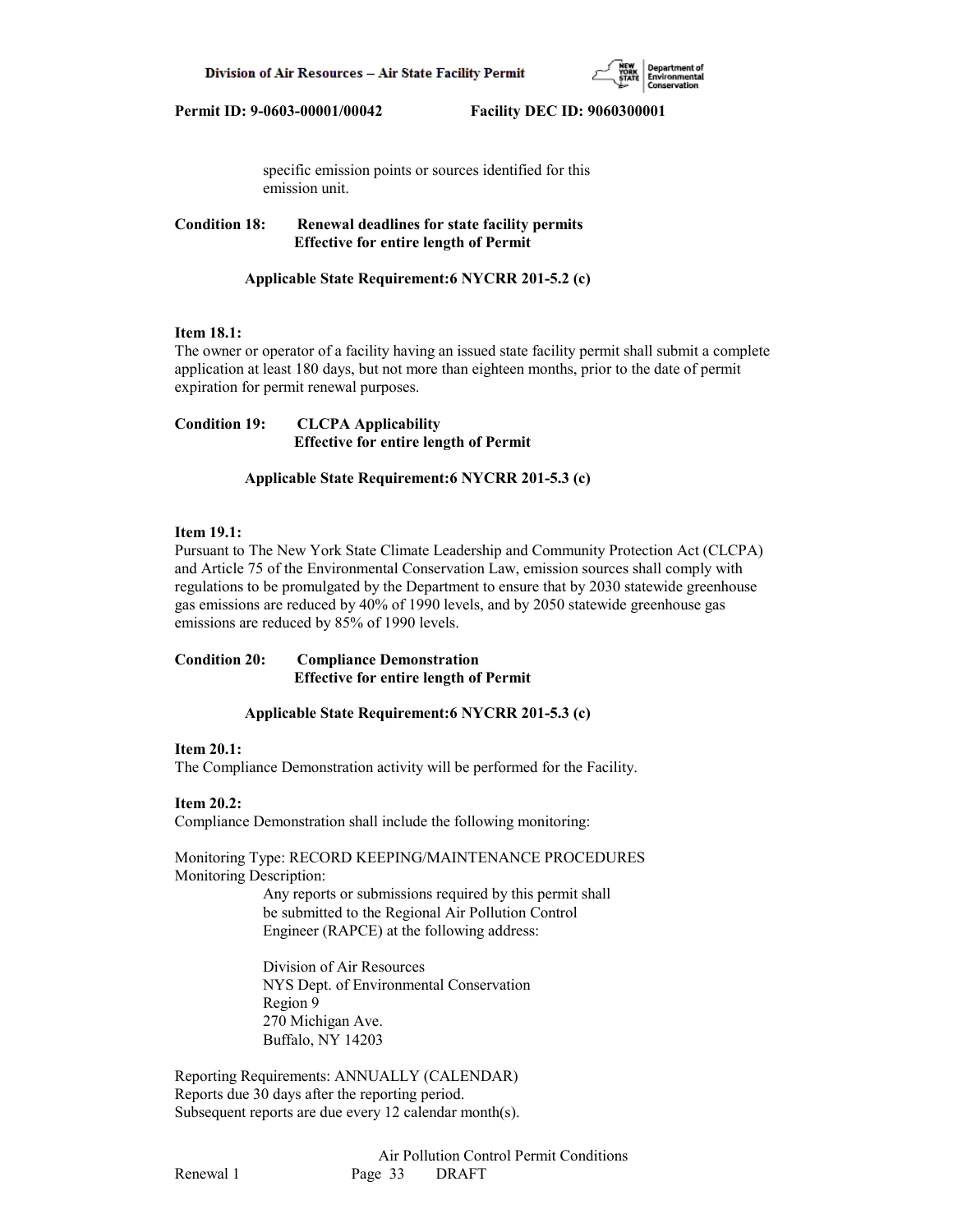

# **Condition 21: Air pollution prohibited Effective for entire length of Permit**

### **Applicable State Requirement:6 NYCRR 211.1**

## **Item 21.1:**

No person shall cause or allow emissions of air contaminants to the outdoor atmosphere of such quantity, characteristic or duration which are injurious to human, plant or animal life or to property, or which unreasonably interfere with the comfortable enjoyment of life or property. Notwithstanding the existence of specific air quality standards or emission limits, this prohibition applies, but is not limited to, any particulate, fume, gas, mist, odor, smoke, vapor, pollen, toxic or deleterious emission, either alone or in combination with others.

 **\*\*\*\* Emission Unit Level \*\*\*\***

# **Condition 22: Emission Point Definition By Emission Unit Effective for entire length of Permit**

#### **Applicable State Requirement:6 NYCRR Subpart 201-5**

#### **Item 22.1:**

The following emission points are included in this permit for the cited Emission Unit:

| Emission Unit:<br>$A - 00000$                          |                      |                      |
|--------------------------------------------------------|----------------------|----------------------|
| <b>Emission Point:</b><br>A0057<br>Height $(ft.)$ : 41 | Diameter (in.): 16   |                      |
| NYTMN (km.): 4711.4                                    | NYTME (km.): 143.2   | Building: HAP        |
| <b>Emission Point:</b><br>A0060                        |                      |                      |
| Height $(ft.)$ : 44                                    | Diameter (in.): 18   |                      |
| NYTMN (km.): 4711.4                                    | NYTME (km.): 143.2   | <b>Building: BFS</b> |
|                                                        |                      |                      |
| <b>Emission Point:</b><br>A0087                        |                      |                      |
| Height $(ft.)$ : 40                                    | Diameter $(in.)$ : 6 |                      |
| NYTMN (km.): 4711.4                                    | NYTME (km.): 143.2   | Building: HAP        |
| <b>Emission Point:</b><br>A0174                        |                      |                      |
| Height $(ft.)$ : 40                                    | Diameter (in.): 8    |                      |
| NYTMN (km.): 4711.4                                    | NYTME (km.): 143.2   | Building: HAP        |
|                                                        |                      |                      |
| <b>Emission Point:</b><br>ABFS1                        |                      |                      |
| Height $(ft.): 53$                                     | Diameter (in.): 70   |                      |
| NYTMN (km.): 4711.4                                    | NYTME (km.): 143.2   | <b>Building: BFS</b> |
| <b>Emission Point:</b><br><b>ABFSH</b>                 |                      |                      |
| Height $(ft.)$ : 39                                    | Diameter (in.): 12   |                      |
| NYTMN (km.): 4711.4                                    | NYTME (km.): 143.2   | <b>Building: BFS</b> |
|                                                        |                      |                      |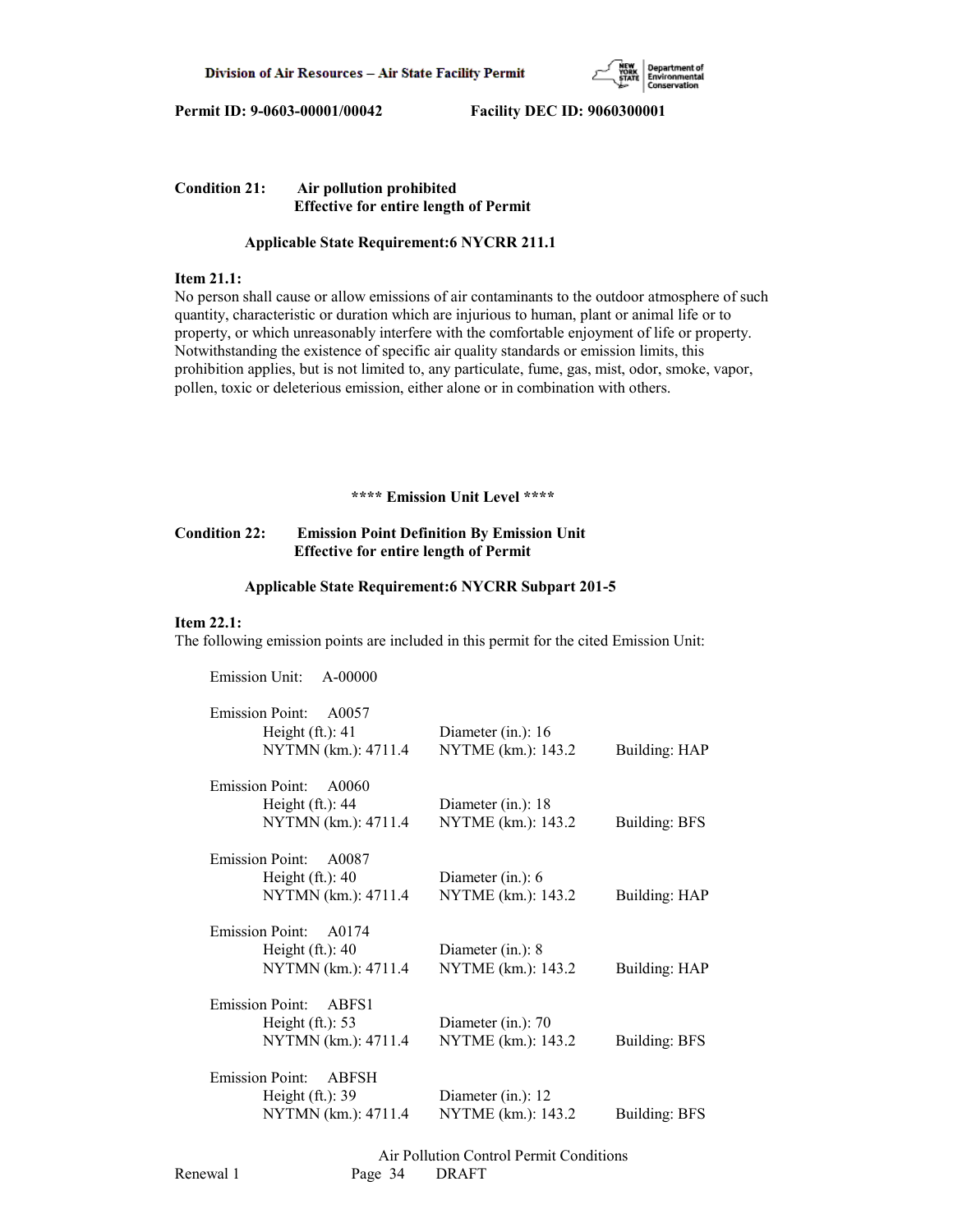

# **Item 22.2:**

The following emission points are included in this permit for the cited Emission Unit:

| Emission Unit: B-00000                                                                     |                                             |                      |
|--------------------------------------------------------------------------------------------|---------------------------------------------|----------------------|
| <b>Emission Point:</b><br>B0163<br>Height $(ft.)$ : 44<br>NYTMN (km.): 4711.4              | Diameter $(in.)$ : 23<br>NYTME (km.): 143.2 | <b>Building: BRP</b> |
| <b>Emission Point:</b><br>B <sub>0</sub> 164<br>Height $(ft.)$ : 44<br>NYTMN (km.): 4711.4 | Diameter (in.): 23<br>NYTME (km.): 143.2    | <b>Building: BRP</b> |

# **Item 22.3:**

The following emission points are included in this permit for the cited Emission Unit:

| Emission Unit: C-00000                                             |                      |                      |
|--------------------------------------------------------------------|----------------------|----------------------|
| <b>Emission Point:</b><br>C <sub>0180</sub><br>Height $(ft.)$ : 42 | Diameter (in.): $18$ |                      |
| NYTMN (km.): 4711.4                                                | NYTME (km.): 143.2   | Building: BRP        |
| <b>Emission Point:</b><br><b>CBFSH</b>                             |                      |                      |
| Height $(ft.): 53$                                                 | Diameter (in.): $70$ |                      |
| NYTMN (km.): 4711.4                                                | NYTME (km.): 143.2   | <b>Building: BFS</b> |

## **Item 22.4:**

The following emission points are included in this permit for the cited Emission Unit:

| Emission Unit: D-00000 |                     |                       |               |
|------------------------|---------------------|-----------------------|---------------|
| Emission Point: DBFSL  |                     |                       |               |
| Height $(ft.): 41$     |                     | Diameter $(in.)$ : 54 |               |
|                        | NYTMN (km.): 4711.4 | NYTME (km.): 143.2    | Building: BFS |

# **Item 22.5:**

The following emission points are included in this permit for the cited Emission Unit:

| Emission Unit:<br>F-00000       |                      |                            |
|---------------------------------|----------------------|----------------------------|
| Emission Point:<br>F0154        |                      |                            |
| Height $(ft.)$ : 54             | Diameter (in.): $36$ |                            |
| NYTMN (km.): 4711.4             | NYTME (km.): 143.2   | Building: BFSPICKLE        |
| <b>Emission Point:</b><br>F0156 |                      |                            |
| Height $(ft.): 54$              | Diameter (in.): $36$ |                            |
| NYTMN (km.): 4711.4             | NYTME (km.): 143.2   | Building: BFSPICKLE        |
| <b>Emission Point:</b><br>F0157 |                      |                            |
| Height $(ft.)$ : 54             | Diameter (in.): $36$ |                            |
| NYTMN (km.): 4711.4             | NYTME (km.): 143.2   | <b>Building: BFSPICKLE</b> |
|                                 |                      |                            |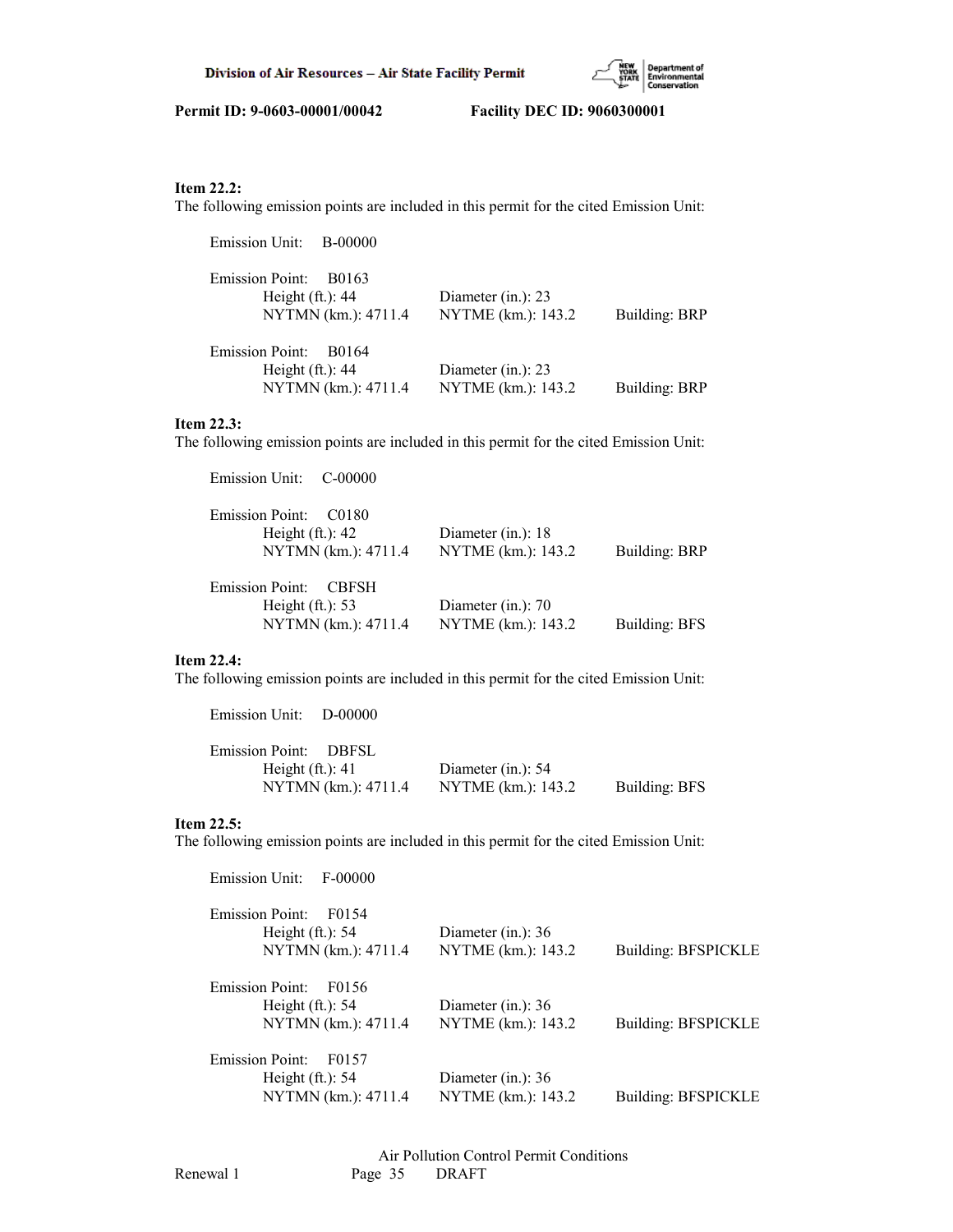

| Emission Point: F0158<br>Height $(ft.)$ : 54<br>NYTMN (km.): 4711.4          | Diameter (in.): $36$<br>NYTME (km.): 143.2 | <b>Building: BFSPICKLE</b> |
|------------------------------------------------------------------------------|--------------------------------------------|----------------------------|
| <b>Emission Point:</b><br>F0181<br>Height $(ft.): 38$<br>NYTMN (km.): 4711.4 | Diameter (in.): $10$<br>NYTME (km.): 143.2 | <b>Building: BFSPICKLE</b> |

## **Item 22.6:**

The following emission points are included in this permit for the cited Emission Unit:

| Emission Unit: G-00000 |                                      |                                        |                            |
|------------------------|--------------------------------------|----------------------------------------|----------------------------|
| Emission Point: G0176  |                                      |                                        |                            |
|                        | Height (ft.): $6$ Diameter (in.): 24 |                                        |                            |
|                        |                                      | NYTMN (km.): 4711.4 NYTME (km.): 143.2 | Building: WTP              |
| Emission Point: G0177  |                                      |                                        |                            |
|                        | Height (ft.): 6 Diameter (in.): 24   |                                        |                            |
|                        |                                      | NYTMN (km.): 4711.4 NYTME (km.): 143.2 | <b>Building: HAPANNEAL</b> |

# **Item 22.7:**

Emission Unit: H-00000

The following emission points are included in this permit for the cited Emission Unit:

| <b>Emission Point:</b><br>H0001<br>Height $(ft.): 15$<br>NYTMN (km.): 4711.4                | Diameter (in.): 30<br>NYTME (km.): 143.2    | <b>Building: ROUNDMILL</b>                       |
|---------------------------------------------------------------------------------------------|---------------------------------------------|--------------------------------------------------|
| <b>Emission Point:</b><br>H <sub>0</sub> 002<br>Height $(ft.)$ : 15<br>NYTMN (km.): 4711.4  | Diameter (in.): 30<br>NYTME (km.): 143.2    | <b>Building: HAPANNEAL</b>                       |
| <b>Emission Point:</b><br>H <sub>0</sub> 178<br>Height $(ft.)$ : 125<br>NYTMN (km.): 4711.4 | Diameter (in.): 44<br>NYTME (km.): 143.2    | <b>Building: BRP</b>                             |
| <b>Emission Point:</b><br>H <sub>0</sub> 179<br>Height $(ft.)$ : 42<br>NYTMN (km.): 4711.4  | Diameter (in.): 24<br>NYTME (km.): 143.2    | <b>Building: BRP</b>                             |
| <b>Emission Point:</b><br>HANB1<br>Height $(ft.): 67$<br>NYTMN (km.): 4711.4                | Diameter (in.): 48<br>NYTME (km.): 143.2    | <b>Building: HAPANNEAL</b>                       |
| <b>Emission Point:</b><br><b>HRMCE</b><br>Height $(ft.): 60$<br>NYTMN (km.): 4711.4         | Length $(in.)$ : 24<br>NYTME (km.): 143.2   | Width $(in.)$ : 24<br><b>Building: ROUNDMILL</b> |
| <b>Emission Point:</b><br><b>HSMCE</b><br>Height $(ft.): 60$<br>NYTMN (km.): 4711.4         | Length $(in.)$ : 1560<br>NYTME (km.): 143.2 | Width $(in.)$ : 24<br><b>Building: SHAPEMILL</b> |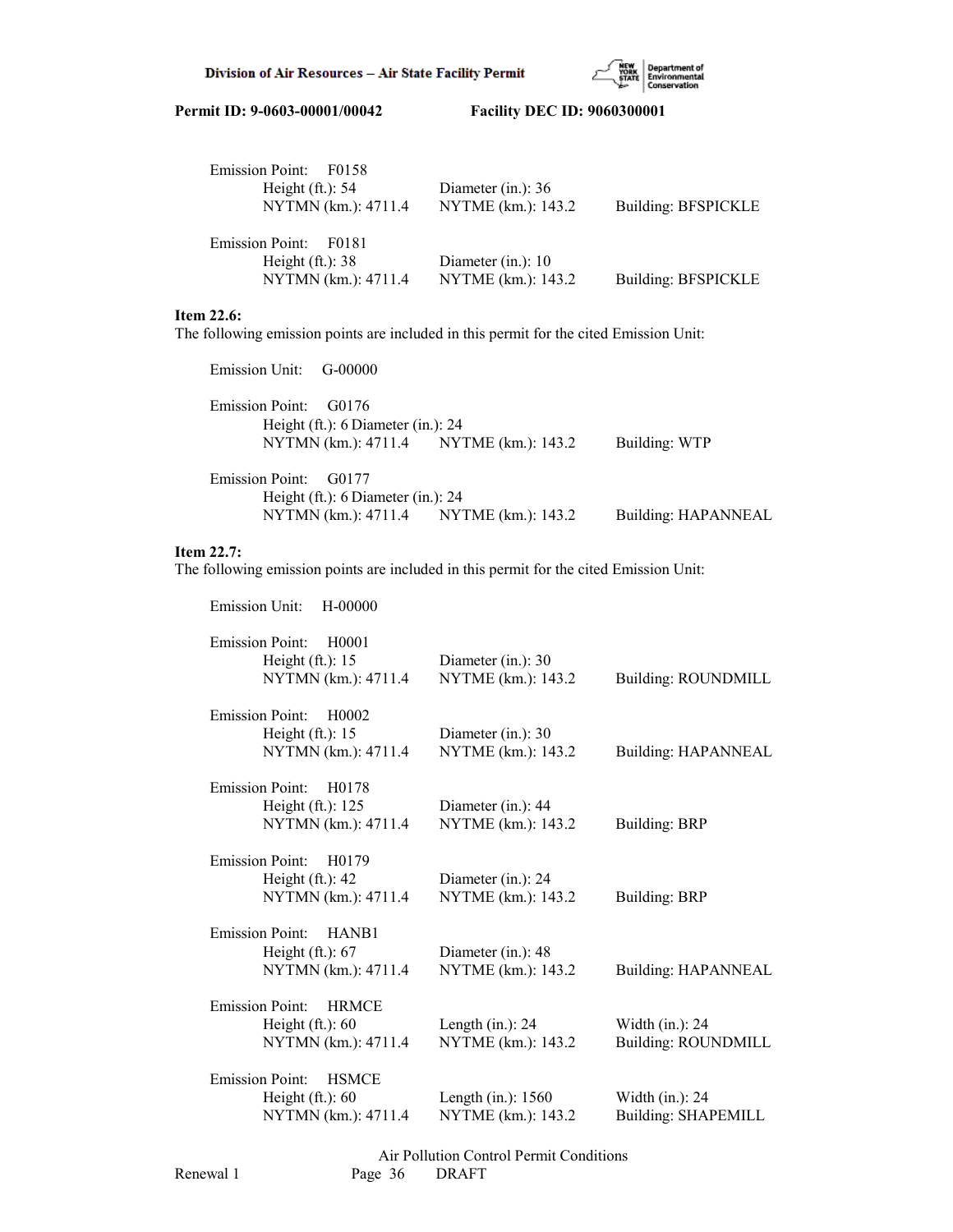

## **Item 22.8:**

The following emission points are included in this permit for the cited Emission Unit:

| Emission Unit:<br>I-00000              |                      |                            |
|----------------------------------------|----------------------|----------------------------|
| <b>Emission Point:</b><br>10001        |                      |                            |
| Height $(ft.)$ : 10                    | Diameter $(in.)$ : 3 |                            |
| NYTMN (km.): 4711.4                    | NYTME (km.): 143.2   | <b>Building: BFSPICKLE</b> |
| <b>Emission Point:</b><br><b>I0002</b> |                      |                            |
| Height $(ft.)$ : 10                    | Diameter $(in.)$ : 3 |                            |
| NYTMN (km.): 4711.4                    | NYTME (km.): 143.2   | <b>Building: BFSPICKLE</b> |
| <b>Emission Point:</b><br>10003        |                      |                            |
| Height $(ft.)$ : 10                    | Diameter $(in.)$ : 3 |                            |
| NYTMN (km.): 4711.4                    | NYTME (km.): 143.2   | Building: BFSPICKLE        |

# **Item 22.9:**

The following emission points are included in this permit for the cited Emission Unit:

Emission Unit: L-00000

 Emission Point: LANB2 Height (ft.): 3 Diameter (in.): 3 NYTMN (km.): 4711.4 NYTME (km.): 143.2 Building: HAPANNEAL

# **Condition 23: Process Definition By Emission Unit Effective for entire length of Permit**

#### **Applicable State Requirement:6 NYCRR Subpart 201-5**

## **Item 23.1:**

This permit authorizes the following regulated processes for the cited Emission Unit:

 Emission Unit: A-00000 Process: A01 Source Classification Code: 3-03-009-12 Process Description: This process includes steel grinding and cutting operations that generate particulate emissions controlled by particulate control devices.

 Emission Source/Control: 00A02 - Control Control Type: GRAVITY COLLECTOR

 Emission Source/Control: 00A08 - Control Control Type: GRAVITY COLLECTOR

 Emission Source/Control: 00A16 - Control Control Type: GRAVITY COLLECTOR

 Emission Source/Control: 00A18 - Control Control Type: GRAVITY COLLECTOR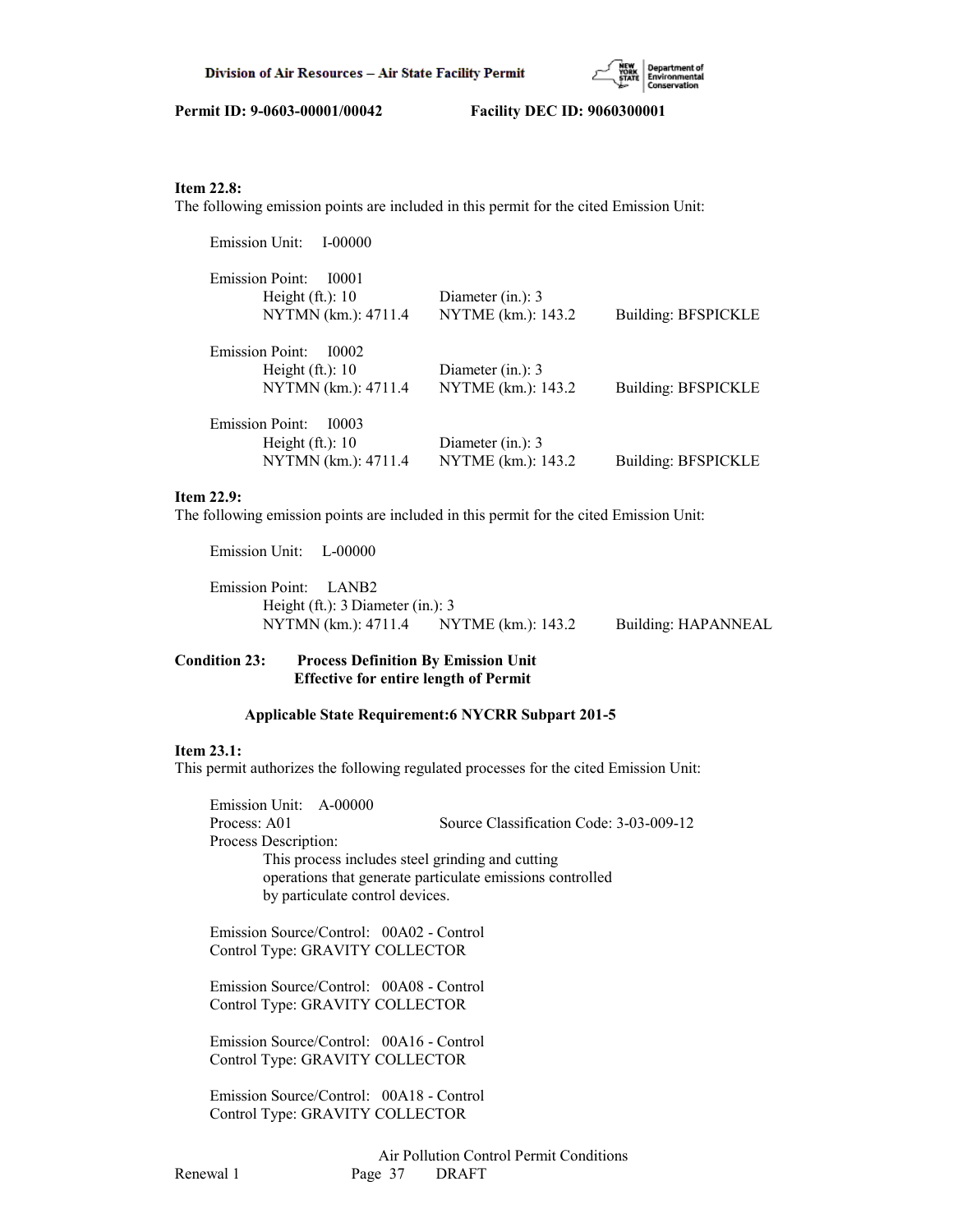Emission Source/Control: 00A20 - Control Control Type: GRAVITY COLLECTOR

 Emission Source/Control: 00A22 - Control Control Type: GRAVITY COLLECTOR

 Emission Source/Control: 00A23 - Control Control Type: GRAVITY COLLECTOR

 Emission Source/Control: 00A24 - Control Control Type: GRAVITY COLLECTOR

 Emission Source/Control: 00A25 - Control Control Type: GRAVITY COLLECTOR

 Emission Source/Control: 00A26 - Control Control Type: GRAVITY COLLECTOR

 Emission Source/Control: 00A27 - Control Control Type: GRAVITY COLLECTOR

Emission Source/Control: 00A01 - Process

Emission Source/Control: 00A03 - Process

Emission Source/Control: 00A04 - Process

Emission Source/Control: 00A05 - Process

Emission Source/Control: 00A06 - Process

Emission Source/Control: 00A07 - Process

Emission Source/Control: 00A15 - Process

Emission Source/Control: 00A17 - Process

Emission Source/Control: 00A19 - Process

Emission Source/Control: 00A21 - Process

# **Item 23.2:**

This permit authorizes the following regulated processes for the cited Emission Unit:

 Emission Unit: B-00000 Process: B01 Source Classification Code: 3-03-009-12 Process Description: This process includes CM grinders and an abrasive billet saw.

 Emission Source/Control: 00B02 - Control Control Type: GRAVITY COLLECTOR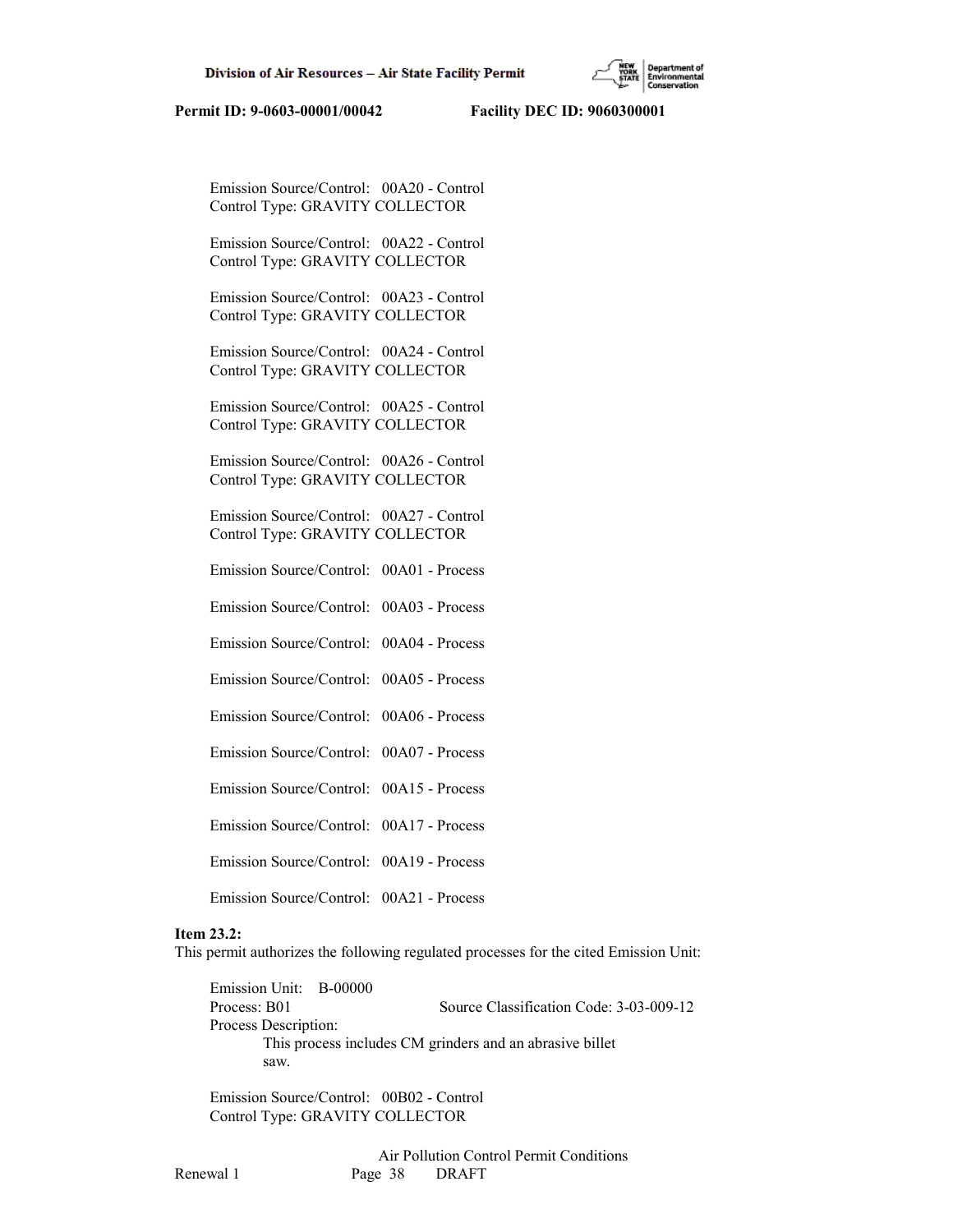

 Emission Source/Control: 00B03 - Control Control Type: WET SCRUBBER

 Emission Source/Control: 00B05 - Control Control Type: GRAVITY COLLECTOR

 Emission Source/Control: 00B06 - Control Control Type: WET SCRUBBER

 Emission Source/Control: 00B11 - Control Control Type: GRAVITY COLLECTOR

Emission Source/Control: 00B01 - Process

Emission Source/Control: 00B04 - Process

Emission Source/Control: 00B10 - Process

#### **Item 23.3:**

This permit authorizes the following regulated processes for the cited Emission Unit:

 Emission Unit: C-00000 Process: C01 Source Classification Code: 3-03-009-12 Process Description: This process includes steel cutting and grinding operations that are equipped with fabric filters.

 Emission Source/Control: 00C04 - Control Control Type: FABRIC FILTER

 Emission Source/Control: 00C06 - Control Control Type: FABRIC FILTER

 Emission Source/Control: 00C08 - Control Control Type: FABRIC FILTER

 Emission Source/Control: CCD01 - Control Control Type: FABRIC FILTER

 Emission Source/Control: CCD02 - Control Control Type: FABRIC FILTER

 Emission Source/Control: CCD03 - Control Control Type: FABRIC FILTER

Emission Source/Control: 00C03 - Process

Emission Source/Control: 00C05 - Process

Emission Source/Control: 00C07 - Process

Emission Source/Control: CEU01 - Process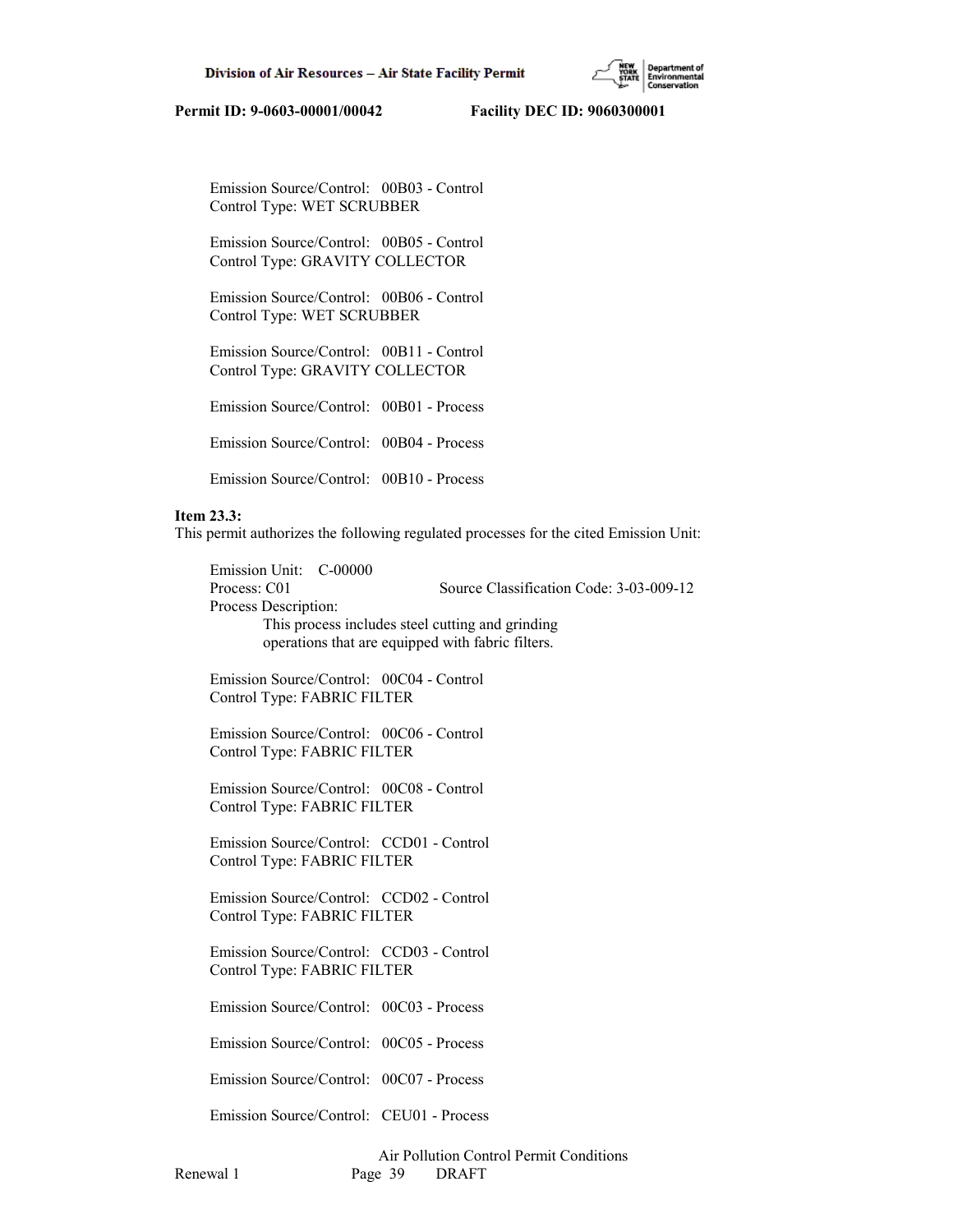

Emission Source/Control: CEU02 - Process

Emission Source/Control: CEU03 - Process

# **Item 23.4:**

This permit authorizes the following regulated processes for the cited Emission Unit:

 Emission Unit: D-00000 Process: D01 Source Classification Code: 3-03-009-12 Process Description: This process includes the centerless grinders that vent to the room without controls.

Emission Source/Control: 00D01 - Process

Emission Source/Control: 00D02 - Process

Emission Source/Control: 00D03 - Process

Emission Source/Control: 00D04 - Process

Emission Source/Control: 00D05 - Process

Emission Source/Control: 00D06 - Process

Emission Source/Control: 00D07 - Process

Emission Source/Control: 00D08 - Process

Emission Source/Control: 00D09 - Process

Emission Source/Control: 00D10 - Process

## **Item 23.5:**

This permit authorizes the following regulated processes for the cited Emission Unit:

 Emission Unit: F-00000 Process: DYN Source Classification Code: 4-02-018-99 Process Description: The Precleaner or 'Degrease' tank is used to prepare the drawn coils after the Vicafil has been applied.

Emission Source/Control: 00F07 - Process

#### **Item 23.6:**

This permit authorizes the following regulated processes for the cited Emission Unit:

 Emission Unit: F-00000 Process: FCL Source Classification Code: 3-03-009-10 Process Description: This process is for the pickling of steel products in a mixture of sulfuric acid [approximately 12 - 18%],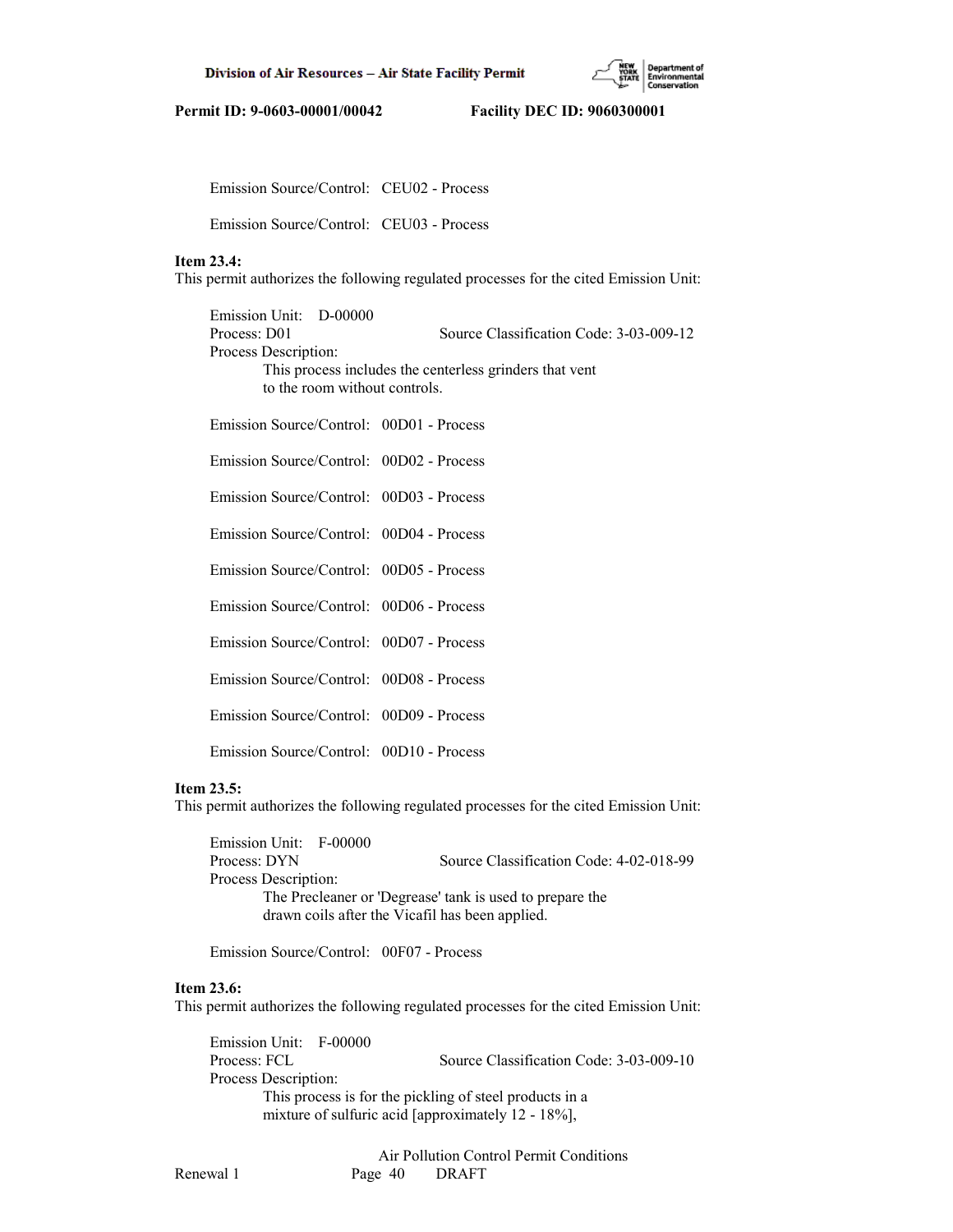

 hydrofluoric acid [approximately 1 - 2%], and water. Work loads of approximately 12,000 pounds are immersed in the bath. The pickling bath is identified as emission source 00F03. Sulfuric acid and hydrofluoric acid emissions are vented to a wet scrubber (emission source 00F04) to control emissions. The scrubber exhausts through emission point F0156.

 Emission Source/Control: 00F04 - Control Control Type: WET SCRUBBER

Emission Source/Control: 00F03 - Process

### **Item 23.7:**

This permit authorizes the following regulated processes for the cited Emission Unit:

 Emission Unit: F-00000 Process: FNA Source Classification Code: 3-03-009-10 Process Description: This process is for the pickling of steel products in nitric acid (emission source 00F05) in work loads of approximately 12,000 pounds by immersion in a tank containing a solution of approximately 30% nitric acid. Nitric acid emissions are vented without controls through emission point F0157.

Emission Source/Control: 00F05 - Process

## **Item 23.8:**

This permit authorizes the following regulated processes for the cited Emission Unit:

 Emission Unit: F-00000 Process: FSA Source Classification Code: 3-03-009-10 Process Description: This process is for the pickling of steel products in sulfuric acid (emission source 00F01) in work loads of approximately 12,000 pounds by immersion in a bath containing a 20% solution of sulphuric acid heated to a temperature of 180 deg. F. Sulfuric acid emissions are vented without controls through emission point F0154.

Emission Source/Control: 00F01 - Process

#### **Item 23.9:**

This permit authorizes the following regulated processes for the cited Emission Unit:

 Emission Unit: F-00000 Process: FVC Source Classification Code: 4-02-018-99 Process Description: This process is for coating steel products with Vicafil TS408. Emissions are vented without controls through emission point F0158.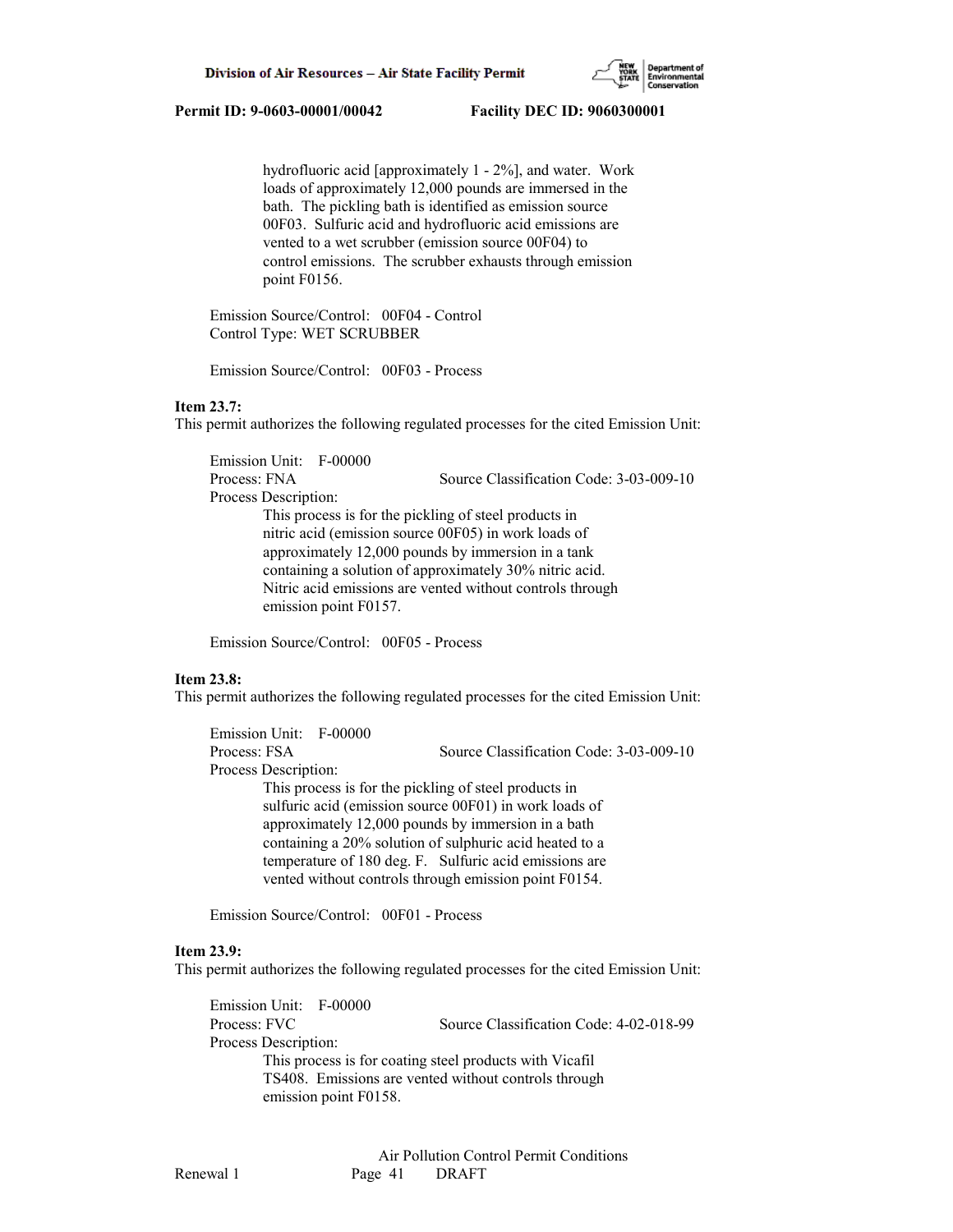Emission Source/Control: 00F09 - Process

# **Item 23.10:**

This permit authorizes the following regulated processes for the cited Emission Unit:

 Emission Unit: G-00000 Process: G01 Source Classification Code: 1-03-006-02 Process Description: Process G01 is for the combustion of natural gas in two (2) 300 HP natual gas fired emergency stationary internal combustion engines, emission sources G03 and G04. One engine is located in the wastewater treatment plant and the other engine is located with the annealing furnaces.

 Emission Source/Control: 00G03 - Combustion Design Capacity: 300 horsepower (mechanical)

 Emission Source/Control: 00G04 - Combustion Design Capacity: 300 horsepower (mechanical)

#### **Item 23.11:**

This permit authorizes the following regulated processes for the cited Emission Unit:

 Emission Unit: H-00000 Process: H01 Source Classification Code: 3-90-006-89 Process Description: The process consists of the combustion of natural gas in the annealing and reheating furnaces that are part of this emission unit.

 Emission Source/Control: 00H01 - Process Design Capacity: 68.5 million Btu per hour

 Emission Source/Control: 00H02 - Process Design Capacity: 30 million Btu per hour

 Emission Source/Control: 00H03 - Process Design Capacity: 12.8 million Btu per hour

 Emission Source/Control: 00H04 - Process Design Capacity: 15.45 million Btu per hour

 Emission Source/Control: 00H06 - Process Design Capacity: 1 million Btu per hour

 Emission Source/Control: 00H07 - Process Design Capacity: 1 million Btu per hour

 Emission Source/Control: 00H08 - Process Design Capacity: 1 million Btu per hour

 Emission Source/Control: 00H09 - Process Design Capacity: 1 million Btu per hour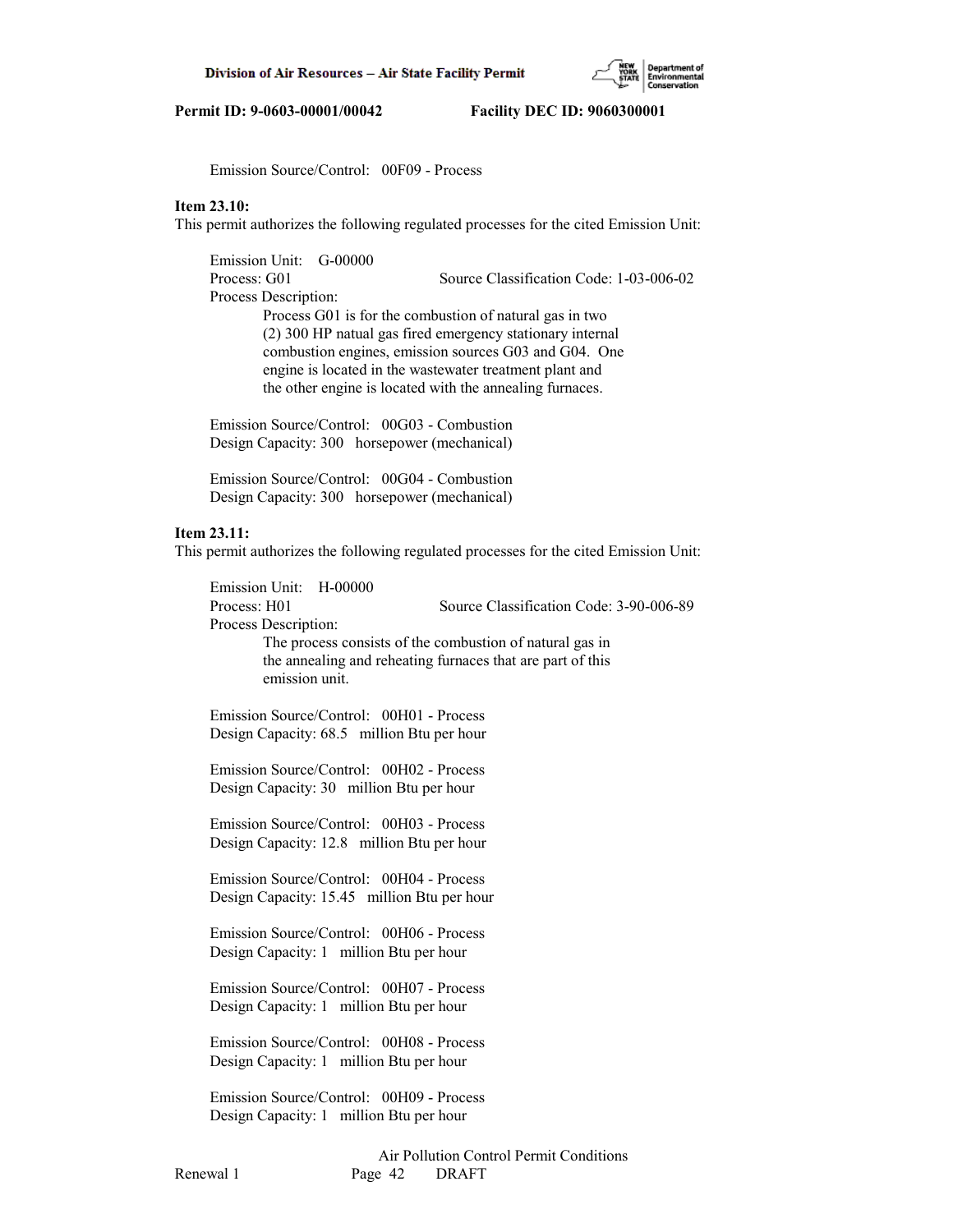Emission Source/Control: 00H10 - Process Design Capacity: 10 million Btu per hour

 Emission Source/Control: 00H11 - Process Design Capacity: 6.3 million Btu per hour

 Emission Source/Control: 00H12 - Process Design Capacity: 6.3 million Btu per hour

 Emission Source/Control: 00H13 - Process Design Capacity: 6.3 million Btu per hour

 Emission Source/Control: 00H14 - Process Design Capacity: 6.3 million Btu per hour

 Emission Source/Control: 00H15 - Process Design Capacity: 6.3 million Btu per hour

 Emission Source/Control: 00H16 - Process Design Capacity: 6.3 million Btu per hour

 Emission Source/Control: 00H17 - Process Design Capacity: 12 million Btu per hour

 Emission Source/Control: 00H18 - Process Design Capacity: 12 million Btu per hour

 Emission Source/Control: H1502 - Process Design Capacity: 6.3 million Btu per hour

 Emission Source/Control: H1600 - Process Design Capacity: 6.3 million Btu per hour

#### **Item 23.12:**

This permit authorizes the following regulated processes for the cited Emission Unit:

 Emission Unit: H-00000 Process: H02 Source Classification Code: 3-90-007-98 Process Description: The process consists of the combustion of propylene in two of the Lindberg furnaces, H06 and H07.

 Emission Source/Control: 00H06 - Process Design Capacity: 1 million Btu per hour

 Emission Source/Control: 00H07 - Process Design Capacity: 1 million Btu per hour

# **Item 23.13:**

This permit authorizes the following regulated processes for the cited Emission Unit:

Emission Unit: I-00000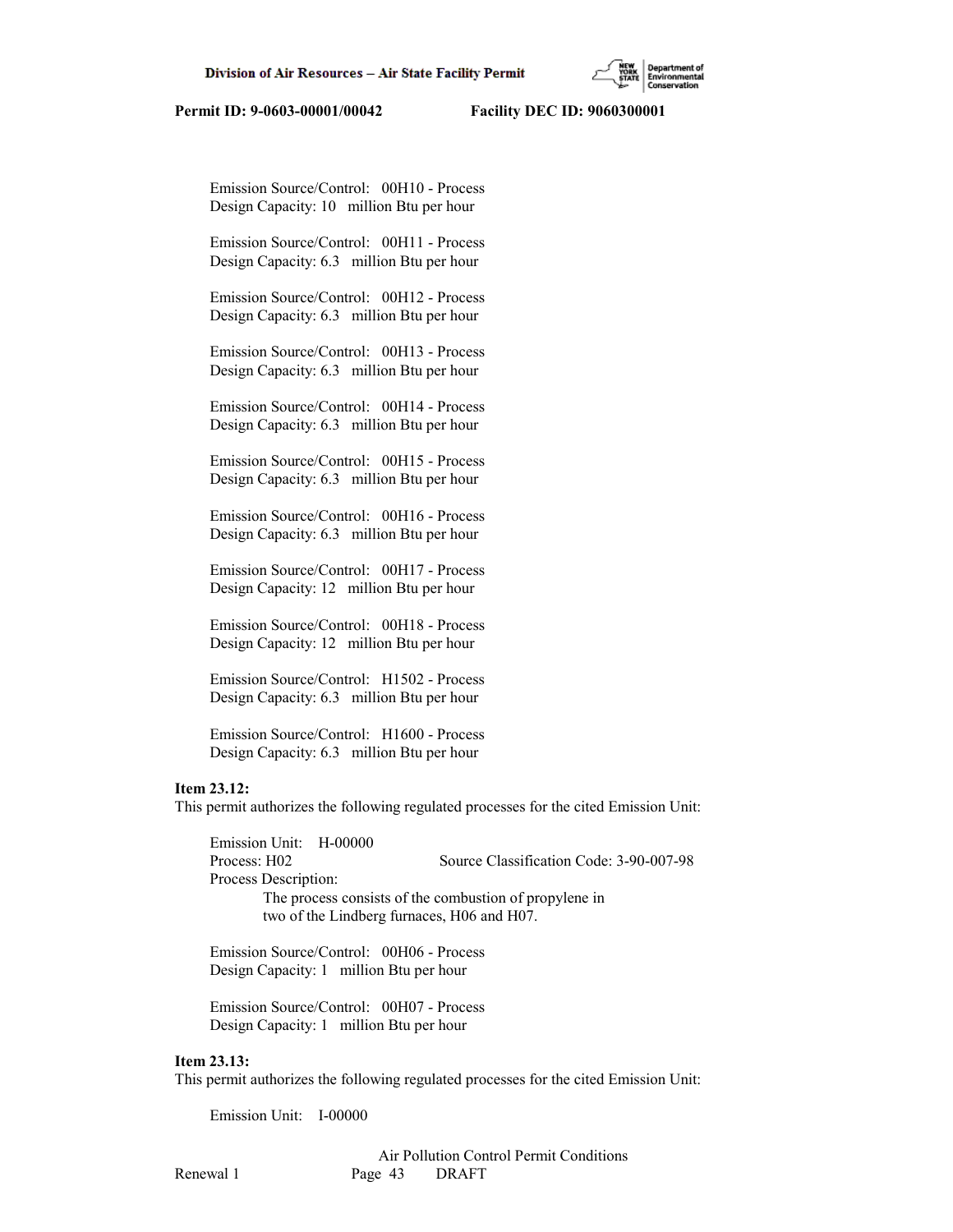

Process: 101 Source Classification Code: 3-03-009-98 Process Description: This process includes the three non-exempt chemical storage tanks associated with the pickling process.

 Emission Source/Control: 00I01 - Process Design Capacity: 13,000 gallons

 Emission Source/Control: 00I02 - Process Design Capacity: 13,000 gallons

 Emission Source/Control: 00I03 - Process Design Capacity: 13,000 gallons

#### **Item 23.14:**

This permit authorizes the following regulated processes for the cited Emission Unit:

 Emission Unit: J-00000 Process: J01 Source Classification Code: 3-03-009-98 Process Description: This process includes the oil skimming operations and wastewater equalization tanks. Emission Source/Control: 00J01 - Process

 Emission Source/Control: 00J02 - Process Emission Source/Control: 00J03 - Process

Emission Source/Control: 00J04 - Process

#### **Item 23.15:**

This permit authorizes the following regulated processes for the cited Emission Unit:

 Emission Unit: K-00000 Process: K01 Source Classification Code: 3-03-009-98 Process Description: This process includes the nonchlorinated solvent parts washers located throughout the facility.

Emission Source/Control: KMISC - Process

# **Item 23.16:**

This permit authorizes the following regulated processes for the cited Emission Unit:

 Emission Unit: L-00000 Process: L01 Source Classification Code: 3-03-009-98 Process Description: This process includes emissions from the large oil quench tank (00L07) and the small oil quench tank (00L08) which are subject to 6NYCRR Part 212.

Emission Source/Control: 00L07 - Process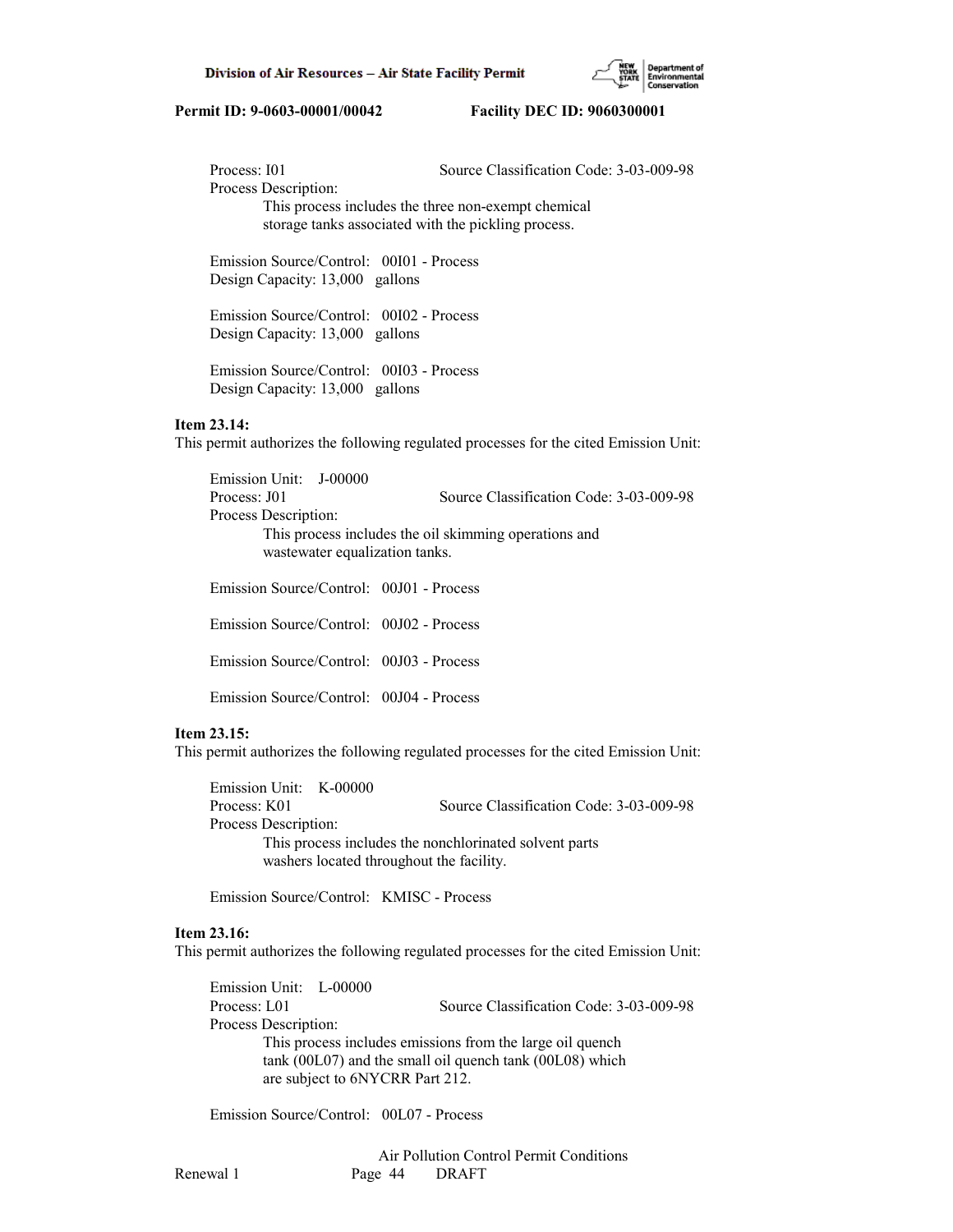

Emission Source/Control: 00L08 - Process

#### **Item 23.17:**

This permit authorizes the following regulated processes for the cited Emission Unit:

 Emission Unit: M-00000 Process: M01 Source Classification Code: 3-03-009-98 Process Description: This process includes miscellaneous exempt sources such as storage tanks less than 10,000 gallons, space heaters, boilers less than 10 mmBTU/hr, welding, and other maintenance activities. There are no specific emission points or sources identified for this emission unit.

Emission Source/Control: MMISC - Process

# **Condition 24: Compliance Demonstration Effective for entire length of Permit**

## **Applicable State Requirement:6 NYCRR 212-2.3 (b)**

### **Item 24.1:**

The Compliance Demonstration activity will be performed for:

Emission Unit: F-00000

 Regulated Contaminant(s): CAS No: 007664-93-9 SULFURIC ACID

#### **Item 24.2:**

Compliance Demonstration shall include the following monitoring:

Monitoring Type: MONITORING OF PROCESS OR CONTROL DEVICE PARAMETERS AS SURROGATE Monitoring Description:

> PART 212 EVALUATION SULFURIC ACID EMISSIONS PICKLING TANK F01, EP F0154 - NO CONTROLS PICKLING TANK F03, EP F0156 - CONTROLS

 (1) Sulfuric acid is emitted from two pickling tanks including the sulfuric acid pickling tank (emission source 00F01 through emission point F0154) and the hydrofluoric-sulfuric acid pickling tank (emission source 00F03 through emission point F0156). The most recent stack test for these sources was completed in February 2021 and the Part 212 analysis was completed in August 2021. The measured uncontrolled stack Emission Rate Potential (ERP) of sulfuric acid from pickling tank F01 was 0.06 pounds per hour (lb/hr). The measured stack ERP of sulfuric acid from the hydrofluoric-sulfuric acid

 Air Pollution Control Permit Conditions Renewal 1 Page 45 DRAFT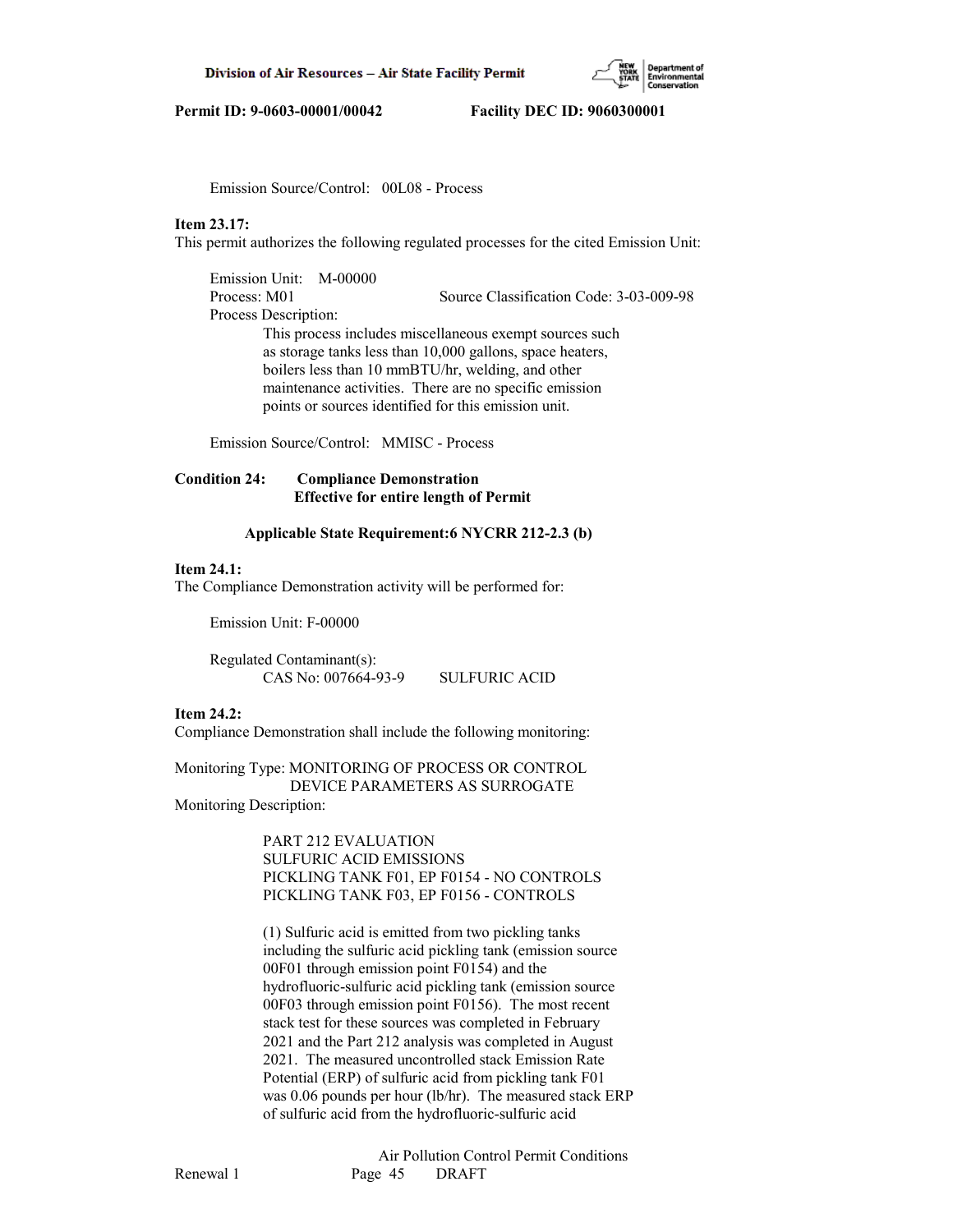pickling tank F03 was 0.06 lb/hr after controls. The hydrofluoric-sulfuric acid pickling tank is operated with a wet scrubber to control the hydrogen fluoride emissions. As a reference, the sulfuric acid emissions before the scrubber are 0.08 lb/hr. If the two pickling tanks are operated 8,760 hours per year, the maximum annual stack emission rate of sulfuric acid from the facility would be 1,051 lbs/yr and the combined hourly rate is 0.12 lbs/hr..

 (2) Sulfuric acid is not a High Toxicity Air Contaminant and is referred to as a non-HTAC. Department guidance, known as DAR-1, requires each non-HTAC emitted from process sources with facility-wide actual emissions greater than 100 pounds per year, to demonstrate compliance with the requirements of 6 NYCRR Part 212. The 1,051 lbs/yr ERP of sulfuric acid is greater than 100 lbs/yr and requires further evaluation.

 (3) Sulfuric acid is given an initial environmental rating of C. In accordance with 6 NYCRR Part 212-2.3(b), Table 4, a source having an ERP less than 1 lb/hr with an environmental rating of C must use air dispersion modeling to demonstrate that the maximum offsite air concentration is less than the short-term guideline concentration (SGC) and annual guideline concentration (AGC). The Aerscreen dispersion model analysis demonstrated the ERP of 0.12 lb/hr and 1,051 lbs/yr sulfuric acid emissions resulted in ambient concentrations below the SGC and AGC thresholds without the use of air pollution control equipment for sulfuric acid pickling tank F01. The modeled 1-hour and annual sulfuric acid concentration impacts were 8.62 ug/m3 and 0.86 ug.m3, respectively. In comparison, the NYS SGC and AGC are 120 ug/m3 and 1.00 ug/m3, respectively.

 (4) Based on the Part 212 and DAR-1 analysis, the sulfuric acid pickling tank F01 does not require the use of pollution control equipment. The hydrofluoric-sulfuric acid pickling tank F03 requires emission controls to reduce the hydrogen fluoride emissions. Permit conditions for this control device are regulated under the Part 212 hydrogen fluoride permit conditions.

 (5) At the discretion of the department, a revised Part 212 evaluation may be required with the next permit renewal due to regulatory or process changes.

 (6) No records or reporting are required for this permit condition unless requested by the Department.

Parameter Monitored: SULFURIC ACID Upper Permit Limit: 0 percent degree of air cleaning or greater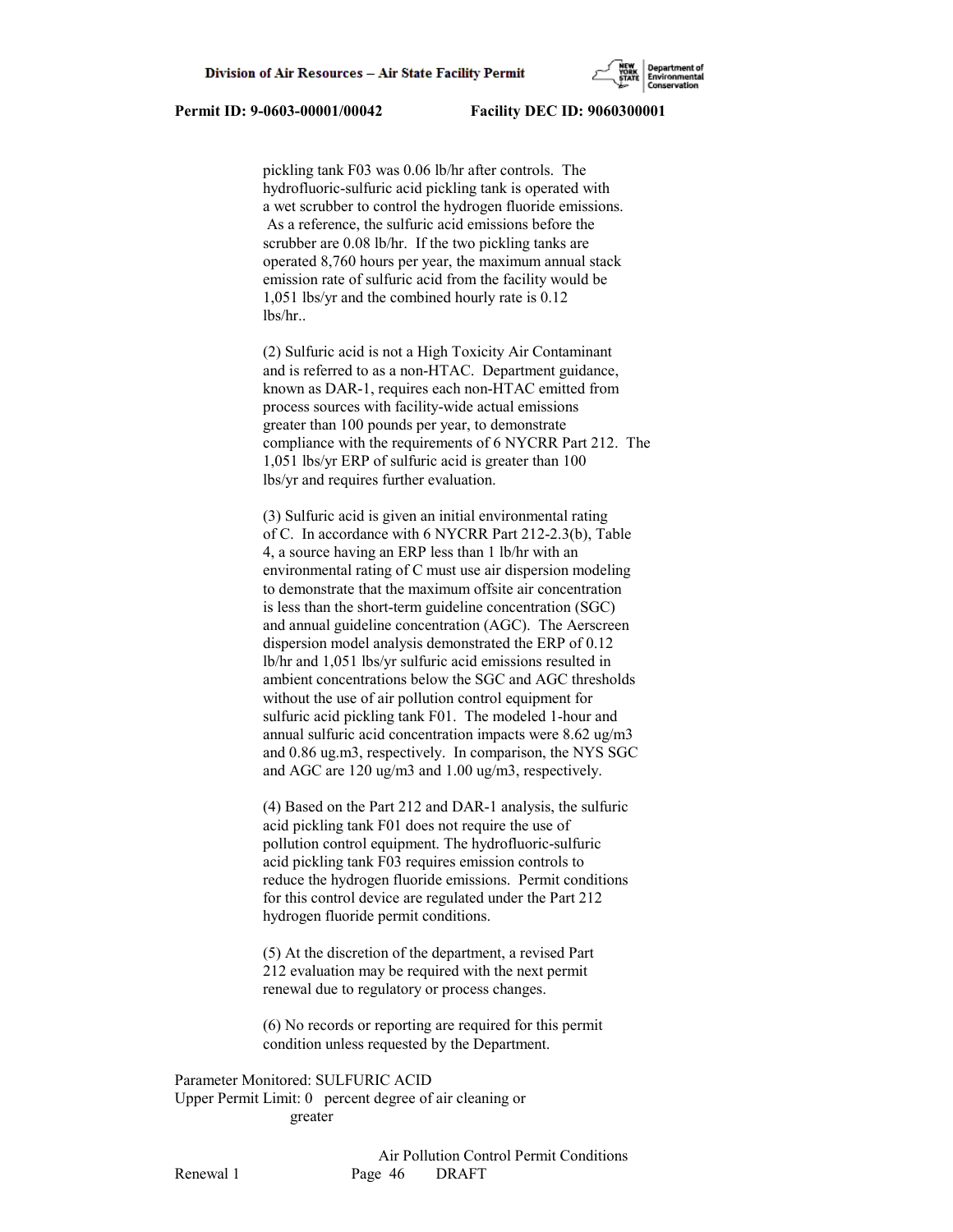

Monitoring Frequency: AS REQUIRED - SEE PERMIT MONITORING DESCRIPTION Averaging Method: AVERAGING METHOD - SEE MONITORING DESCRIPTION Reporting Requirements: UPON REQUEST BY REGULATORY AGENCY

**Condition 25: Compliance Demonstration Effective for entire length of Permit**

### **Applicable State Requirement:6 NYCRR 212-2.3 (b)**

### **Item 25.1:**

The Compliance Demonstration activity will be performed for:

Emission Unit: F-00000

 Regulated Contaminant(s): CAS No: 007697-37-2 NITRIC ACID

**Item 25.2:**

Compliance Demonstration shall include the following monitoring:

Monitoring Type: MONITORING OF PROCESS OR CONTROL DEVICE PARAMETERS AS SURROGATE Monitoring Description:

> PART 212 EVALUATION NITRIC ACID EMISSIONS PICKLING TANK F05, EP F0157 - NO CONTROLS

 (1) Nitric acid is emitted from the nitric acid pickling tank (emission source 00F05 through emission point F0157). The most recent stack test for this source was completed in February 2021 and the Part 212 analysis was completed in August 2021. The measured uncontrolled stack Emission Rate Potential (ERP) of nitric acid from this emission point is 0.19 pounds per hour (lb/hr). If the nitric acid pickling tank operated 8,760 hours per year, the maximum annual stack emission rate of nitric acid from the facility would be 1,664 lbs/yr.

 (2) Nitric acid is not a High Toxicity Air Contaminant and is referred to as a non-HTAC. Department guidance, known as DAR-1, requires each non-HTAC emitted from process sources with facility-wide actual emissions greater than 100 pounds per year, to demonstrate compliance with the requirements of 6 NYCRR Part 212. The 1,664 lbs/yr ERP of nitric acid is greater than 100 lbs/yr and requires further evaluation.

 (3) Nitric acid is given an initial environmental rating of C. In accordance with 6 NYCRR Part 212-2.3(b), Table 4, a source having an ERP less than 1 lb/hr with an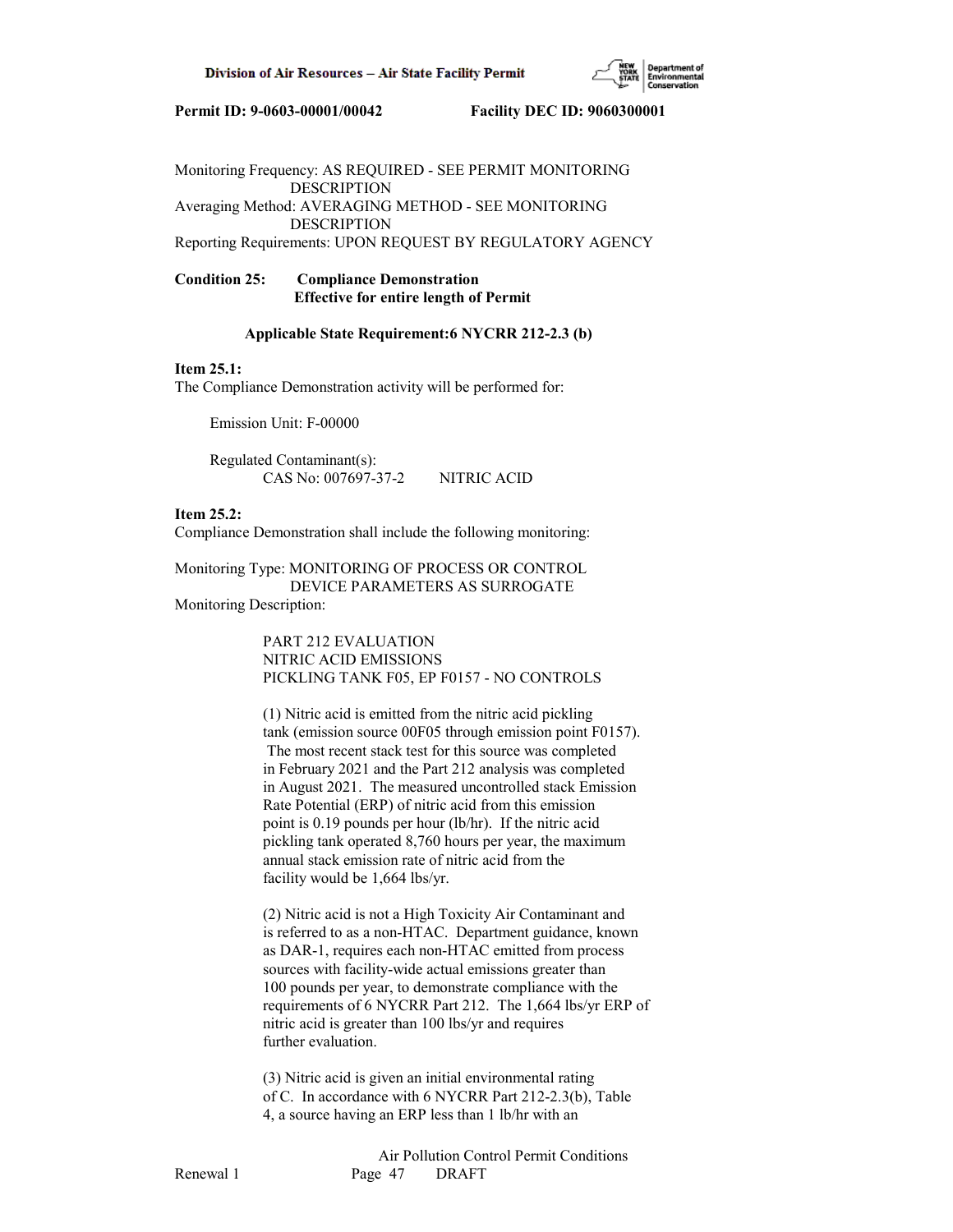

 environmental rating of C must use air dispersion modeling to demonstrate that the maximum offsite air concentration is less than the short-term guideline concentration (SGC) and annual guideline concentration (AGC). The Aerscreen dispersion model analysis demonstrated the ERP of 0.19 lb/hr and 1,664 lbs/yr nitric acid emissions resulted in ambient concentrations below the SGC and AGC thresholds without the use of air pollution control equipment in the nitric acid pickling tank F05. The modeled 1-hour and annual nitric acid concentration impacts were 14.03 ug/m3 and 1.4 ug.m3, respectively. In comparison, the NYS SGC and AGC are 86 ug/m3 and 12.3 ug/m3, respectively.

 (4) Based on the Part 212 and DAR-1 analysis, the nitric acid pickling tank does not require the use of pollution control equipment.

 (5) At the discretion of the department, a revised Part 212 evaluation may be required with the next permit renewal due to regulatory or process changes.

 (6) No records or reporting are required for this permit condition unless requested by the Department.

## Parameter Monitored: NITRIC ACID

Upper Permit Limit: 0 percent degree of air cleaning or greater Monitoring Frequency: AS REQUIRED - SEE PERMIT MONITORING DESCRIPTION Averaging Method: AVERAGING METHOD - SEE MONITORING DESCRIPTION Reporting Requirements: UPON REQUEST BY REGULATORY AGENCY

# **Condition 26: Compliance Demonstration Effective for entire length of Permit**

#### **Applicable State Requirement:6 NYCRR 212-3.1**

#### **Item 26.1:**

The Compliance Demonstration activity will be performed for:

Emission Unit: F-00000

 Regulated Contaminant(s): CAS No: 0NY210-00-0 OXIDES OF NITROGEN

#### **Item 26.2:**

Compliance Demonstration shall include the following monitoring:

Monitoring Type: RECORD KEEPING/MAINTENANCE PROCEDURES Monitoring Description:

NOx RACT - Part 212-3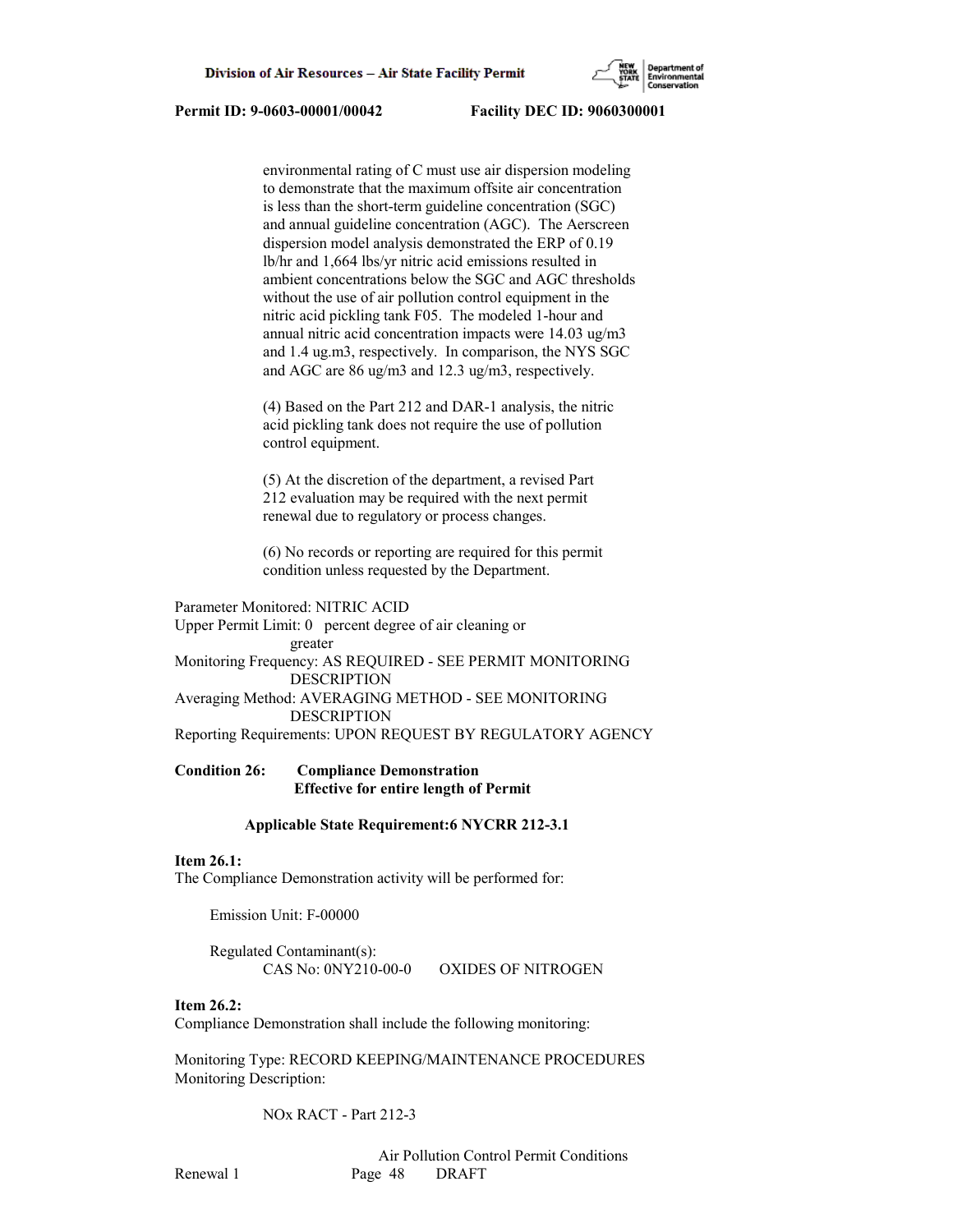

## NITRIC ACID PICKILING TANK

 (1) The facility operates a variety of NOx-emitting sources regulated under three separate regulations including Part 212-3, Part 216 and Part 227-2. The facility accepted a federally enforceable emission cap and limited the facility NOx emissions from these sources to less than 90 tons per year before the June 1, 1995 compliance date.

 (2) The NOx emissions produced from the nitric acid pickling tank (EP F0157) were identified in the October 20, 1994 NOx RACT Compliance Plan under Part 212.10 which has since been re-numbered as 6NYCRR Part 212-3.

 (3) The purpose of this condition is to document that the NOx emissions from the nitric acid pickling tank are not subject to the requirements in Part 212-2 based on the following regulation citations:

 (a) As per Part 212-1.5(f), facility owners or operators whose process operations emit NOx and meet the applicability requirements of Subpart 212-3 are not subject to the control provisions in Subpart 212-2 for NOx.

 (b) As per Part 212-3.1(d), the owner or operator of any facility with federally and state enforceable conditions in a permit to operate that limits its annual potential to emit NOx below the applicability level of 100 tons per year by May 31, 1995 is exempt from the RACT analysis and implementation requirements of this Section.

 (c) As per Part 212-3.1(e), any facility that is subject to this section after May 31, 1995 will remain subject to these provisions even if the annual potential to emit NOx later falls below the applicability threshold.

 (4) There are no reporting or recordkeeping requirements for this permit condition.

Monitoring Frequency: UPON REQUEST OF REGULATORY AGENCY Reporting Requirements: UPON REQUEST BY REGULATORY AGENCY

# **Condition 27: Compliance Demonstration Effective for entire length of Permit**

## **Applicable State Requirement:6 NYCRR 212-2.3 (b)**

#### **Item 27.1:**

The Compliance Demonstration activity will be performed for:

 Emission Unit: F-00000 Process: FCL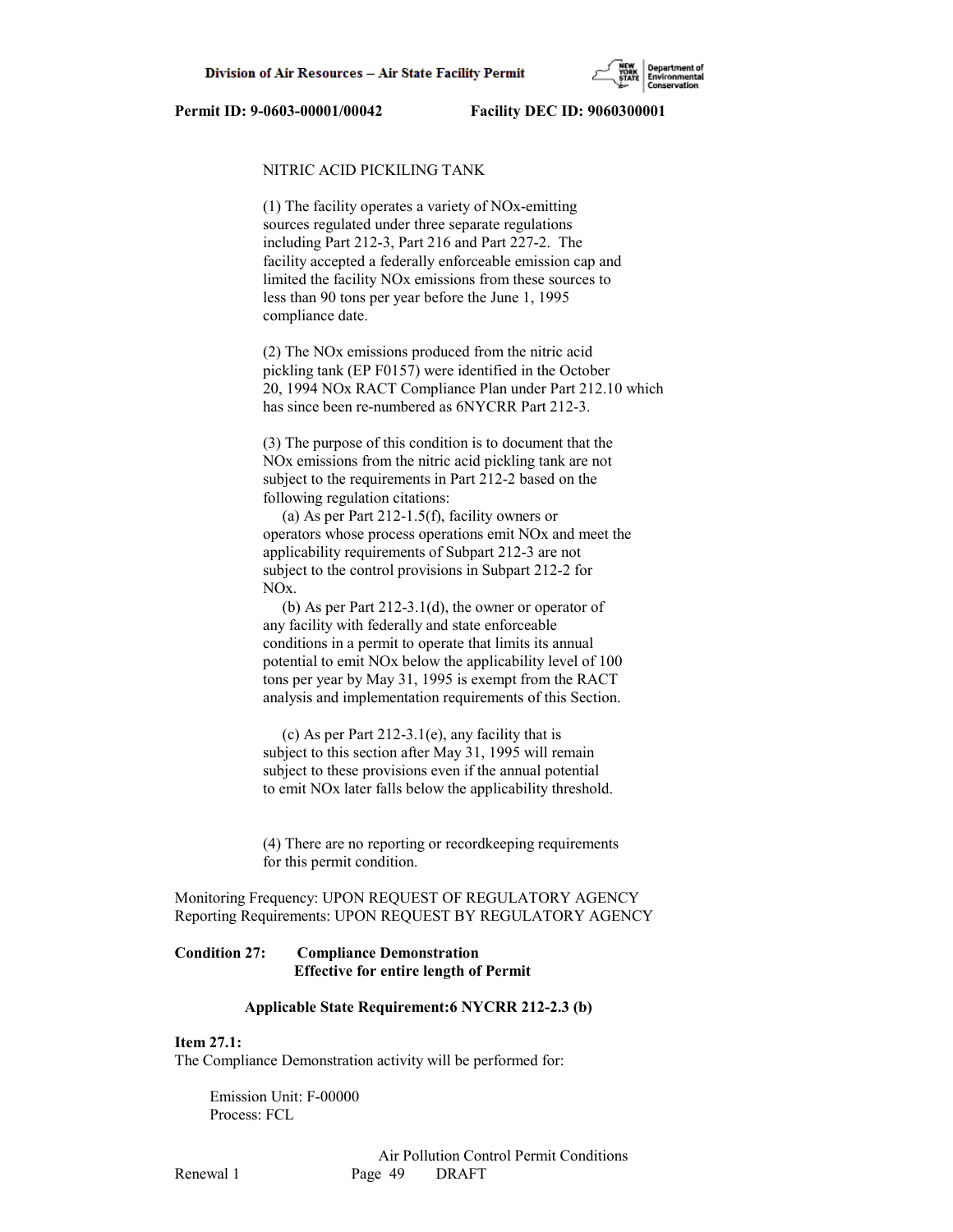

Regulated Contaminant(s):

CAS No: 007664-39-3 HYDROGEN FLUORIDE

#### **Item 27.2:**

Compliance Demonstration shall include the following monitoring:

Monitoring Type: MONITORING OF PROCESS OR CONTROL DEVICE PARAMETERS AS SURROGATE Monitoring Description:

> DEMONSTRATING CONTINUOUS COMPLIANCE SCRUBBER LIQUOR FLOWRATE BETWEEN 221 AND 271 GPM PICKLING TANK 00F03, EP F0156, SCRUBBER 00F04

 (1) A wet scrubber using a sodium hydroxide scrubber solution is used to reduce hydrogen fluoride emissions from hydrofluoric-sulfuric acid pickling tank 00F03. To demonstrate continued compliance with the 6 NYCRR Part 212 emission requirements, the facility shall operate and maintain the scrubber liquor flowrate as specified below.

 (2) A continuous flow monitor must be operated at all times when the hydrofluoric-sulfuric acid pickling tank and wet scrubber are operating except during any quality assurance and routine maintenance activities. The monitor must be operated, calibrated and maintained according to the manufacturer quality assurance program. The flowrate should be recorded once per shift when the source is operating.

 (3) The manufacturer design scrubber liquor flowrate range is between 221 gallons per minute (gpm) and 271 gpm. The design operating flowrate range should be used to determine if the equipment is functioning properly. If the system is operating outside the flowrate range, the facility should initiate an investigation of the source and control equipment and complete any corrective action to restore the source to its normal operation as expeditiously as practicable.

 (4) Records shall be maintained to include: (1) a log of the once per shift flowrate measurements with reference to the operating flowrate range, (2) identification of any periods where the flowrate was outside the operating range, (3) corrective action taken (if any) to restore the malfunctioning air pollution control or monitoring equipment to its normal or usual manner of operation, and (4) the cause of any flowrate measurements outside the operating range (if known). The records shall be kept on-site for 5 years and be made available to the Department upon request.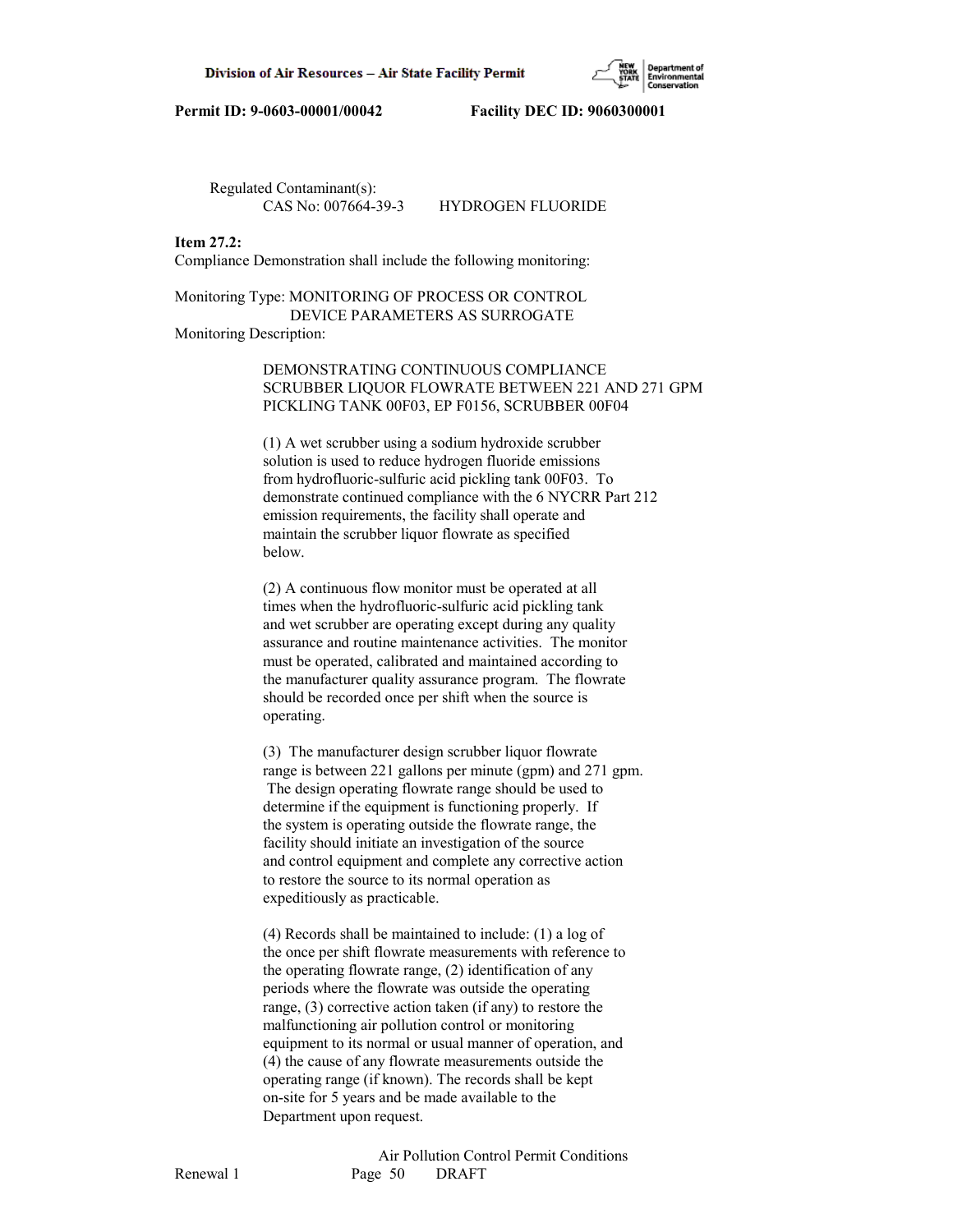

 (5) There are no on-going reporting requirements for this condition. Notify the department within the time frame specified in 6NYCRR 201-1.4 of any equipment malfunctions resulting in emissions of air contaminants in excess of any emission standard.

Parameter Monitored: FLOW RATE Lower Permit Limit: 221 gallons per minute Upper Permit Limit: 271 gallons per minute Monitoring Frequency: PER SHIFT Averaging Method: RANGE-NOT TO FALL OUTSIDE OF STATED RANGE EXCEPT DURING STARTUP/SHUTDOWN Reporting Requirements: AS REQUIRED - SEE MONITORING DESCRIPTION

**Condition 28: Compliance Demonstration Effective for entire length of Permit**

## **Applicable State Requirement:6 NYCRR 212-2.3 (b)**

#### **Item 28.1:**

The Compliance Demonstration activity will be performed for:

 Emission Unit: F-00000 Process: FCL

 Regulated Contaminant(s): CAS No: 007664-39-3 HYDROGEN FLUORIDE

## **Item 28.2:**

Compliance Demonstration shall include the following monitoring:

Monitoring Type: MONITORING OF PROCESS OR CONTROL DEVICE PARAMETERS AS SURROGATE Monitoring Description:

> DEMONSTRATING CONTINUOUS COMPLIANCE SCRUBBER DIFFERENTIAL PRESSURE 3.5 TO 6 INCHES OF WATER PICKLING TANK 00F03, EP F0156, SCRUBBER 00F04

 (1) A wet scrubber using a sodium hydroxide scrubber solution is used to reduce hydrogen fluoride emissions from hydrofluoric-sulfuric acid pickling tank 00F03. To demonstrate continued compliance with the 6 NYCRR Part 212 emission requirements, the facility shall operate and maintain the scrubber differential pressure as specified below.

 (2) A continuous differential pressure device must be operated at all times when the hydrofluoric-sulfuric acid pickling tank and wet scrubber are operating except during any quality assurance and routine maintenance activities.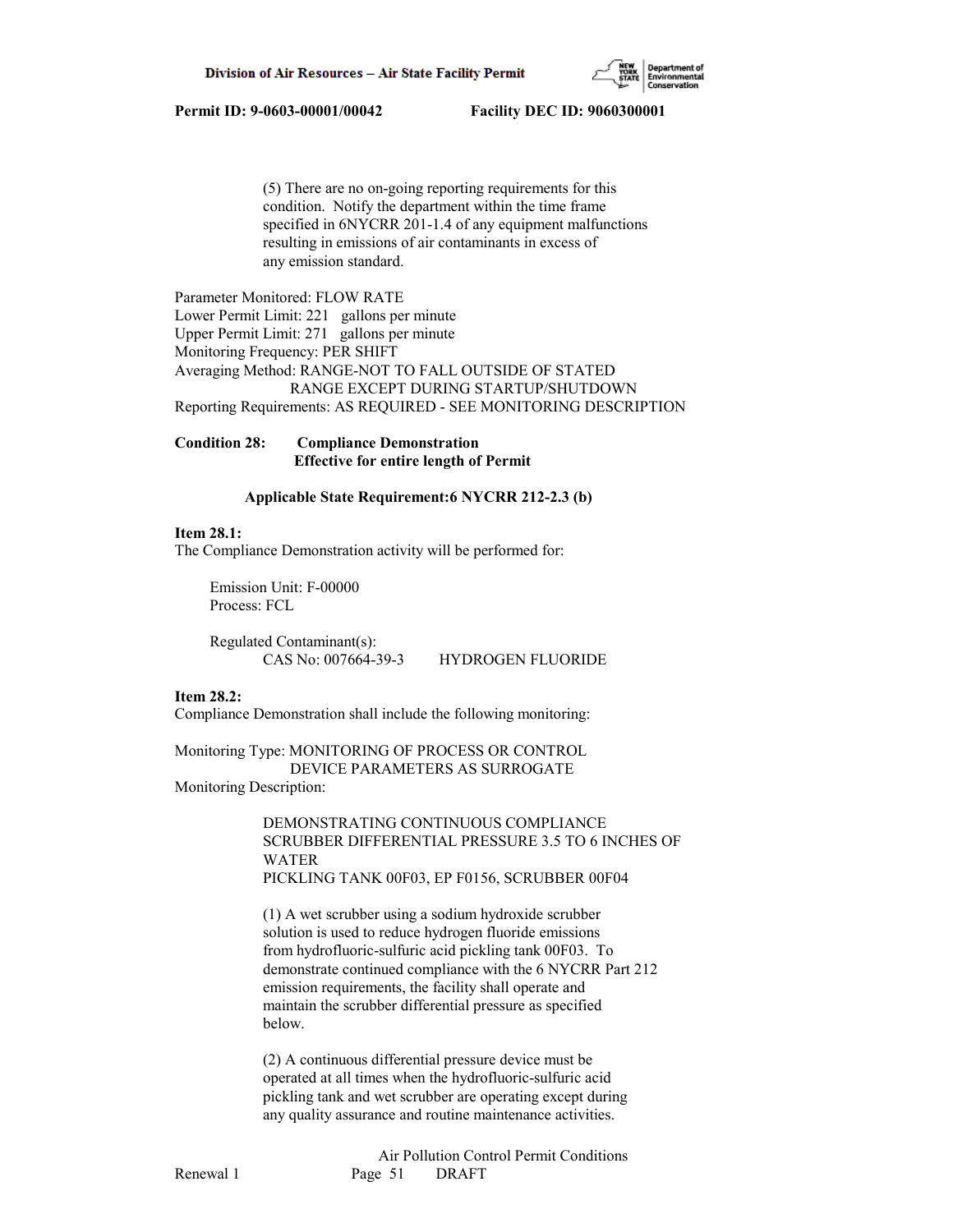The monitor must be operated, calibrated and maintained according to the manufacturer quality assurance program.

 (3) The manufacturer design scrubber differential pressure range is between 3.5 and 6 inches of water. The design differential pressure range should be used to determine if the equipment is functioning properly. If the system is operating outside the differential pressure range, the facility should initiate an investigation of the source and control equipment and complete any corrective action to restore the source to its normal operation as expeditiously as practicable.

 (4) Records shall be maintained to include: (1) a log of the once per shift differential pressure measurements with reference to the operating pressure range, (2) identification of any periods where the differential pressure was outside the operating range, (3) corrective action taken (if any) to restore the malfunctioning air pollution control or monitoring equipment to its normal or usual manner of operation, and (4) the cause of any differential pressure measurements outside the operating range (if known). The records shall be kept on-site for 5 years and be made available to the Department upon request.

 (5) There are no on-going reporting requirements for this condition. Notify the department within the time frame specified in 6NYCRR 201-1.4 of any equipment malfunctions resulting in emissions of air contaminants in excess of any emission standard.

Parameter Monitored: PRESSURE CHANGE Lower Permit Limit: 3.5 inches of water Upper Permit Limit: 6 inches of water Monitoring Frequency: PER SHIFT Averaging Method: RANGE-NOT TO FALL OUTSIDE OF STATED RANGE EXCEPT DURING STARTUP/SHUTDOWN Reporting Requirements: AS REQUIRED - SEE MONITORING DESCRIPTION

### **Condition 29: Compliance Demonstration Effective for entire length of Permit**

### **Applicable State Requirement:6 NYCRR 212-2.3 (b)**

# **Item 29.1:**

The Compliance Demonstration activity will be performed for:

 Emission Unit: F-00000 Process: FCL

Regulated Contaminant(s):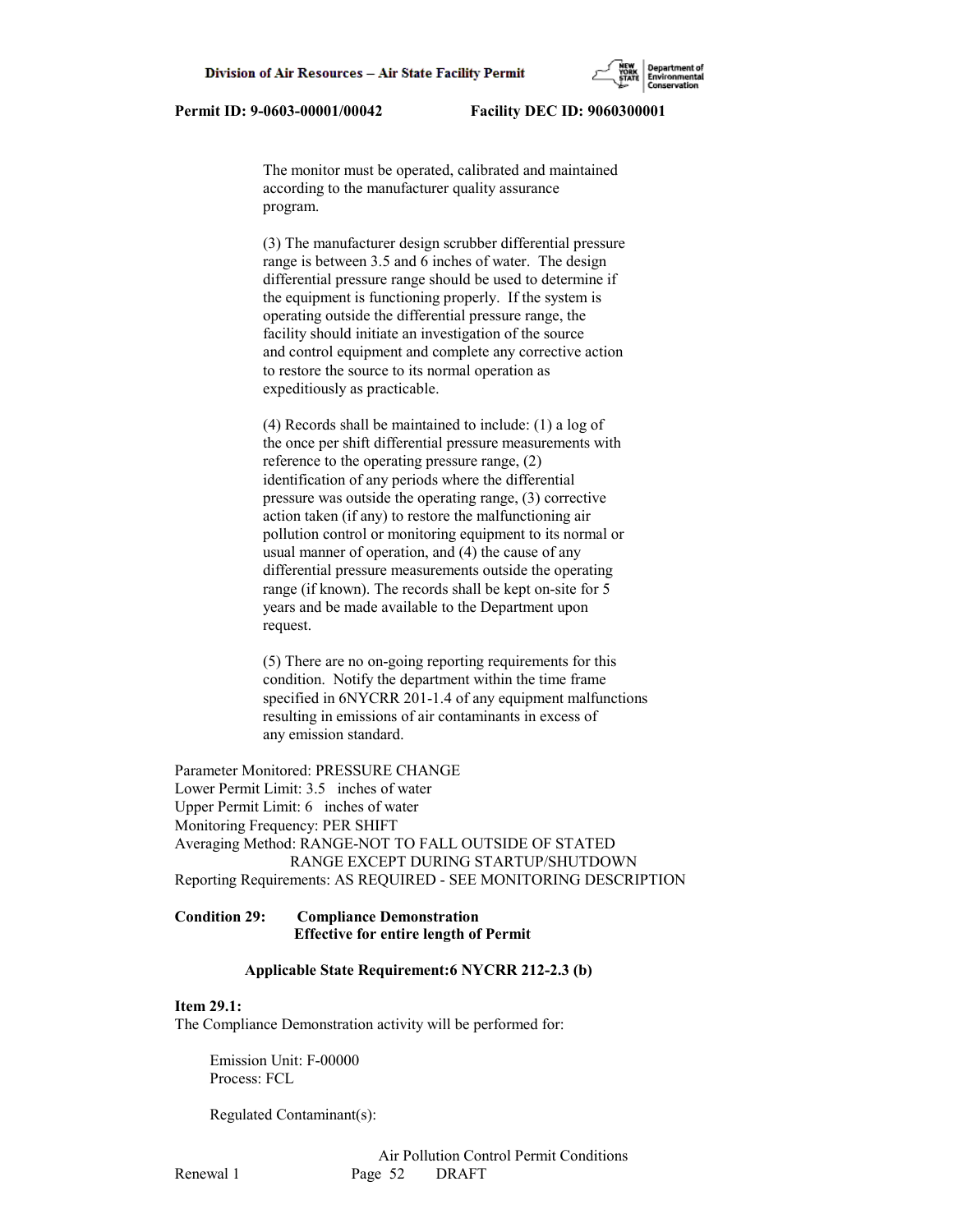

## CAS No: 007664-39-3 HYDROGEN FLUORIDE

# **Item 29.2:**

Compliance Demonstration shall include the following monitoring:

Monitoring Type: MONITORING OF PROCESS OR CONTROL DEVICE PARAMETERS AS SURROGATE Monitoring Description:

> ANNUAL PICKLING OPERATING LIMIT HYDROGEN FLUORIDE EMISSIONS PICKLING TANK 00F03, EP F0156, SCRUBBER 00F04

> (1) A wet scrubber using a sodium hydroxide scrubber solution is used to reduce hydrogen fluoride emissions from the hydrofluoric-sulfuric acid pickling tank 00F03. An AERMOD dispersion model was used to demonstrate compliance with the Part 212 annual impact evaluation based on a maximum operating pickling rate of 5,840 hours per year. This permit condition will document compliance with the annual guideline concentration (AGC) for the annual hydrogen fluoride emissions.

 (2) The facility shall limit the annual total pickling time of the hydrofluoric-sulfuric acid pickling tank 00F03 equal to or less than 5,840 hours per year during any consecutive 12-month period.

 (3) On-going compliance monitoring of the total hourly pickling operating limit shall be documented based on monthly pickling operating hours, as determined by summing the individual monthly pickling operating hours during any consecutive 12-month period.

 (4) The facility shall maintain pickling operating records and other applicable documentation to demonstrate the information is verifiable and enforceable. Records shall be maintained for five years and be made available upon request.

 (5) On an annual basis, the responsible official shall provide a report documenting the monthly and 12-month rolling pickling operating hours from the previous year and a certification to the Department that the facility has operated the pickling tank within the limits imposed by the emission cap.

 (6) If the facility proposes to increase the total annual pickling operating hours to greater than 5,840 hours, then the air dispersion modeling needs to be re-evaluated.

Parameter Monitored: HOURS OF OPERATION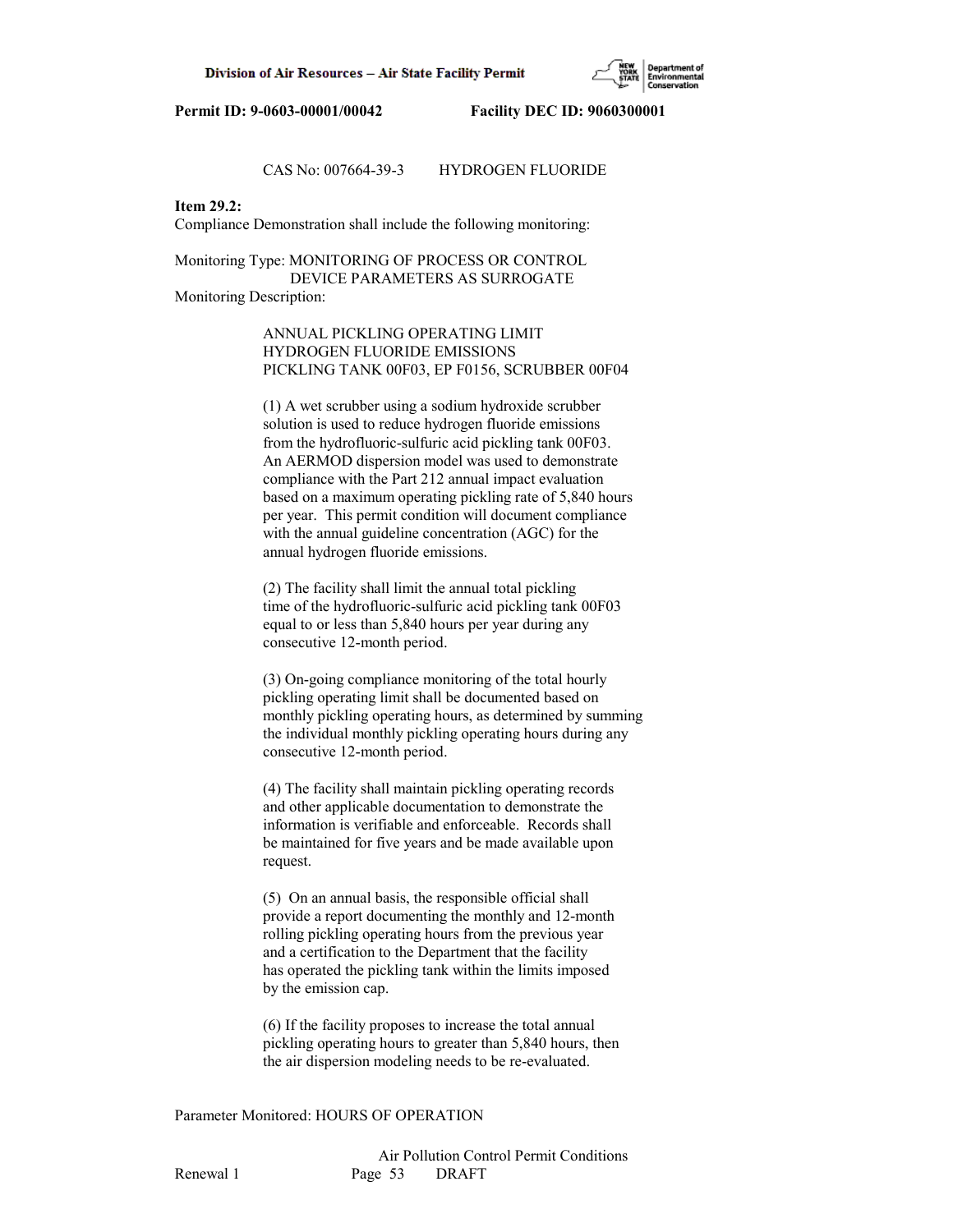

Upper Permit Limit: 5840 hours per year Monitoring Frequency: MONTHLY Averaging Method: 12-MONTH TOTAL, ROLLED MONTHLY Reporting Requirements: ANNUALLY (CALENDAR) Reports due 30 days after the reporting period. Subsequent reports are due every 12 calendar month(s).

## **Condition 30: Compliance Demonstration Effective for entire length of Permit**

#### **Applicable State Requirement:6 NYCRR 212-2.3 (b)**

#### **Item 30.1:**

The Compliance Demonstration activity will be performed for:

 Emission Unit: F-00000 Process: FCL

 Regulated Contaminant(s): CAS No: 007664-39-3 HYDROGEN FLUORIDE

#### **Item 30.2:**

Compliance Demonstration shall include the following monitoring:

Monitoring Type: INTERMITTENT EMISSION TESTING Monitoring Description:

> PART 212 EVALUATION HYDROGEN FLUORIDE EMISSIONS PICKLING TANK 00F03, EP F0156, SCRUBBER 00F04

 (1) A wet scrubber using a sodium hydroxide scrubber solution is used to reduce hydrogen fluoride emissions from hydrofluoric-sulfuric acid pickling tank 00F03. The measured uncontrolled Emission Rate Potential (ERP) of hydrogen fluoride from this emission point is 3.44 pounds per hour (lbs/hr). After controls, the actual annual hydrogen fluoride emissions are 350 lbs/yr based on an operating rate of 5,840 hours per year.

 (2) Hydrogen fluoride is not a High Toxicity Air Contaminant and is referred to as a non-HTAC. Department guidance, known as DAR-1, requires each non-HTAC emitted from process sources with facility-wide actual emissions greater than 100 pounds per year, to demonstrate compliance with the requirements of 6 NYCRR Part 212. The 350 lbs/yr actual emission rate is greater than 100 lbs/yr and requires hydrogen fluoride emissions be further evaluated.

 (3) Hydrogen fluoride is given an initial environmental rating of B. In accordance with 6 NYCRR Part 212-2.3(b), Table 4, a source having an ERP less than 10 lbs/hr with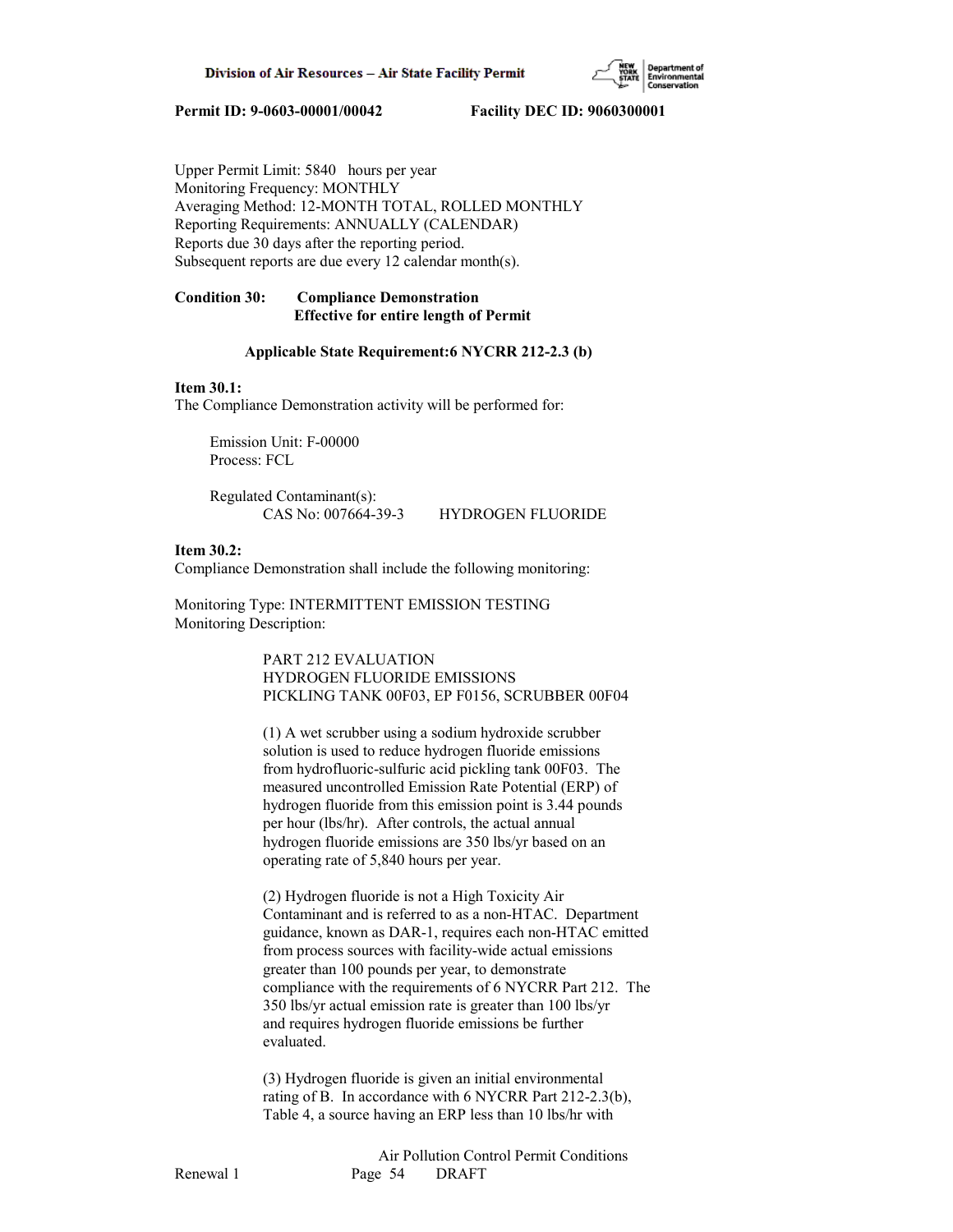

 an environmental rating of B must use air dispersion modeling to demonstrate that the maximum offsite air concentration is less than the short-term guideline concentration (SGC) and annual guideline concentration (AGC). An AERMOD dispersion model analysis demonstrated that a reduced emission rate of 0.057 lb/hr and 350 lbs/yr hydrogen fluoride emissions resulted in ambient concentrations below the SGC and AGC thresholds. The modeled 1-hour and annual hydrogen fluoride concentration impacts were 2.92 ug/m3 and 0.062 ug.m3, respectively. In comparison, the NYS SGC and AGC are 5.6 ug/m3 and 0.071 ug/m3, respectively.

 (4) A performance test was completed in February 2021 where the inlet and outlet hydrogen fluoride emission rates were measured at 3.44 lbs/hr and 0.056 lb/hr, respectively, resulting in a control efficiency of 98%. The AERMOD impacts from these emissions are below the SGC and AGC, thus, demonstrating compliance with Part 212.

 (5) A performance test to demonstrate compliance with the Part 212 impact requirements for hydrogen fluoride emissions from the wet scrubber shall be completed once per permit term and be conducted at the maximum normal operating process load. This permit condition shall document compliance with the SGC of 5.6 ug/m3 based on the measured hourly hydrogen fluoride emission rate. Compliance with the AGC of 0.071 ug/m3 is based on a reduced annual operating limit of 5,840 hours referenced under a separate permit condition.

 (6) A performance test protocol shall be submitted to the Department for approval at least 9 months prior to the permit expiration date. The Department must be notified 10 days prior to the scheduled test date so a department representative may be present during the test.

 (7) The results of the performance test and impact modeling shall be submitted to the Department within 60 days following completion of the performance test.

 (8) The Department reserves the right to require a performance test prior to the end of the permit term if deemed appropriate.

Parameter Monitored: HYDROGEN FLUORIDE Upper Permit Limit: 5.6 micrograms per cubic meter Reference Test Method: EPA Reference Method 26A Monitoring Frequency: ONCE EVERY TEN YEARS Averaging Method: MAXIMUM - NOT TO EXCEED STATED VALUE - SEE MONITORING DESCRIPTION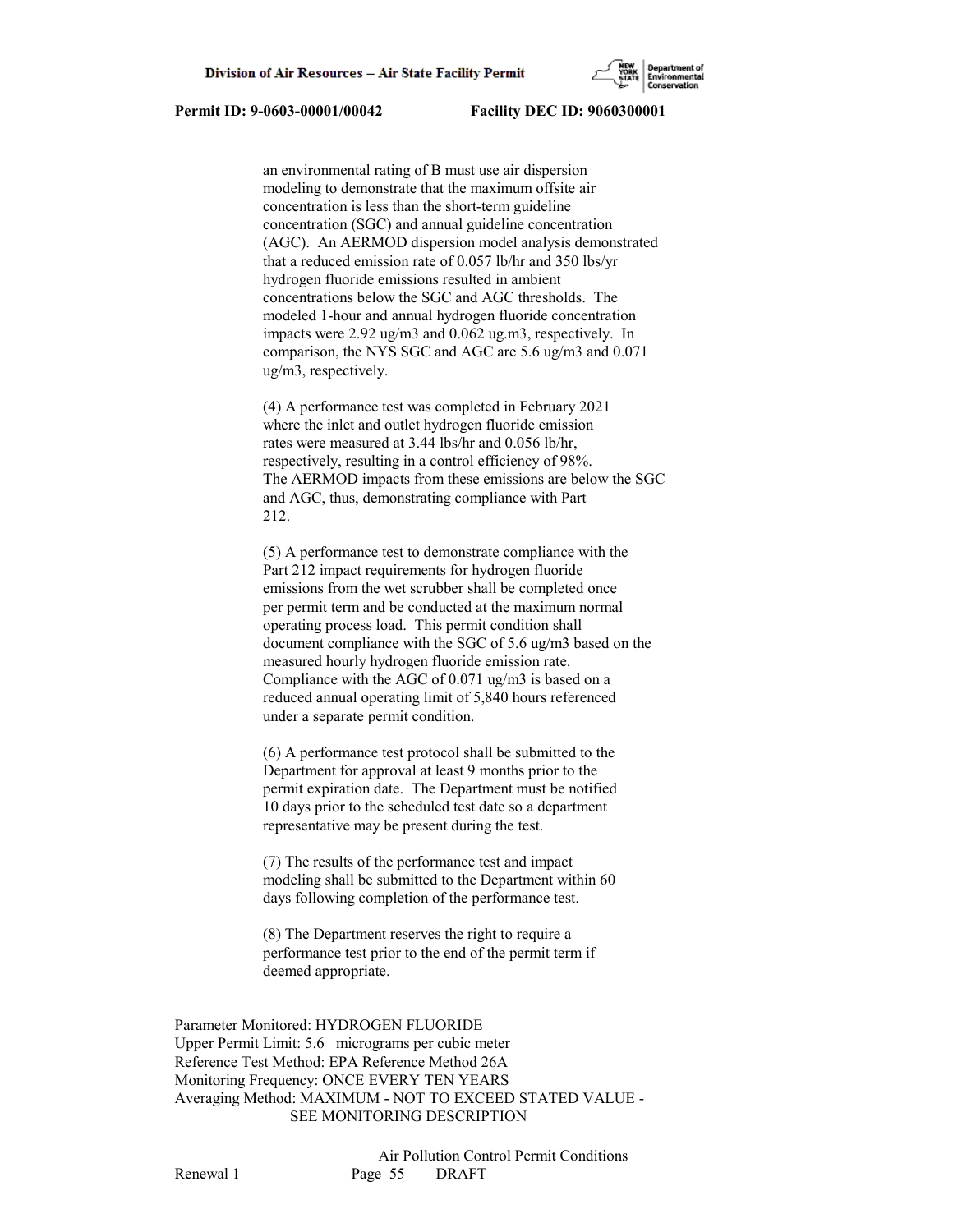

Reporting Requirements: AS REQUIRED - SEE MONITORING DESCRIPTION

## **Condition 31: Compliance Demonstration Effective for entire length of Permit**

### **Applicable State Requirement:6 NYCRR 212-2.3 (b)**

#### **Item 31.1:**

The Compliance Demonstration activity will be performed for:

 Emission Unit: F-00000 Process: FCL

 Regulated Contaminant(s): CAS No: 007664-39-3 HYDROGEN FLUORIDE

#### **Item 31.2:**

Compliance Demonstration shall include the following monitoring:

Monitoring Type: MONITORING OF PROCESS OR CONTROL DEVICE PARAMETERS AS SURROGATE Monitoring Description:

> DEMONSTRATING CONTINUOUS COMPLIANCE SCRUBBER LIQUOR pH 8.5 OR GREATER PICKLING TANK 00F03, EP F0156, SCRUBBER 00F04

 (1) A wet scrubber using a sodium hydroxide scrubber solution is used to reduce hydrogen fluoride emissions from hydrofluoric-sulfuric acid pickling tank 00F03. To demonstrate continued compliance with the 6 NYCRR Part 212 emission requirements, the facility shall operate and maintain the scrubber liquor pH as specified below.

 (2) A continuous pH monitor must be operated at all times when the hydrofluoric-sulfuric acid pickling tank and wet scrubber are operating except during any quality assurance and routine maintenance activities. The monitor must be operated, calibrated and maintained according to the manufacturer quality assurance program. The pH should be recorded once per shift when the source is operating.

 (3) The manufacturer optimal design scrubber pH range is between 8.5 and 10.5 standard units. Only the lower pH range requires monitoring because a pH greater than the design range results in a greater removal efficiency of hydrogen fluoride. The lower design operating range should be used to determine if the equipment is functioning properly. If the pH is operating outside the lower design range, the facility should initiate an investigation of the source and control equipment and complete any corrective action to restore the source to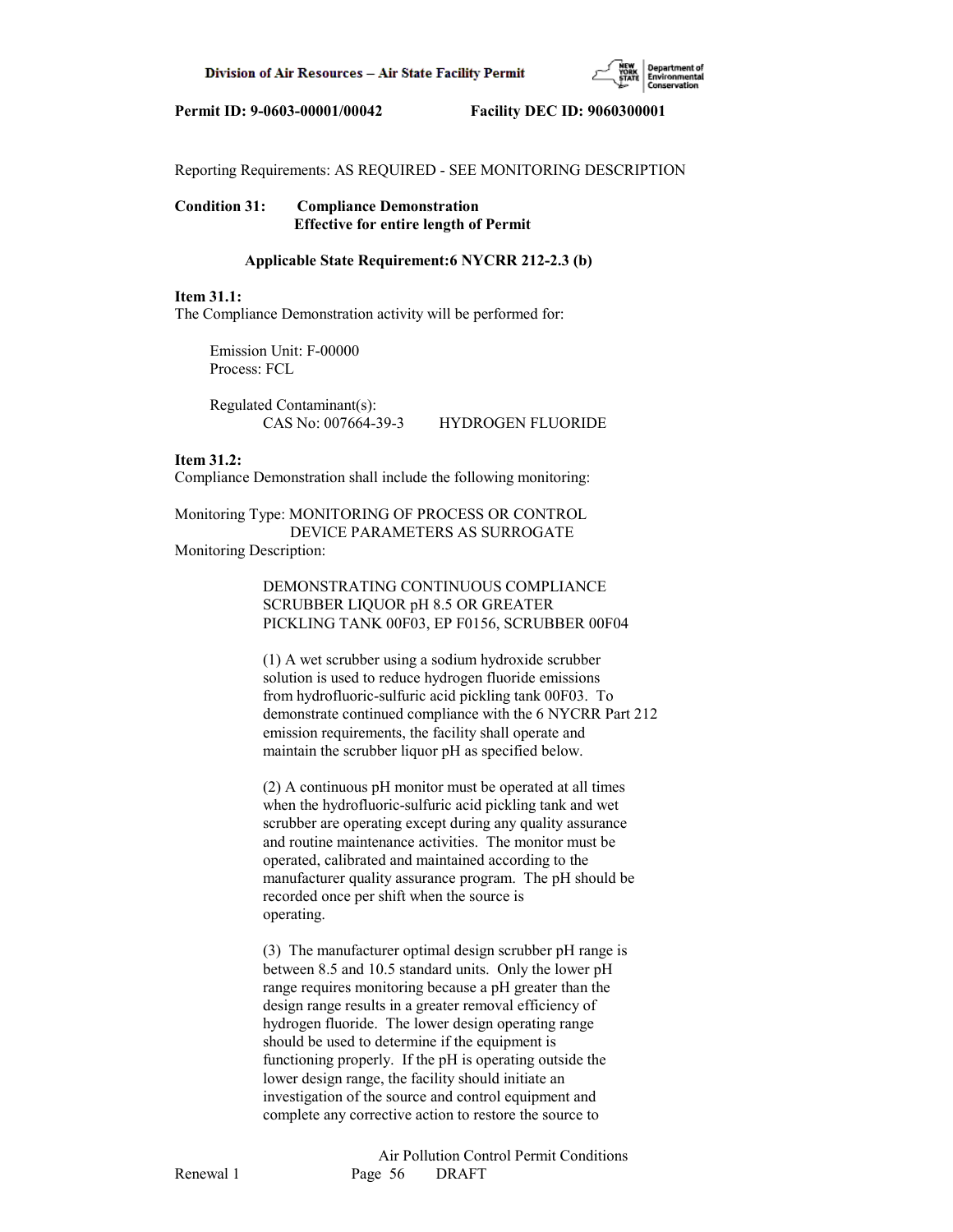its normal operation as expeditiously as practicable.

 (4) Records shall be maintained to include: (1) a log of the once per shift pH measurements with reference to the lower operating pH range, (2) identification of any periods where the pH was outside the lower operating range, (3) corrective action taken (if any) to restore the malfunctioning air pollution control, or monitoring equipment to its normal or usual manner of operation, and (4) the cause of any pH measurements outside the lower operating range (if known). The records shall be kept on-site for 5 years and be made available to the Department upon request.

 (5) There are no on-going reporting requirements for this condition. Notify the department within the time frame specified in 6NYCRR 201-1.4 of any equipment malfunctions resulting in emissions of air contaminants in excess of any emission standard.

Parameter Monitored: PH Lower Permit Limit: 8.5 pH (STANDARD) units Monitoring Frequency: PER SHIFT Averaging Method: MINIMUM - NOT TO FALL BELOW STATED VALUE - SEE MONITORING DESCRIPTION Reporting Requirements: AS REQUIRED - SEE MONITORING DESCRIPTION

# **Condition 32: Compliance Demonstration Effective for entire length of Permit**

#### **Applicable State Requirement:6 NYCRR 212-1.7 (a)**

#### **Item 32.1:**

The Compliance Demonstration activity will be performed for:

 Emission Unit: F-00000 Process: FCL Emission Source: 00F03

 Regulated Contaminant(s): CAS No: 007664-39-3 HYDROGEN FLUORIDE

# **Item 32.2:**

Compliance Demonstration shall include the following monitoring:

Monitoring Type: MONITORING OF PROCESS OR CONTROL DEVICE PARAMETERS AS SURROGATE Monitoring Description:

> CAPTURE EFFICIENCY OR FACE VELOCITY ACROSS HF PICKLING TANK 00F03 & SCRUBBER 00F04

(1) Facility owners and/or operators of a process emission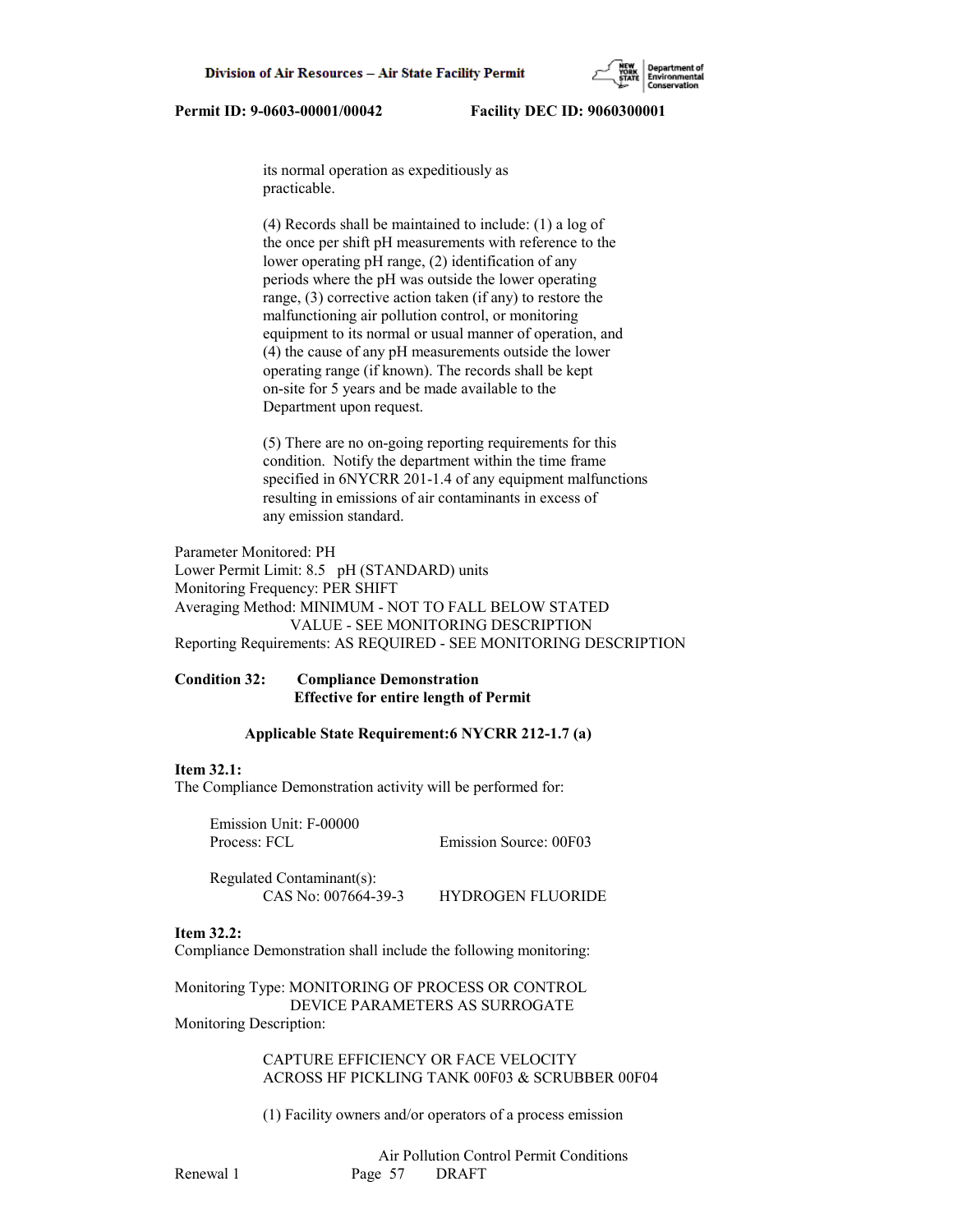source required by the department to demonstrate compliance with Part 212 may be required to conduct capture efficiency and/or stack emissions testing using acceptable and approved procedures pursuant to 6 NYCRR Part 202. [212-1.7(a)]

 (2) A capture rate of 100% was used in the Part 212 ambient impact evaluation for hydrogen fluoride emissions from hydrofluoric-sulfuric acid pickling tank, 00F03. A capture rate of 100% must be maintained for continued compliance.

 (3) Engineering literature from Industrial Hygiene Ventilation Manual, 27th Edition, references that a face velocity of 250 feet per minute or the equivalent 250 cubic feet per minute per square foot of open tank surface area (cfm/sqft) is required to achieve a 100% capture efficiency. In February 2021, the facility demonstrated the minimum flow across the tank surface was 255 acfm/sqft which satisfies the required best engineering ventilation capture rate.

 (4) The capture rate was calculated by dividing the measured scrubber (00F04) airflow in cubic feet per minute by the open surface area of the hydrofluoric-sulfuric acid pickling tank in square feet. The inlet and outlet scrubber flowrates were measured at 48,620 acfm and 47,140 acfm, respectively. The internal dimensions of the tank are a length of 37 ft and a width of 5 ft (from drawings) with a surface area equal to 185 sq.ft. The resulting measured capture rate ranges between 255 and 263 cfm/sqft which satisfies the minimum required rate of 250 cfm/sq.ft.

 (5) On a monthly basis, the facility shall confirm the capture rate across the hydrofluoric-sulfuric acid pickling tank results in the minimum required rate of 250 acfm/sqft. If the capture rate is recorded below 250 acfm/sqft, then inspect the source, initiate corrective action, and restore operation of the scrubber and associated capture system to its normal operation as expeditiously as practicable.

 (6) Records shall be maintained to include: (i) a monthly log documenting the scrubber air flow rate and the resulting capture rate across the pickling tank, (ii) the date and time of the observation or measurement, (iii) corrective action taken (if any), and (iv) the cause of any equipment malfunction (if known). The records shall be kept on-site and be made available to the Department upon request.

(7) Upon request, a written report shall be submitted to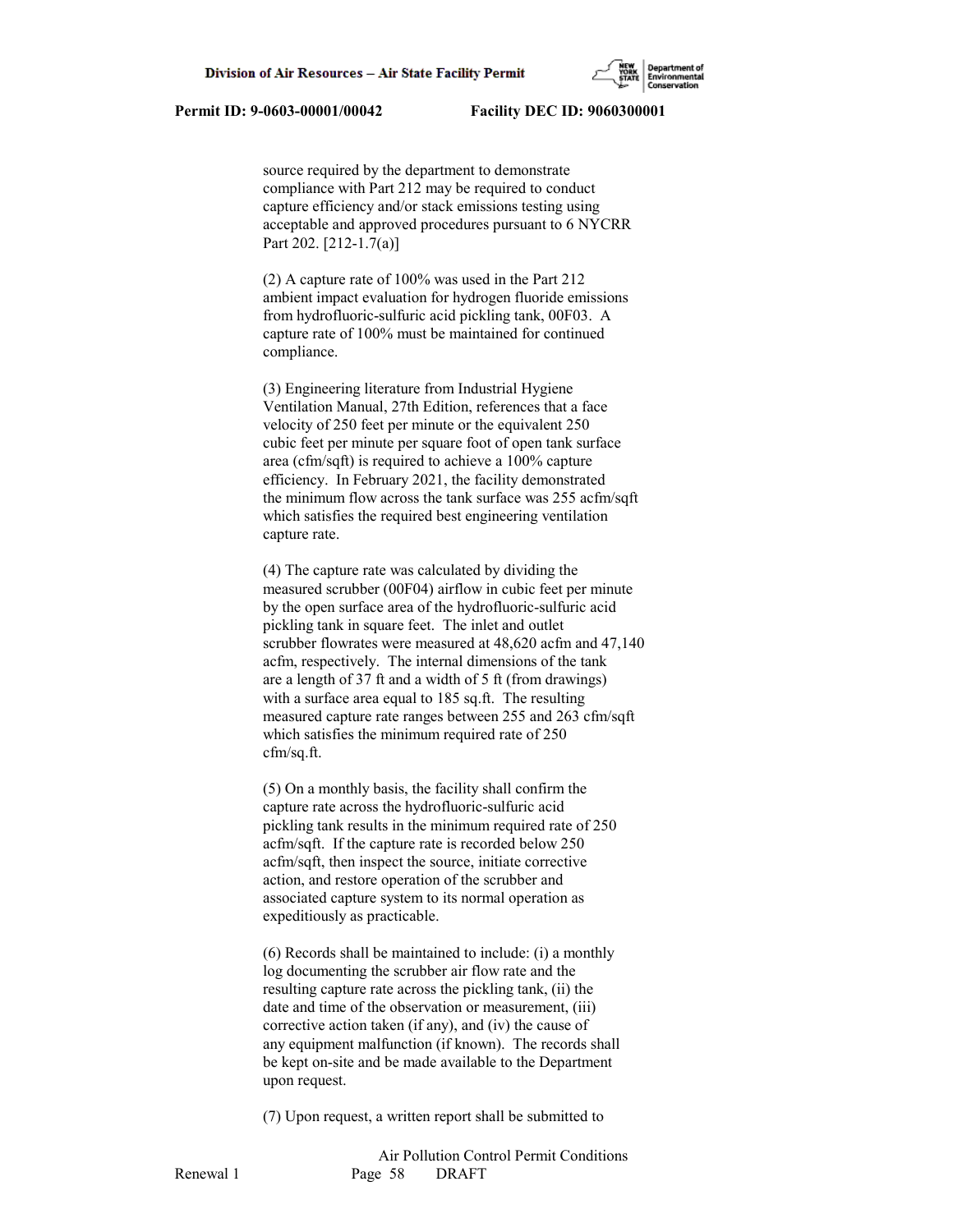

 the Department. Notify the department within the time frame specified in 6NYCRR 201-1.4 of any equipment malfunctions resulting in emissions of air contaminants in excess of any emission standard.

Parameter Monitored: VELOCITY Lower Permit Limit: 250 feet per minute Monitoring Frequency: MONTHLY Averaging Method: MINIMUM - NOT TO FALL BELOW STATED VALUE - SEE MONITORING DESCRIPTION Reporting Requirements: UPON REQUEST BY REGULATORY AGENCY